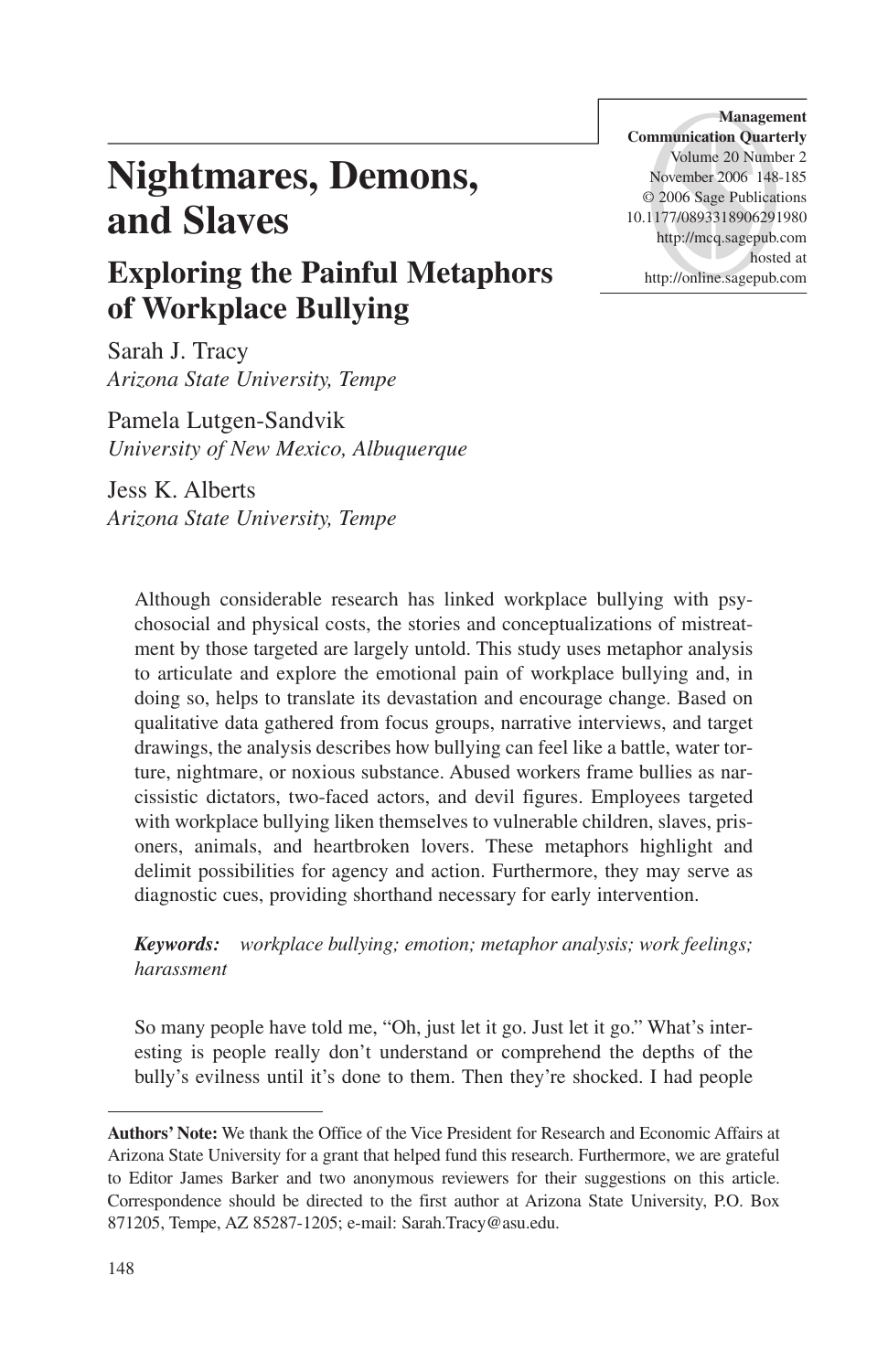come up to me at work and say, "Bob, we thought that it was just a personality conflict between you and so-and-so but now we understand." And it's very hard for somebody looking from the outside in to try to resolve the situation or totally understand it.

#### Bob, city engineer<sup>1</sup>

When abused workers try to describe the pain they suffer at the hands of workplace bullies, listeners are often dubious. Even when we, as researchers who study the phenomenon, talk to professionals, journalists, and other scholars about the issue, people often say things such as "This is the real world, not school, and these people should just toughen up," and "Are you sure they're not just problem employees?" or "Is it really *that bad?*" As illustrated in the opening quote, employees who are targeted admit that bullying can sound unbelievable. Indeed, Amy, an employee in the sports fishing industry, explained that the bullying at her office was so strange that when new people applied for jobs, "I withheld the truth because the truth seemed surreal. . . . To tell anybody the truth in 15 minutes—they would look at me and say, 'She's just a disgruntled employee. It can't be.'" However, bullying should not be disregarded as a childish problem or simply a manifestation of overly sensitive workers. From 25% to 30% of U.S. employees are bullied and emotionally abused sometime during their work histories—10% at any given time (Keashly & Neuman, 2005; Lutgen-Sandvik, Tracy, & Alberts, 2005). If 1 in 10 workers currently suffer at the hands of workplace bullies, then bullying is a pervasive problem and not just the rare experience of a few "thin-skinned" employees.

Increasingly, organizations are beginning to recognize and analyze the distinct costs associated with stress, burnout, and depression at work. Research on health and wellness in organizations establishes that workplace stress has significant deleterious effects, resulting in poor mental and physical health and increased employee use of sick days, workers' compensation claims, and decreased productivity (Farrell & Geist-Martin, 2005). Furthermore, workplace stress is connected to psychological strain (Cooper, Dewe, & O'Driscoll, 2001; Tattersall & Farmer, 1995) and to social health, described as "the quality of an individual's network of professional and personal relationships" (Farrell & Geist-Martin, 2005, p. 549). Workplace bullying is linked to a host of physical, psychological, organizational, and social costs. Negative effects include psychosomatic illness (Djurkovic, McCormack, & Casimir, 2004), increased medical expenses, (Bassman, 1992), and reduced productivity (Hoel, Einarsen, & Cooper, 2003). Better understanding employees' emotions about workplace bullying is an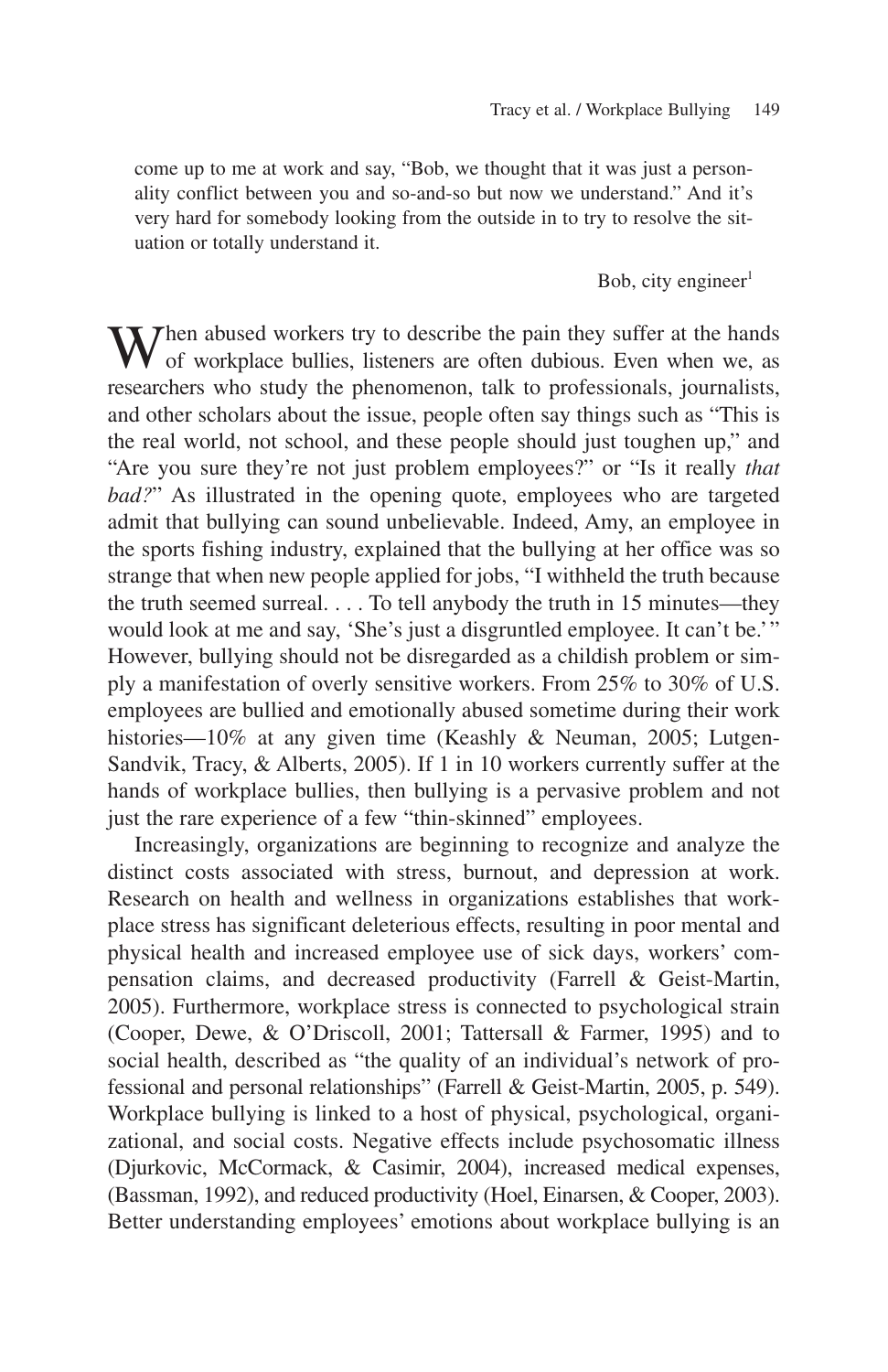important part of attending to its negative effects on personal and organizational wellness.

In this study, we analyze abused workers' naturally occurring metaphors to better explicate the costs and feelings associated with workplace bullying in a U.S. worker cohort. Metaphors compare unlike things (e.g., workplace bullying) to better understood or known entities (e.g., war, nightmares; Lakoff & Johnson, 1980) and provide verbal images of emotional experiences (Morgan, 2003). This compact, vivid shorthand (Ortony, 1975) has the power to translate the meaning and feeling of abuse to a range of American stakeholders (scholars, laypeople, managers, policy makers) who are familiar with sexual harassment and discrimination but largely unacquainted with adult bullying.

The majority of bullying research is internationally situated, survey based, and authored by management or psychology scholars (Einarsen, Hoel, Zapf, & Cooper, 2003a; Hoel et al., 2003; Zapf, Einarsen, Hoel, & Vartia, 2003). However, scholars in the United States have begun entering the dialogue from the fields of organizational communication (Alberts, Lutgen-Sandvik, & Tracy, 2005; Lutgen-Sandvik, 2003; Lutgen-Sandvik et al., 2005; Meares, Oetzel, Derkacs, & Ginossar, 2004), law (Yamada, 2000, 2005), management (Keashly & Neuman, 2005; Neuman, 2004), and psychology (Keashly, 1998, 2001; Namie, 2003). This body of work convincingly links the consequences of bullying to serious harm for targeted workers, nontargeted coworkers, and organizations (Bassman, 1992; Einarsen & Mikkelsen, 2003; Hirigoyen, 1998; Leymann, 1990; Vartia, 1996; Yamada, 2000).

Identifying the material effects of adult bullying is an important step in persuading organizational policy makers to pay attention to the phenomenon. However, little research qualitatively develops the emotional aspects of bullying or answers questions such as "What does it feel like to be bullied?" and "Is it really that bad?" Answering such questions is both theoretically and practically vital. Practically speaking, even the strongest argument based on measurable costs of bullying is not likely to move people to action without an engagement of emotion (Aristotle, 1954; Cialdini, 1984; Planalp, 1993). Understanding what bullying feels like, therefore, is necessary for motivating change (Weiss & Cropanzano, 1996). Furthermore, employee emotion serves an important signal function (Freud, 1926; Hochschild, 1983); the emotion of fear signals danger, which in turn leads to action (e.g., a fearful person is likely to be moved to take safety precautions). Emotion can serve as a warning sign that organizational interaction is askew. Thus, uncovering and publicizing the emotional pain of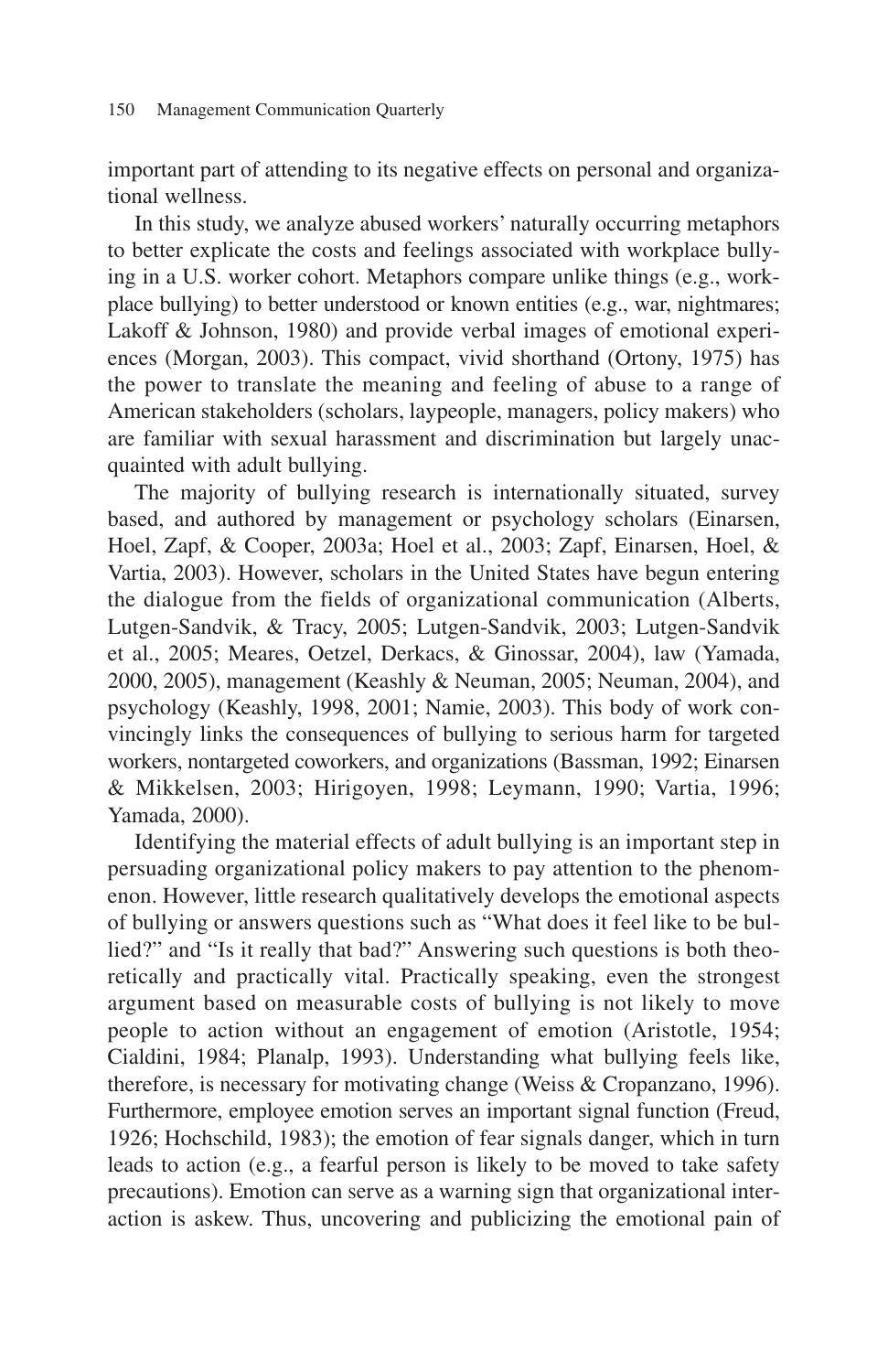bullying may be a precursor for organizational intervention, change, and prevention.

Our study expands current knowledge about workplace bullying by exploring, from a communicative and interpretive perspective, the emotional experiences of those targeted with abuse. Although popular books include anecdotes describing devastating bullying experiences (e.g., Adams & Crawford, 1992; Davenport, Schwartz, & Elliott, 2002; Field, 1996; Namie & Namie, 2000a; Randall, 2001), abused workers' emotional stories are essentially missing in most academic research. This is, in part, due to traditional writing styles and scientific rationalities that typically "write out" emotion (Fineman, 1996; Tracy, 2004); however, an appreciation of abused workers' subjective experiences is integral to understanding how and why bullying is so costly to individuals and organizations. The article opens with a review of the definitions, characteristics, and costs of workplace bullying. We then discuss our grounded analysis of focus groups, interviews, and participant drawings and describe how metaphor analysis emerged as an appropriate avenue through which to make sense of the data. The heart of the article details the metaphors used by targets to conceive of and frame bullying, abusers, and themselves. The article concludes with practical and theoretical implications, limitations, and future directions for research.

# **Workplace Bullying: Terminology, Characteristics, and Costs**

The range of terms used in U.S. research to describe persistent abuse at work is difficult to differentiate, even for academics (see Keashly & Jagatic, 2003). Common names include workplace bullying (Einarsen, Hoel, Zapf, & Cooper, 2003b), mobbing (Leymann, 1990), emotional abuse (Lutgen-Sandvik, 2003), social undermining (Duffy, Ganster, & Pagon, 2002), generalized workplace abuse (Richman, Rospenda, Flaherty, & Freels, 2001), work harassment (Björkqvist, Osterman, & Hjelt-Back, 1994; Brodsky, 1976), and workplace mistreatment (Meares et al., 2004). Although abuse at work can certainly be gendered (Lee, 2002) or raced (Schneider, Hitlan, & Radhakrishnan, 2000), workplace bullying, by definition, is not explicitly connected to demographic markers such as sex or ethnicity.

Although the term *workplace bullying* is similar to a wide array of behavior, subsumed under a number of labels, we use *workplace bullying* for several reasons. First, the label *workplace bullying* appears to be more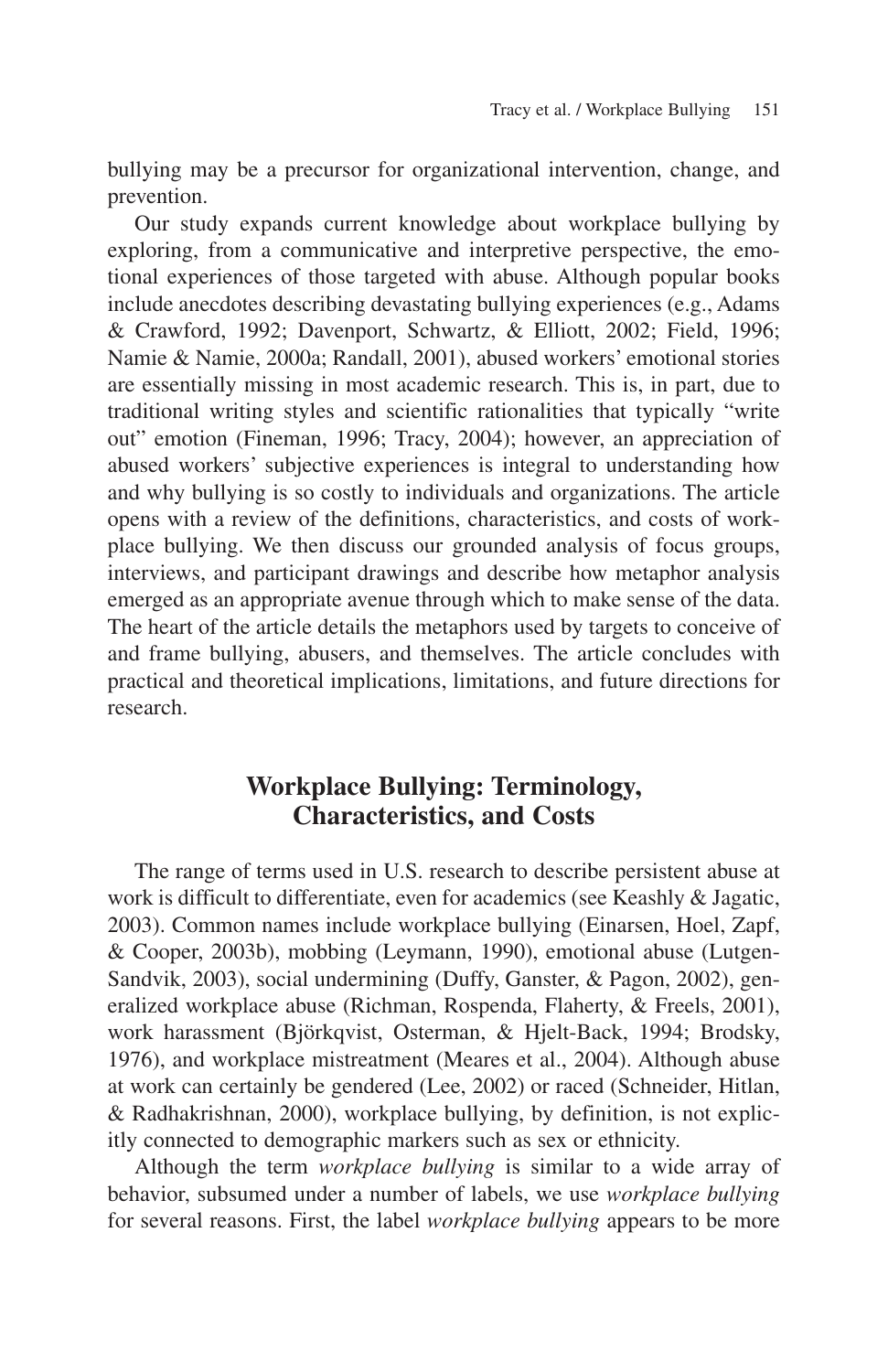practical and accessible to the working public than academically framed terms. As researchers, we were overwhelmed with the media interest and participant response to our research.2 Second, abused workers identify with the term. As researchers noted in a study of women's bullying experiences, "naming experiences as *bullying* [italics added] was important.... [I]dentifying an external problem may have enabled them to maintain or recover a sense of their own value and competence" (S. E. Lewis & Orford, 2005, p. 40). Indeed, the term highlights the perpetrator's role in aggression (the bully). Relatedly, we often refer to abused workers as "targets." As one of our participants said, "I saw myself as a victim of verbal abuse. When [a friend] said, 'You're not a victim, you're a target'... talk about self-esteem! Suddenly, there was this change of 'Dadgonit, I'm a target.'" In short, the terms *bullying* and *target* appear to be useful to the broader public and help affected workers name and make sense of their experiences in preferred ways. In using these terms, we follow the lead of international researchers who are aiming toward a common language (Einarsen et al., 2003a).

So what does workplace bullying look like? Adult bullying at work is perpetrated through a variety of tactics or negative acts that can be verbal, nonverbal, and physical (Baron & Neuman, 1998; Einarsen et al., 2003b). In contrast to workplace incivility, which is defined as "low intensity deviant... behaviors [that] are characteristically rude and discourteous, displaying a lack of regard for others" (Andersson & Pearson, 1999, p. 457), workplace bullying is escalated and can include screaming, cursing, spreading vicious rumors, destroying the target's property or work product, excessive criticism, and sometimes hitting, slapping, and shoving (Zapf et al., 2003). Bullying is not limited to active communication but is also perpetrated through passive, nonacts of social ostracism (Williams & Sommer, 1997) that harm or stigmatize through the "silent treatment," exclusion from meetings and gatherings, or ignoring of requests (Rayner, Hoel, & Cooper, 2002). Most often, workplace bullying is a combination of tactics in which numerous types of hostile communication and behavior are used.

Bullying is characterized by several features: repetition, duration, escalation, power disparity, and attributed intent (Lutgen-Sandvik, 2005). Adult bullying at work involves situations in which employees are subjected to repeated, persistent negative acts that are intimidating, malicious, and stigmatizing (Einarsen et al., 2003b; Rayner & Hoel, 1997). It is also enduring, lasting over an extended period of time (e.g., 6 months; Einarsen, 1999). Therefore, if someone experiences one hostile interaction—regardless of how disturbing—this does not equate to bullying. The persistent character of bullying at work is also linked to escalated aggression; the intensity of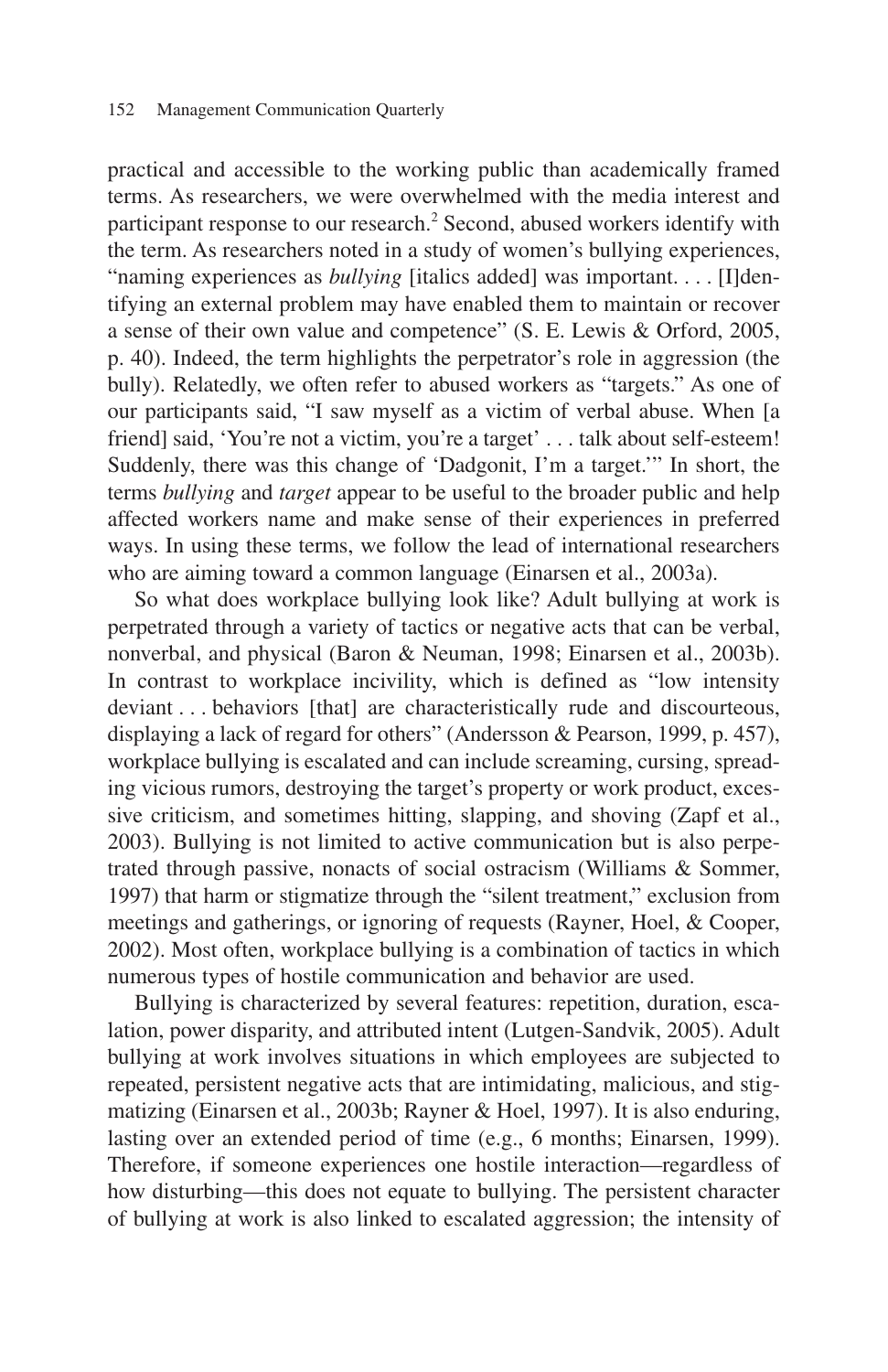hostility and toxic effects increase when bullying is left unchecked (Harlos & Pinder, 2000; Leymann, 1996; Zapf & Gross, 2001). Power disparity is another hallmark feature of bullying; power can be position based or emerge from informal sources (e.g., charisma, social networks, communication skills). Targeted workers usually report being unable to stop the abuse once it has become an established mode of interaction (Leymann, 1990; Rayner et al., 2002). Furthermore, attributed intent is central to workers'judgment that they have been bullied (Adams & Crawford, 1992; Keashly, 1998; Rayner et al., 2002); bullied workers typically perceive abuse as intentional efforts to harm, control, or drive them from the workplace (Lutgen-Sandvik, 2005).

Understanding bullying at work is crucial considering its devastation to individuals' physical and psychological health and to organizational productivity. Bullying terrorizes, humiliates, dehumanizes, and isolates those targeted and is linked to serious health risks for bullied workers (Leymann, 1990; Leymann & Gustafsson, 1996). Repeated abuse can result in emotional responses such as helplessness, anger, despair, and shock (Janus-Bulman, 1992) and health problems such as musculoskeletal complaints (Einarsen, Raknes, & Mattheisen, 1994), sleep problems, chronic fatigue, and loss of strength (Brodsky, 1976). Adult bullying at work also has a measurable negative impact on organizations. Direct costs include increased disability and workers' compensation claims, increased medical costs (Bassman, 1992), and risk of wrongful discharge (Yamada, 2000) or constructive discharge lawsuits (Matusewitch, 1996). Indirect costs include low-quality work, reduced productivity, high staff turnover, increased absenteeism, and deteriorated customer relationships and public image (Hoel et al., 2003; Keashly & Neuman, 2005). These costs should not be surprising; heightened emotional states—especially those that are negatively valenced—draw attention and energy away from and can interfere with task completion (Weiss & Cropanzano, 1996).

The existing research links bullying to organizational costs and professional diagnoses of harm and, in doing so, substantiates abused workers' stories through rational, expert verification of problematic effects. However, just as much research about emotion in organizations is nonemotional (Tracy, 2004), most research that pinpoints the costs of bullying glosses over the emotional pain of abuse. Several factors contribute to this. First, collecting and analyzing victim narratives can be emotionally exhausting and time intensive. Furthermore, abused people often have trouble telling their stories and making sense of what has happened in the form of efficient narratives. Relatedly, ideological discourses discourage stories of victimization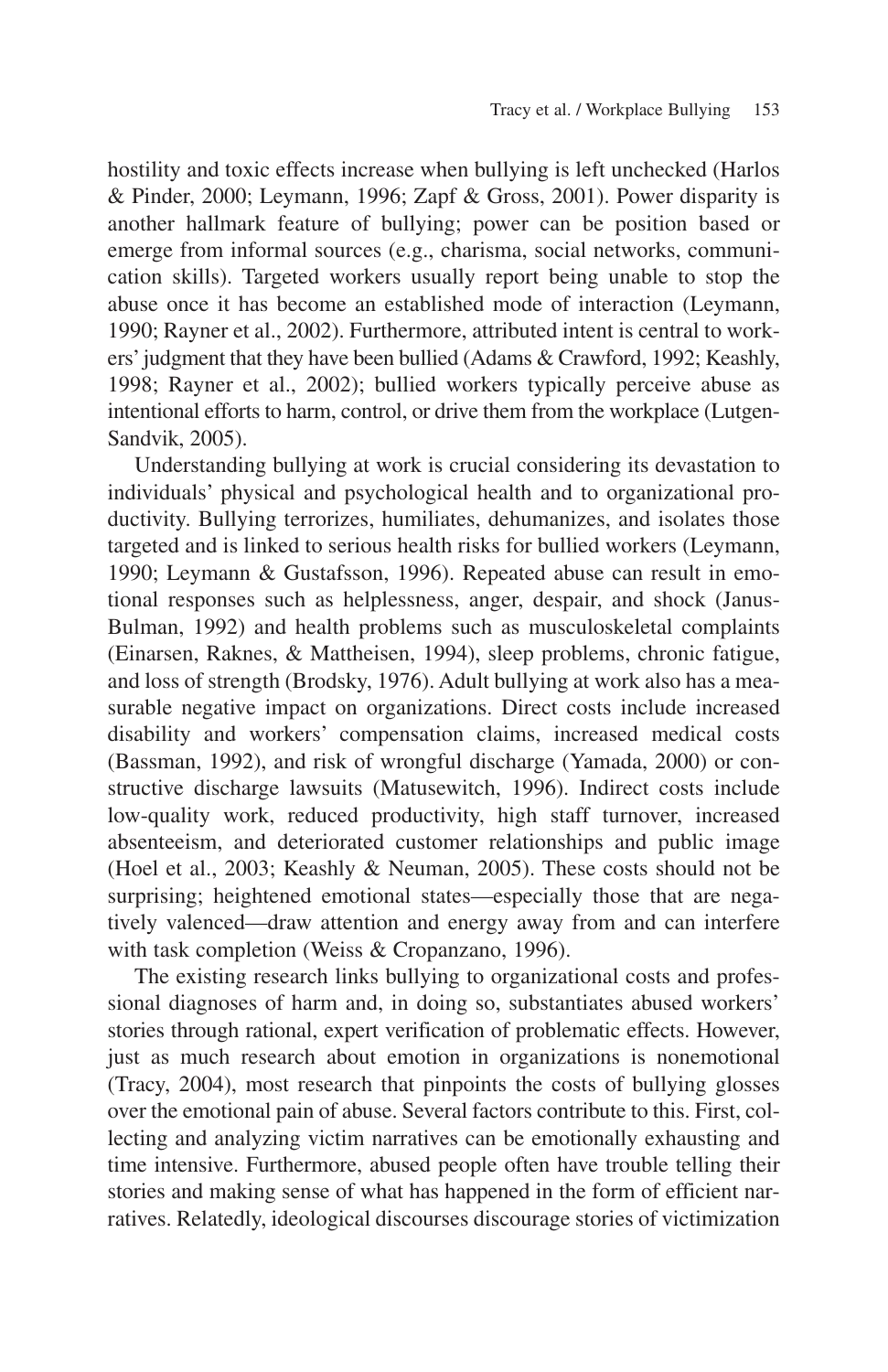and weakness (Deetz, 1992). Similar to victims of domestic violence (Ferraro, 1996) and sexual harassment (Clair, 1993), individuals often blame themselves for being targeted and have trouble creating coherent story lines that persuasively and succinctly convey their situation.

Nevertheless, quantifying abused workers' emotional experiences using rational yardsticks of prevalence, antecedents, and effects provides only part of the picture regarding their pain and the effect of bullying on organizations. In this study, we turn our attention to what bullying feels like. Examining targets' emotional experiences illuminates what occurs between the onset of bullying and the measurement of costs associated with it. Such an approach examines how targeted persons make sense of being badgered and humiliated at work and why they react the way they do. We entered the study with the following research question:

*Research Question:* What does workplace bullying feel like?

# **Method**

The data for this study were drawn from 10 in-depth interviews and two focus groups with 9 and 8 participants, respectively. Participants selfidentified as targets and were determined by the authors through pre–data collection consultations to fit the characteristics of bullied workers.

# **Participants**

We recruited participants through a series of media releases and a link on the Workplace Bullying and Trauma Institute Web site (www.bullyinginstitute.org). The overall sample is similar to other studies examining bullying in professional worker cohorts (D. Lewis, 1999; Salin, 2001), and sex, ethnicity, and age were similar across the focus groups and interviews. Of the 27 participants, 17 were women and 10 were men. The ethnic diversity was similarly homogeneous to past studies of workplace bullying (Einarsen & Raknes, 1997; Hoel & Cooper, 2001; Rayner & Cooper, 1997; Zapf, Knorz, & Kulla, 1996), with 24 participants being White, 2 Hispanic, and 1 who described herself as White and African American. Participants' mean age at the time of bullying was 45.3 years (range of 26 to 72). Together, the participants reported the following industries as the site of abuse: education (7), services and sales (7), local and state government (6), professional and technical fields (3), mental and medical health (2), construction (1), and recreation (1).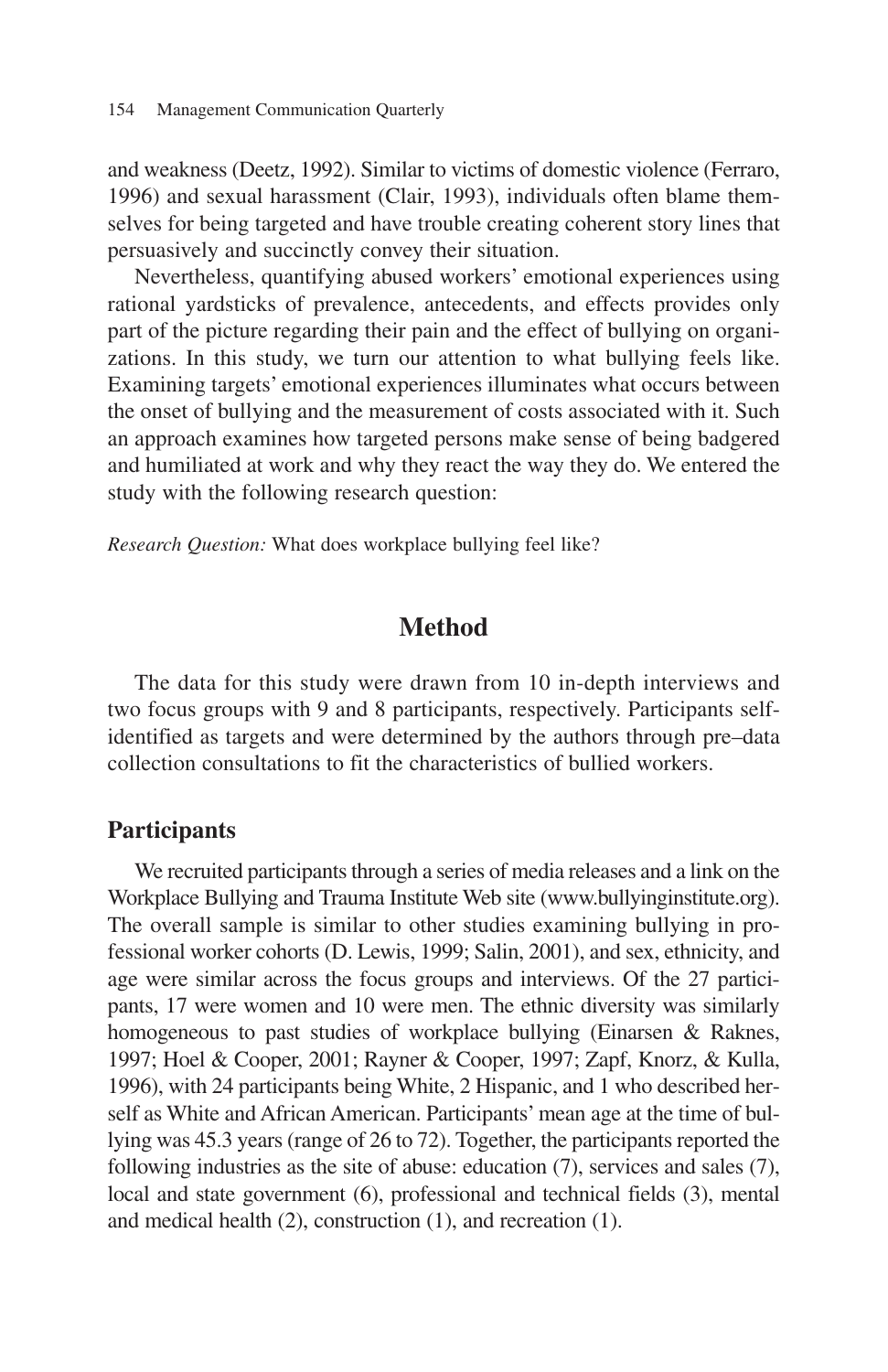The primary demographic dissimilarity between the focus group and interview participants was that only 4 focus group participants were being bullied in their current job, whereas 13 reported bullying in a past job. For those interviewed, however, half (5) were still working in the abusive context. This difference is most likely because, although we could promise confidentiality for interviewees, we advised potential focus group participants that we could not promise confidentiality on behalf of other group participants. Employees bullied in their current jobs may have felt more comfortable in a one-on-one interview than in a group interview. Despite this difference, we found that the emotional pain reported and metaphorical language used across the two samples were remarkably similar. Although more focus group members were removed from the abusive working situation, research suggests that decades after experiencing abuse at work, people still vividly recall the painful, oftentimes shattering and life-changing, experience (Leymann & Gustafsson, 1996; Rayner et al., 2002; M. J. Scott & Stradling, 2001).

### **Data Collection Procedures**

Focus groups are well poised to explore the emotional experience of bullying for several reasons. First, the power of focus groups is similar to that of therapy groups; a synergy occurs when participants hear others' verbalized experiences that, in turn, stimulate memories, ideas, and experiences in themselves. This is known as the *group effect* (Carey, 1994) in which participants engage in "a kind of 'chaining' or 'cascading' effect; talk links to, or tumbles out of, the topics and expressions preceding it" (Lindlof  $\&$ Taylor, 2002, p. 182). Second, bullied workers discover a common language to describe similar experiences and use a form of "native language" unique to the experience. This is especially relevant for issues that blame the victim (e.g., domestic violence, sexual assault, workplace bullying) and topics that are in a state of linguistic "denotative hesitancy" (Clair, 1993), in which there has yet to be developed an agreed-on language to describe the experience. Third, focus groups provide an opportunity for disclosure among similar others in a setting where abused workers are validated, have voice, and learn they are not alone. Given participants' lack of voice in the bullying situation, their feelings of isolation, and their missing stories from current research, we believed focus groups to be not only an efficacious but also an ethical venue for collecting data.

Focus groups, which were facilitated by the first two authors and conducted in a university focus group room, lasted from 10 a.m. to about 2:15 p.m.,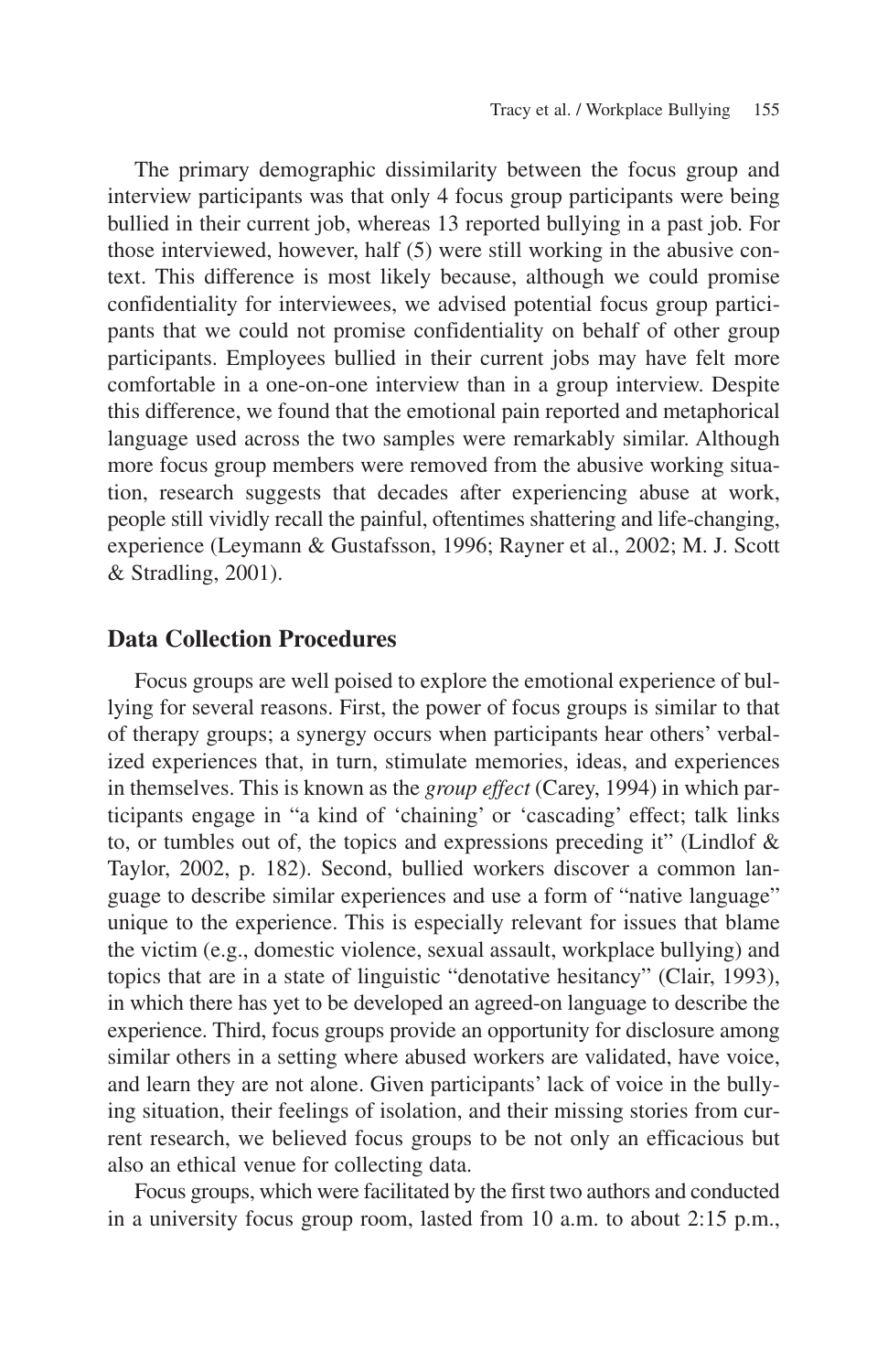included two breaks and lunch (equaling about 30 minutes that were not part of the data analyzed), and were videotaped and audiotaped for later transcription. Following Lawler's (2002) suggestion, we attempted to "set in place the conditions in which people are likely to produce narratives" (p. 253) by providing an informal environment with food and conversation. An interview guide structured the focus groups and included questions such as "When did you first know something was wrong?" "What did a single bullying situation look like?" and "How has this affected you, the organization, and your family?"

We also employed creative drawing—an approach that can be restorative for people experiencing trauma or pain (Liebermann, 1991). Creative drawing evokes emotions and provides an outlet for expressing complex and subtle information that is difficult to verbalize (Meyer, 1991). Zuboff (1988), for instance, asked employees to draw pictures indicating how they felt about a new organizational technology and argued that the drawings helped staff to identify and discuss emotions that were difficult to define. Similarly, in a study of emotions and organizational change, Vince and Broussine (1996) used drawings to "act as a catalyst for members of teams to 'say the unsaid' both on an emotional / psychological and on a political level" (p. 9). Finally, drawing analysis methods fit into collaborative, action research, allowing the researcher to work with the participants rather than on them (Reason, 1994; Sarri & Sarri, 1992). During the creative drawing exercise, we asked participants to visualize a bullying episode, particularly how they felt during the experience. Participants then drew pictures that expressed these feelings—a scene, a face, an abstract object or design—and wrote 5 to 10 words or phrases they felt described the drawing. Participants then presented drawings to the group.

In addition to the focus groups, we conducted 10 in-depth interviews. Doing so helped to ensure that we heard from participants who might have been reticent about focus group participation. Furthermore, during the focus groups, despite efforts to direct abused workers' conversation toward specific topics—bullying incidents, coworker responses, emotional reactions participants wanted to historically contextualize their experiences. The interviews provided a space where participants could narrate their experiences in an uninterrupted manner "from the beginning."

The second author conducted the interviews, each of which lasted 1 to 3 hours (56 to 180 minutes) and together equaled 27.5 hours. The interviews were loosely structured, allowing the stories to spontaneously unfold (Mischler, 1986). They began with a "grand tour" question (Spradley, 1979) such as "Why don't you begin by telling me where you work, what kind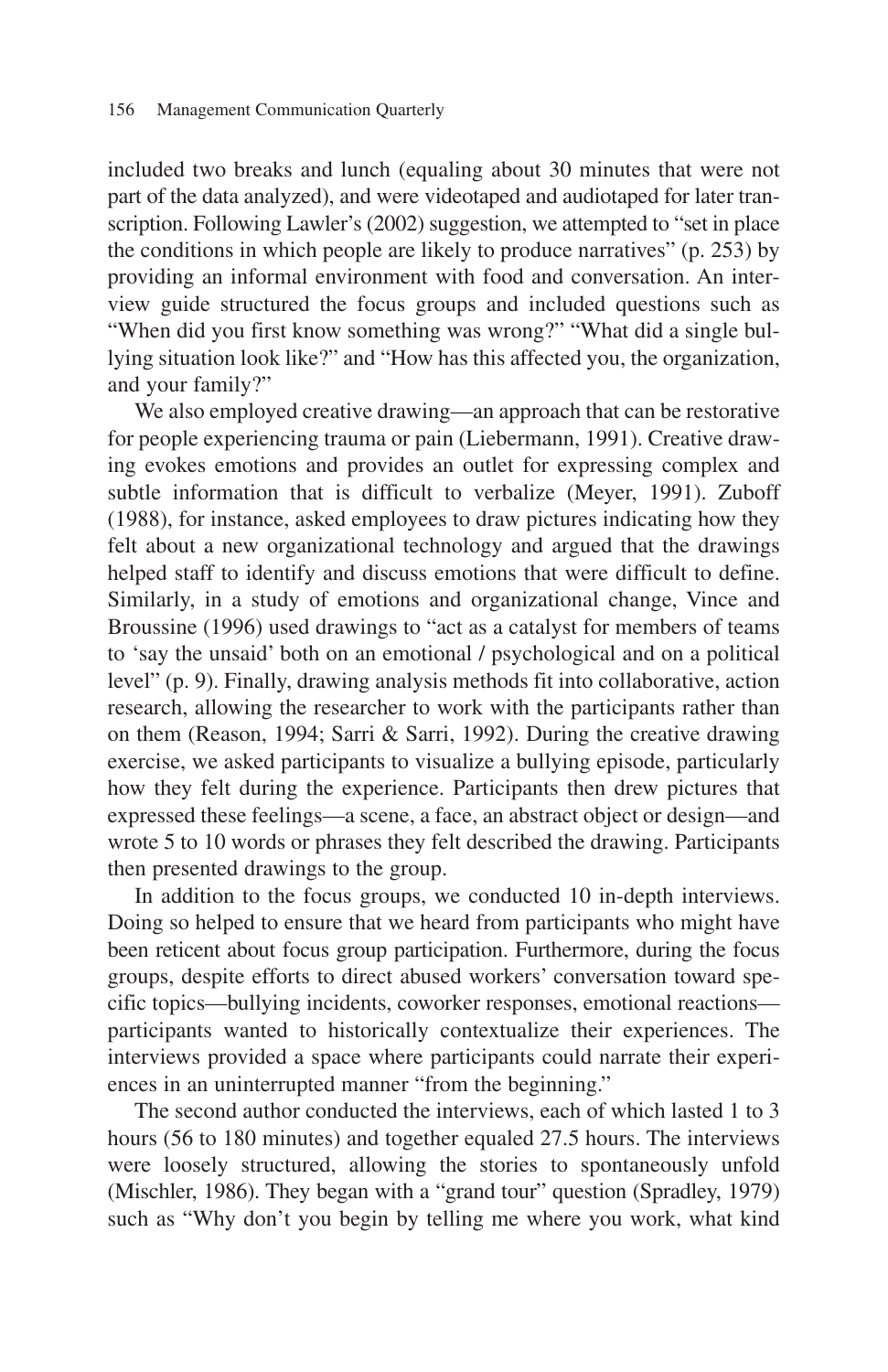work you do, and when you started noticing that things weren't quite right." Interviewees needed little prompting and proceeded to narrate their experiences in a mostly chronological manner. Interview probes asked about coworker and supervisor reactions, how abuse affected work tasks, and specific instances of general claims.

The focus groups were professionally transcribed, resulting in 103 pages of single-spaced typewritten data. Transcripts included interactive discussions and the creative-drawing dialogue. Interviews were transcribed by the second author and resulted in 201 single-spaced typed pages. A research team member reviewed the recordings and occasionally corrected transcripts for accuracy.

### **Grounded Metaphor Analysis**

During the early stages of analysis, we found that we had much difficulty trying to sum up the intense emotional pain experienced by bullied workers into short vignettes. Even when we edited and attempted to connect participants' stories coherently, most were much too long to report in a journal-length article. This perhaps should not have been surprising, given that victims of tragedy and sexual harassment often face difficulty in neatly emplotting their narratives (Ferraro, 1996). Thus, we were challenged with how to feasibly attend to our research question, stay true to the data, and do so in an efficient manner. Throughout these early readings, we found that participants often spoke metaphorically. Therefore, we turned to the literature to explore the appropriateness of metaphor analysis.

In short, we found that metaphor analysis would provide a promising avenue for understanding the ways abused employees frame and make sense of the complex, confusing feelings associated with abuse at work. Metaphors provide people with a way to "express aspects both of themselves and of situations about which they may not be consciously aware, nor be able to express analytically and/or literally" (Marshak, 1996, p. 156). As such, metaphor analysis is especially worthwhile when used to examine topics, such as adult bullying, that are in a state of "denotative hesitancy" (Clair, 1993). Metaphors that emerge in everyday talk provide a vivid "way of thinking and seeing" (G. Morgan, 1997) and serve as "linguistic steering devices that guide both thinking and actions" (Kirby & Harter, 2003, p. 33). For instance, understanding conflict metaphors (e.g., war or impotence; Buzzanell & Burrell, 1997) says much about how people frame and react to conflict. Metaphors do not just rhetorically "dress up" speech but fundamentally guide how people experience their world (Deetz, 1984).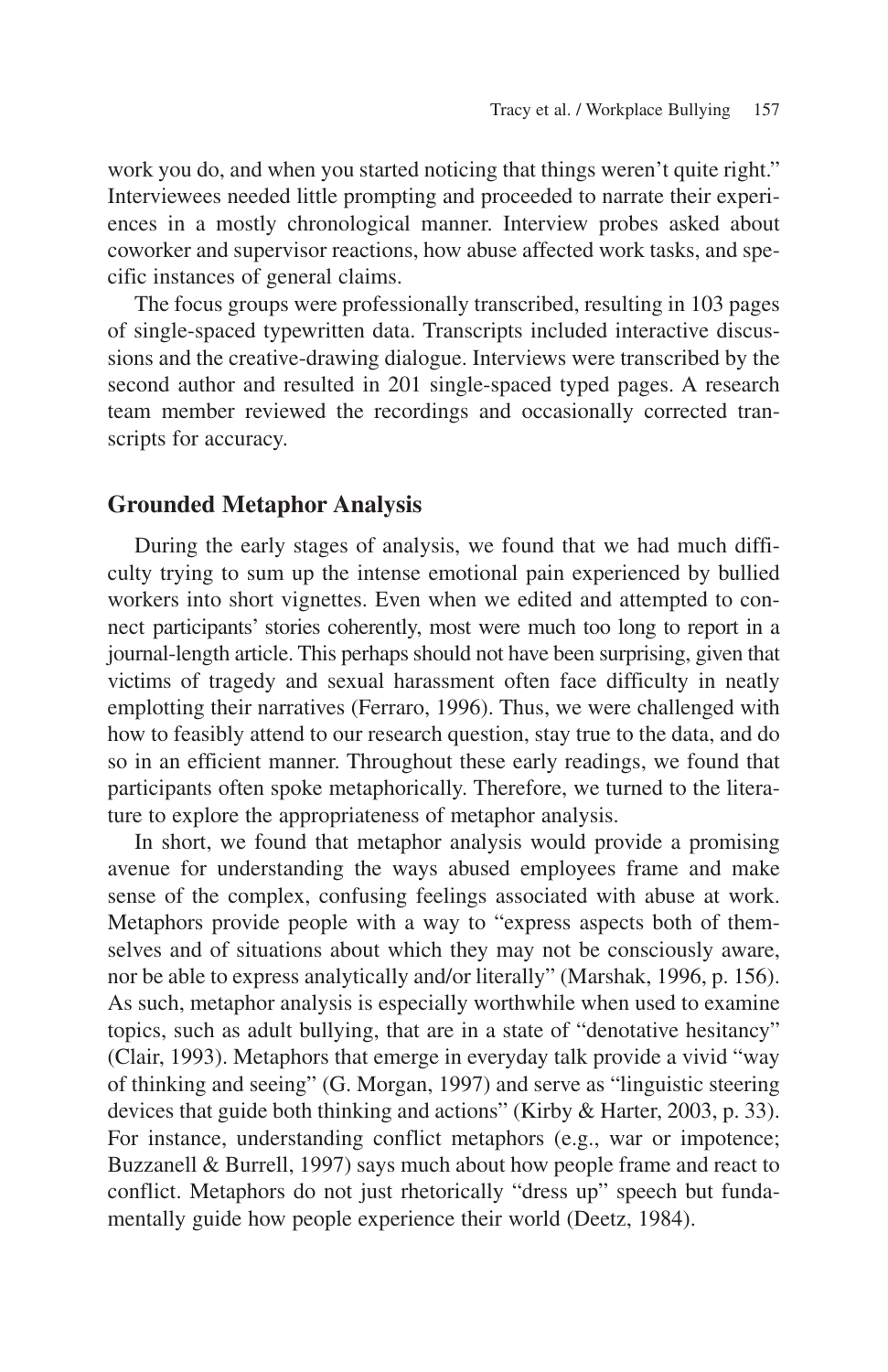The current metaphor literature, coupled with the emotional tenor and length and complexity of participant stories, suggested the appropriateness of metaphor analysis to explore and understand the intense feelings associated with adult bullying. Using a grounded approach, we re-entered the data analysis with the revised guiding research question:

*Revised Research Question:* What types of metaphorical language do participants use to describe the emotional experience of bullying?

We examined the data and created several descriptive analysis matrices (Miles & Huberman, 1994) summarizing metaphorical themes in both the words and drawings of participants. We subsequently used InVivo qualitative data analysis software to reduce and unitize the data. In this advanced analysis stage, we identified and isolated metaphorical data related to bullying from the rest of the transcribed data. This resulted in 37 pages of single-spaced metaphor data (or about 15% of the interview and focus group data). We found that metaphors about the feelings of workplace bullying emerged as being grouped around metaphors that described the bullying process, the bully, and abused workers. Using open coding and the constant comparative method (Charmaz, 2001; Glaser & Strauss, 1967), we ultimately analyzed the unitized data line by line with the guiding statements of "bullying feels like ..., the bully feels like ..., and being a target of bullying feels like ....

We then looked for patterns among coded metaphors, how they were embedded within participants' stories and drawings, and how they logically and semantically cohered. Some metaphors presented a continuum (e.g., bullying as "game" was similar to but less intense than bullying as "war"), whereas others were topically connected (e.g., feeling like a "child," a "slave," or "chattel" all expressed diminished humanity or agency). During multiple meetings, the research team discussed metaphorical meanings and constructed core metaphor categories that best characterized the feelings of adult bullying.

# **What Bullying Feels Like: Metaphors of Bullying, Bullies, and Targeted Workers**

With several exceptions, including comments such as "I was fearful, vulnerable, isolated" and "This is emotional shit," participants used few explicit emotional terms to describe bullying. However, their emotions were vividly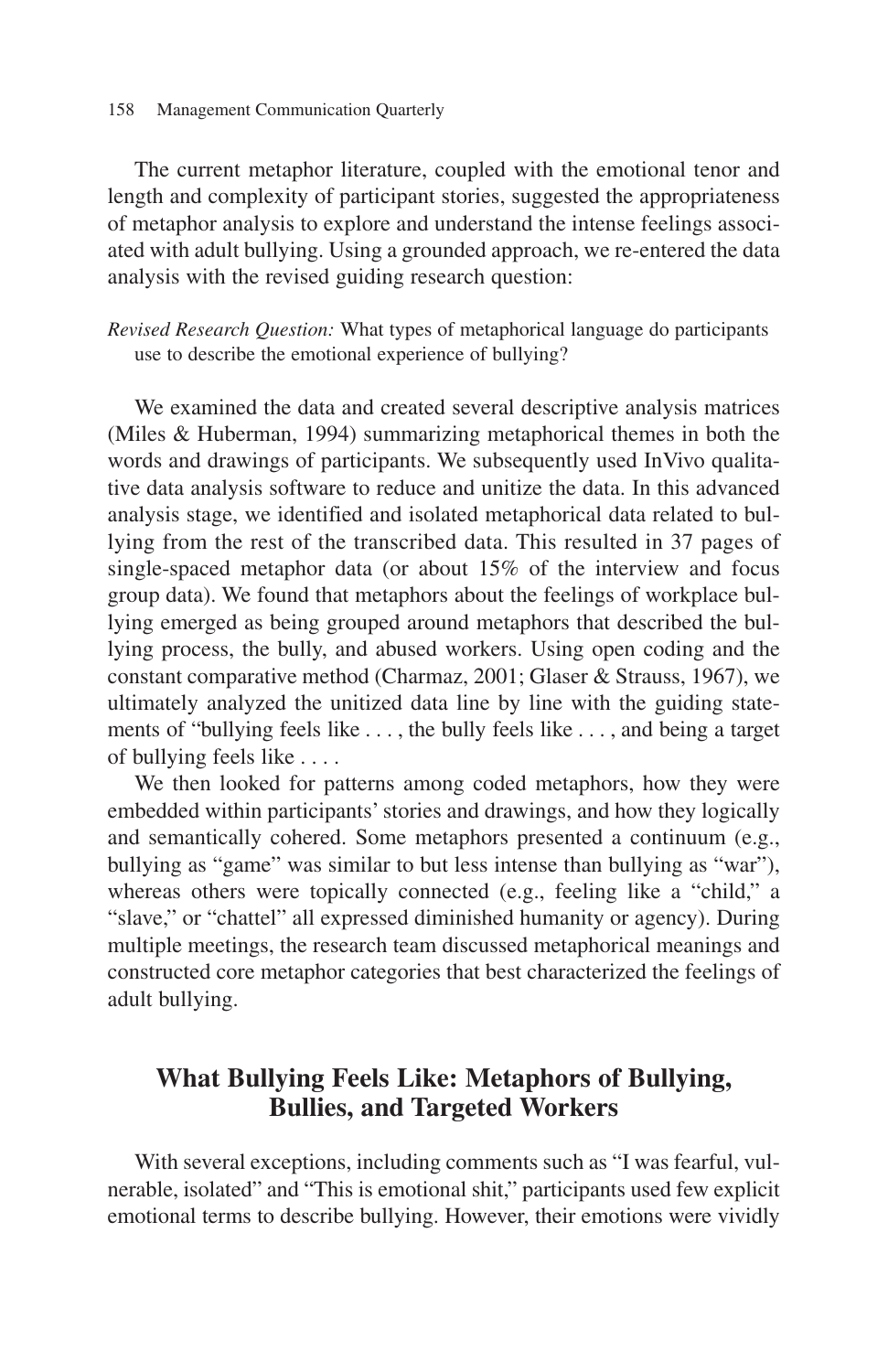| Category            | Themes and Examples                                                                                                                                                                                                 |
|---------------------|---------------------------------------------------------------------------------------------------------------------------------------------------------------------------------------------------------------------|
| Bullying process as | Game or battle: Bullies "play dirty" and "make their own rules."<br>Nightmare: "It's the Matrix. We live in two different worlds."<br>Water torture: It is a "hammering away," "drum beat," or<br>"pressure screw." |
|                     | Noxious substance: "It just kind of drips on down, just festers."<br>(He would) "feed us a whole line of garbage."                                                                                                  |
| The bully as        | Narcissistic dictator or royalty: "You literally have a Hitler<br>running around down there."                                                                                                                       |
|                     | Two-faced actor: Bullies put on "a good show for the boss,"<br>or they would "be real sweet one time one day, and the next<br>day very evil, conniving."                                                            |
|                     | Evil or demon: Bullies were "evil," "devils," "witches,"<br>"demons," and "Jekyll and Hyde."                                                                                                                        |
| The target as       | Slave or animal: "You're a personal servant to the owner and his<br>will;" "He considers you his property."                                                                                                         |
|                     | Prisoner: "I feel like I'm doing time." "I felt like I had a prison<br>record."                                                                                                                                     |
|                     | Child: "I felt like a little girl." (It) is like having an abusive<br>father."                                                                                                                                      |
|                     | Heartbroken lover: "My heart was broken." (I felt) "sad,<br>confused, exposed, unworthy and broken hearted."                                                                                                        |

# **Table 1 What Does Workplace Bullying Feel Like? Central Metaphorical Themes**

apparent in their metaphorical language and creative drawings. In the following, and as summarized in Table 1, we discuss the metaphors targeted employees used to characterize their feelings about the bullying process, the bully, and being a target.

# **Metaphors of the Bullying Process**

As illustrated in the following discussion, participants likened the bullying process to a game or battle, nightmare, water torture, and managing a noxious substance (e.g., "being fed garbage").

*Game or battle.* More than any other metaphor, narratives and drawings characterized bullying as a contest or battle. This metaphor continuum ranged from playing a game to outright war, including killing and death. On the less destructive end of the spectrum, those targeted described feeling as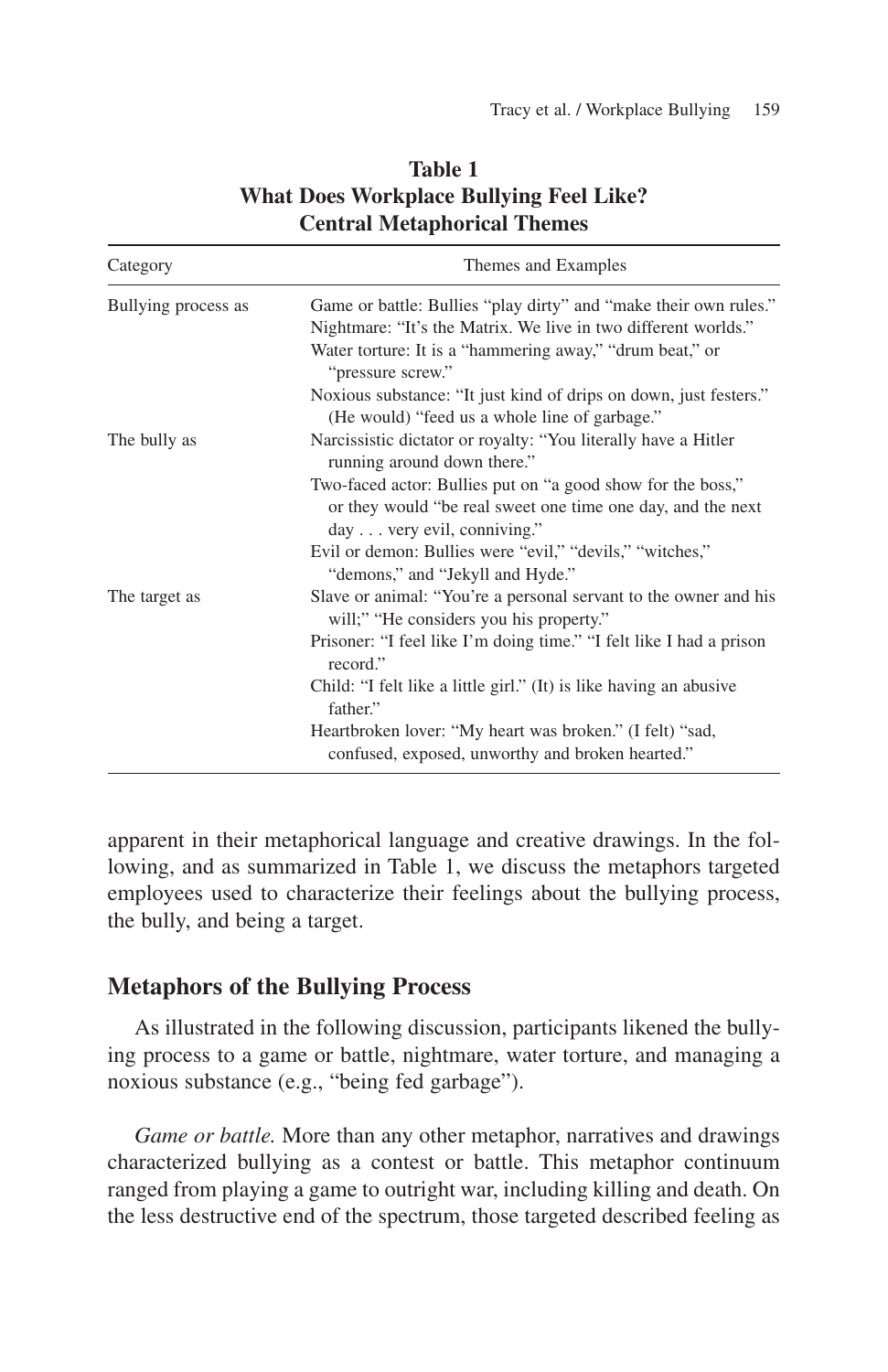though bullying was a matching of wits with an opponent who played unfairly. Participants spoke in terms of bullying as strategic attack, defense, and a set of shifting rules saying, for instance, that bullying was "playing a game," "playing their game," and "I had no rights... and they played on that." Dale, who worked in a security business, said the bully was "up to his old tricks." These metaphors of play and game suggest a less-than-serious issue and something that all members ostensibly should also be able to negotiate. However, as illustrated below, targets viewed the rules of the game as unfair and playing the game as dangerous and threatening.

Targeted workers characterized the contest as fixed or unfairly weighted in the bully's favor. They said bullies created the rules, changed them without notice or input and, as an aircraft mechanic named Ben explained, did so "behind closed doors." Dolly, a dental office administrative assistant, noted that bullies "make their own rules." Stephanie, a callcenter employee, said that the only way the bully would win was "to play dirty," whereas Jack, the director of an online university program, said that bullying "really has to do with making up the rules as you go along." Sadly, this metaphor of a game that is difficult to win extended to targets' seeking external help through the courts. Going to court was a gamble and "a crap shoot." Furthermore, in this "game," abused workers could see themselves as the prey of the hunt; Dale explained, "everybody's fair game" for bullying. Hunting, of course, can result in significant and even lethal injury.

Indeed, participant narratives were saturated with metaphors of beating, physical abuse, and death. Wendy, a religious educator, said, "I have been maimed. . . . I've been character assassinated." Others expressed feeling "beaten," "abused," "ripped," "broken," "scarred," and "eviscerated." The battle metaphor is perhaps most complexly illustrated in a drawing by Stephanie (Figure 1). Stephanie's picture depicts a professional wrestling match in which she is a champion wrestler fighting her manager—the "heel" or "bad guy who pulls tricks." Her manager and the company's vice president are shown holding her down and taking jabs at her face. She portrays a disloyal employee as a small dog biting at her leg and the human resources (HR) manager as a blindfolded referee. As such, Stephanie depicts HR as "in on the game" and in fact prolonging the abuse by appearing to intervene but actually turning a blind eye to the situation. She also includes two signs: one that reads, "Will her posse come to help?" and another that says, "Kill." These signs reflect Stephanie's feeling that coworkers refused to come to her aid and actually turned on her when it became clear that she was losing the fight.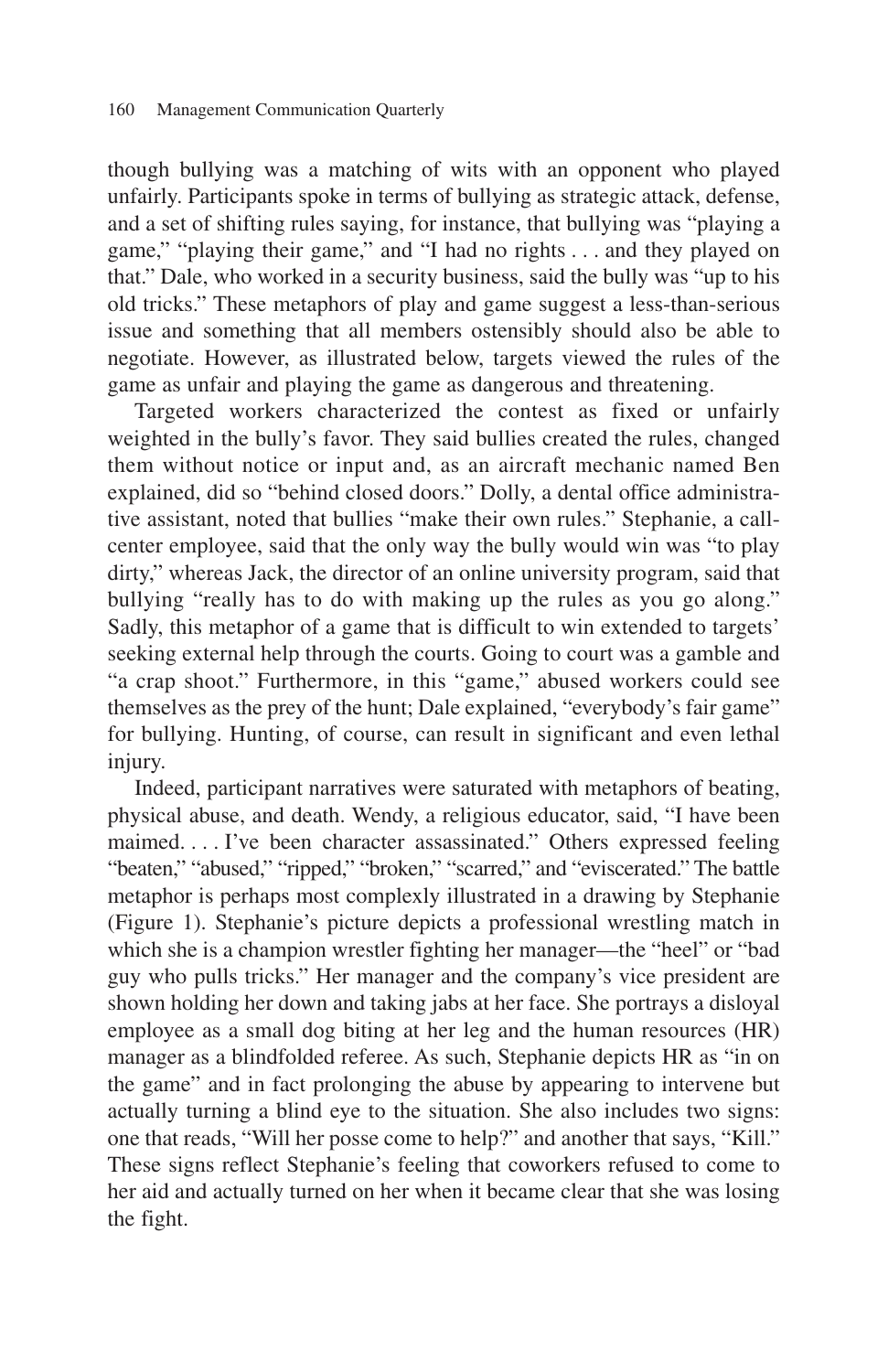Drawing by Stephanie responding to "What does bullying feel like?" **Drawing by Stephanie responding to "What does bullying feel like?"Figure 1**

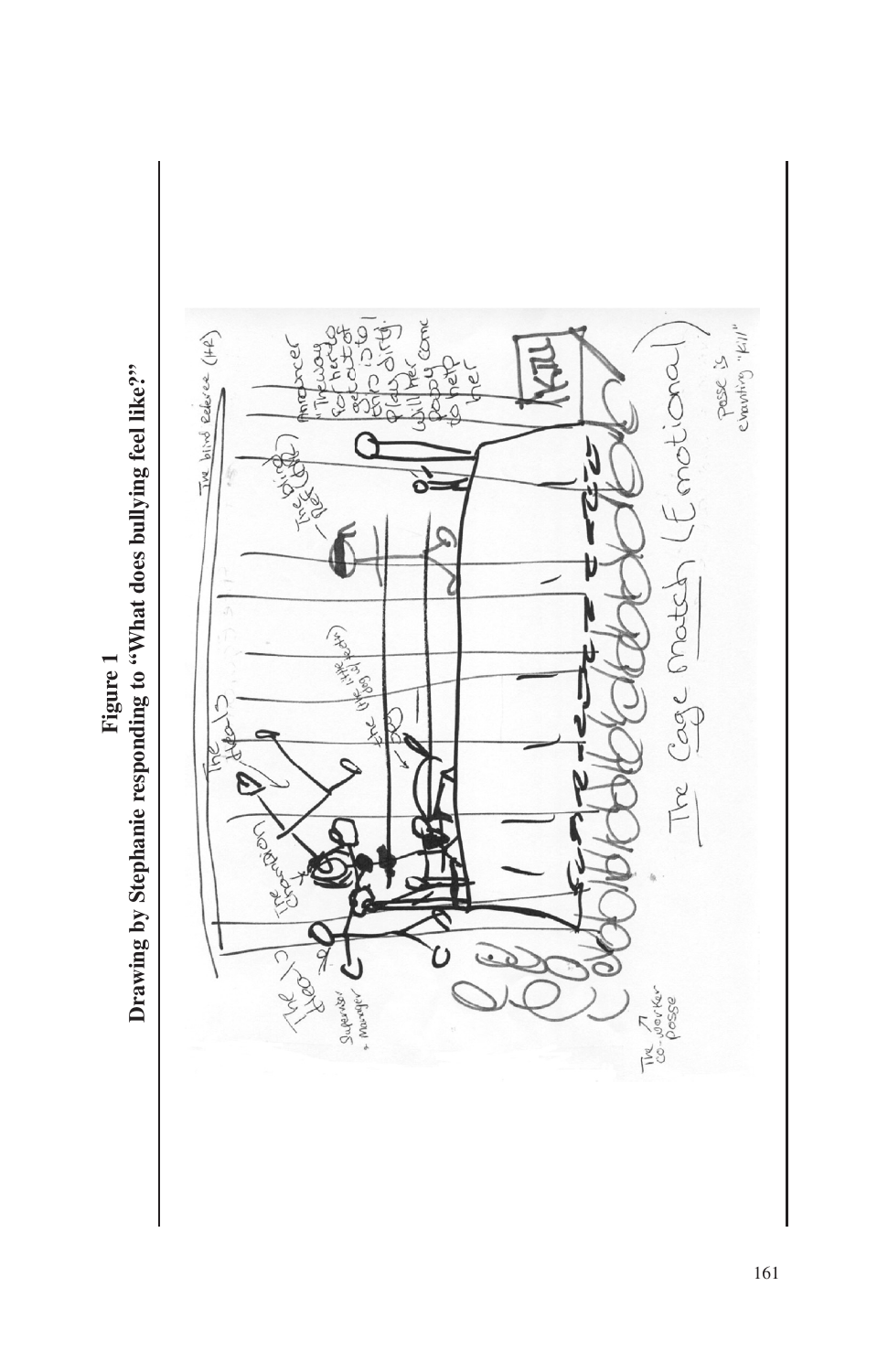When bullying is viewed as a fight in which the target can be "killed," "destroyed," and "annihilated," it becomes clear why abused employees characterized their defensive discursive and nondiscursive behavior in fighting terms such as "I'm gonna stick to my guns." Whereas the bully's actions were viewed as deceitful and underhanded, many targeted employees framed fighting back as a "righteous battle" and "standing up for what's right." Diane, a children's hospital nurse, said she stayed because "I have a mission that I want to make this right. This is wrong."

In standing up for their rights, abused workers also report feelings of anger, extreme injustice, and wanting revenge. However, targets' efforts to fight back often fail and reinforce the unfairly matched competition. Abby, a postsecondary school librarian, told us,

The other librarian... [quit], but I was gonna stay and fight it out. I said, "This isn't right," so, I went to the new dean and the new HR person. . . . Not only weren't they helpful, the HR person... helped to sabotage me. I eventually lost my job. I had been there 6 years.

Laura, a state employee, said, "You get so exhausted with the fight . . . it's not worth the time or the energy to go on [to] . . . make the wrong a right." Indeed, some targets became so exhausted and overwhelmed with the fight that they viewed bullying as an uncontrollable nightmare.

*Nightmare.* Similar to a nightmare from which one cannot awake, many participants described how their work worlds did not make sense. There was a feeling of instability and "crazy making"—targets of abuse felt as though something "real" would happen in the organization (e.g., their supplies would disappear, they would be excluded from a crucial meeting, or the bully would scream and rage)—and the bully would deny its occurrence. Lydia, an electrical sales accountant, said that it was so difficult for others to believe her that she almost did not believe herself: "It's so crazy I don't know if I can tell you all these details. . . . I almost thought I was going crazy. I taped one conversation just to show my husband I wasn't making it up." Similarly, Terry, employed in an education training firm, exclaimed,

She literally made me feel like I was *going crazy*! She would tell you to do things. She would tell you that she didn't say what she just said. She would write me notes. She would tell me one thing, then she would tell me something else, then she would question what I was doing.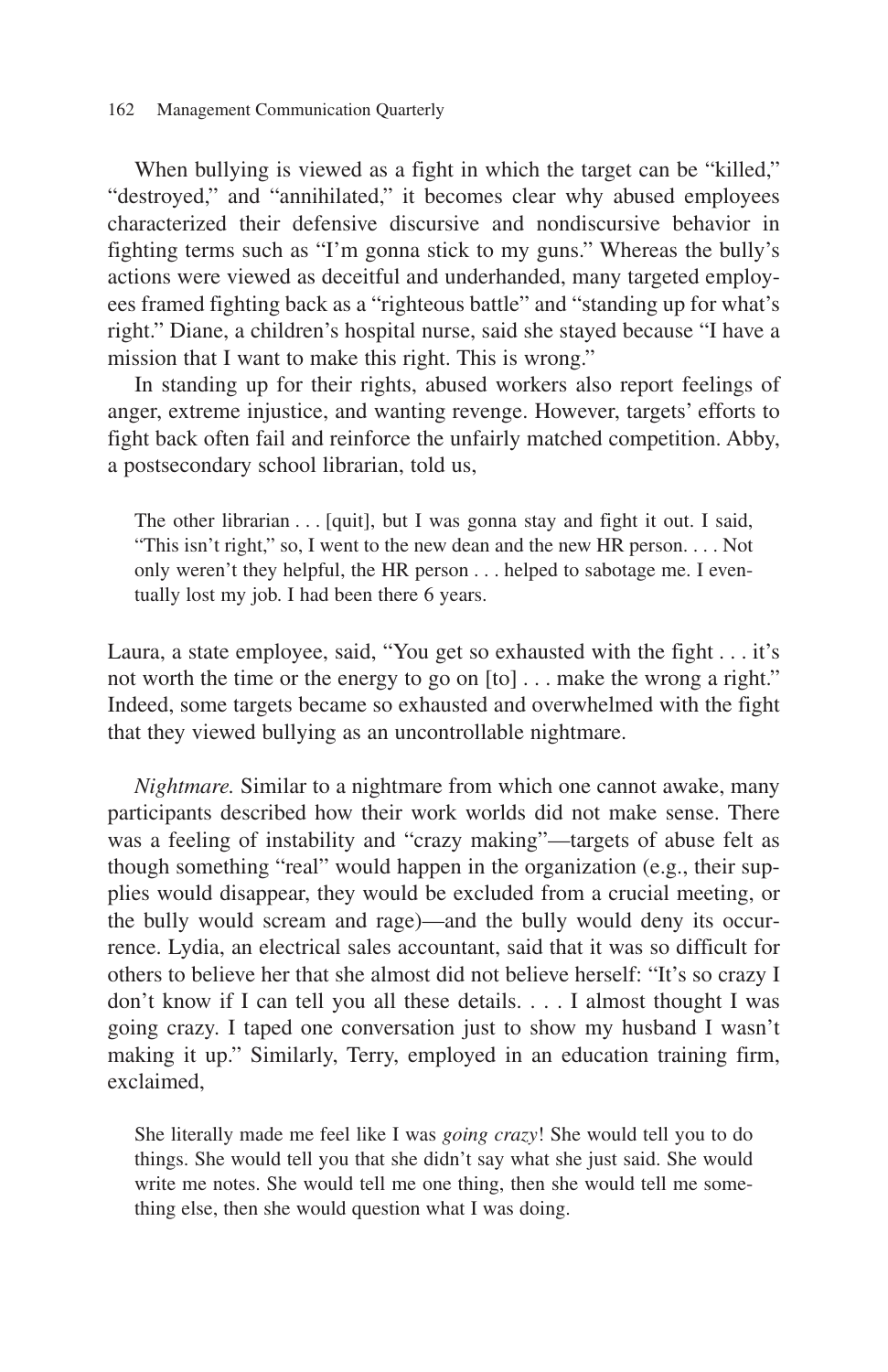By likening bullying to a waking nightmare, we can begin to understand the complete lack of control targeted workers feel they have in changing the situation. Indeed, Wendy said that she finally was only able to make sense of the experience by equating it to the movie "The Matrix," in which the main character lived in a dream world that was distinct from the real world where his oppressors lived. In comparing her experience to the hero of "The Matrix," she explained,

It [the movie] was like an epiphany. . . . It's the Matrix. We live in two different worlds. Two different understandings. Two different world views. For the most part, that helped, but again, you've seen my vulnerability. I need to watch the movie again. The Matrix has really helped me to understand. I'm not nuts. He doesn't think he's nuts. We're just in two different worlds.

For Wendy, framing the bullying process as part of a different alien world appeared to make her feel better about her inability to change the situation. However, many abused workers felt trapped in a torturous experience from which they could not escape.

*Water torture.* Many participants had difficulty picking out one incident, on its own, that was egregious or ultimately typified their bullying experience. Rather, they described it as "hammering away," a "drum beat," being "under the gun," and "Chinese water torture"—a means of driving a prisoner mad through the practice of dripping water, little by little, on the captive's forehead. (The actual practice is traced to 16th-century Italy; Innes, 1998). As such, bullying often feels like a never-ending process that gradually intimidates and wears down the target. These metaphors underscore the nature of bullying; it usually consists of numerous, seemingly nonserious negative acts that comprise a relentless pattern (Keashly & Neuman, 2005). Moreover, the wearingdown process often accounts for the emergence of power disparity between actors (Einarsen et al., 2003b; Keashly & Nowell, 2003; Leymann, 1996).

On the milder end of the spectrum, respondents likened bullying to being picked on, saying, "Anything they could find to pick on, they would write it up;" "It's like . . . kids decide to pick on so and so;" and "do I set myself up to get picked on?" The word "picking" refers to tearing off bit by bit, such as one might do meat from a bone. This metaphor illustrates how and why bullying is so difficult to identify, especially in its early stages (Adams & Crawford, 1992). The metaphor also summons feelings of childhood and vulnerability. Skyler, a sales consultant, described his picture by saying, "Like I tried to draw myself bigger like the Hulk. I think it's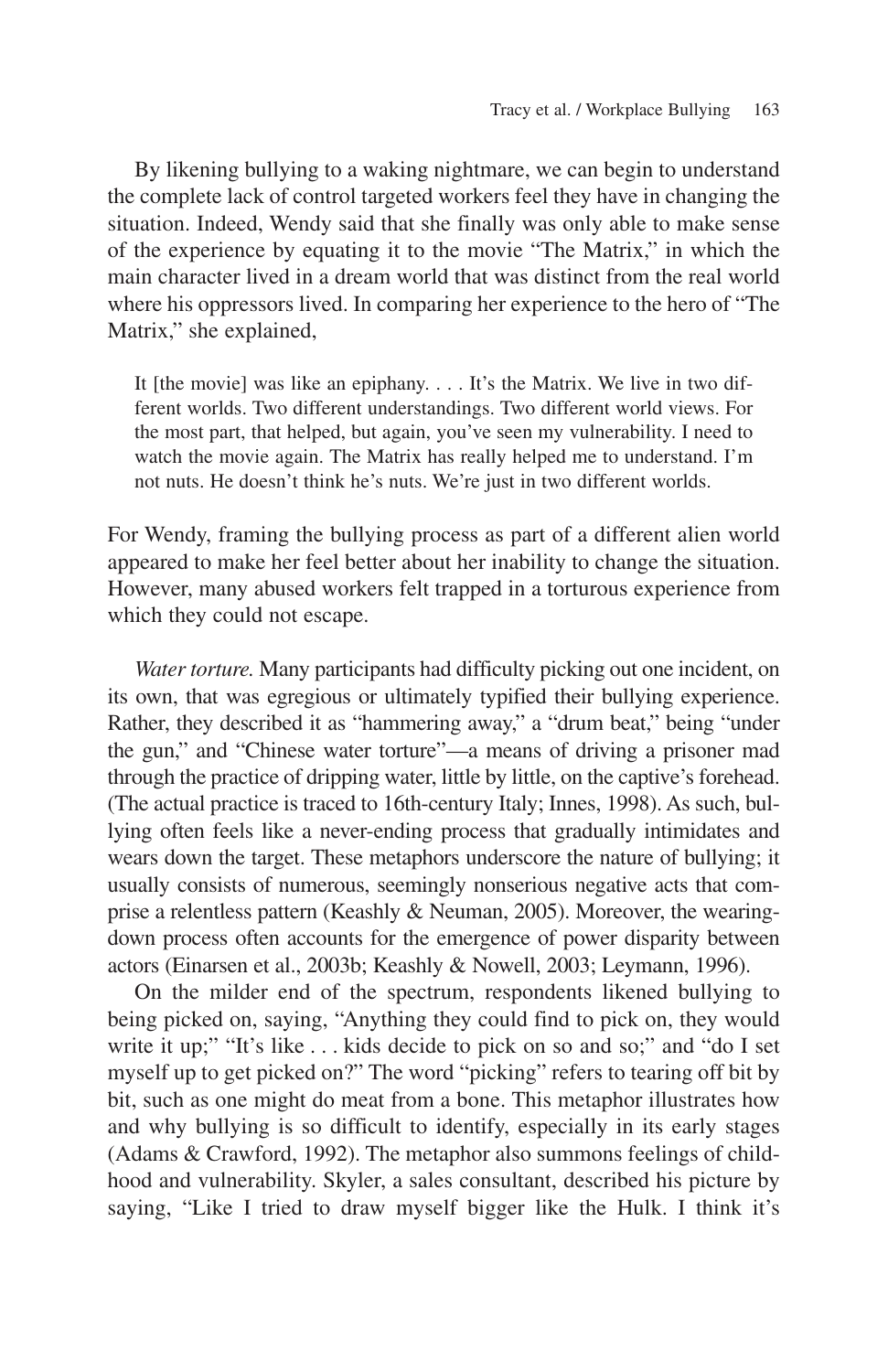all. . . . It dates back to high school. My last name is Bird so everybody is like 'Big Bird' whatever, picking on me."

This juvenile "picking on" then became code for describing grown-up, relentless abuse. Bullied participants explained, "He would always come by my desk and hound me and hound me" and "It's stuff that chips away and chips away." Kristie, in a state department of labor, described the relentless nature of the attack as "gouging me about another project... she was just really gouging me, gouging me, gouging me." Many comments, such as these, indicate the linguistic form of "reduplication" in which individuals repeat certain words or phrases (e.g., hound me and hound me). As Lakoff and Johnson (1980) argue, "more of form stands for more of content" (p. 127). Therefore, it is not by happenstance that bullied persons use repetitive phrases to describe bullying. The existence of reduplication indicates that targets view bullying as chronic and relentless.

For some abused workers, repetition was akin to torture. Greg, a police officer, suggested that bullying was like "pulling the wings off a fly." Brad, in a nonprofit substance abuse treatment center, described the constant criticism as "Chinese water torture." This suggests that each act of bullying could be as harmless as a drop of water dripped on the forehead but added together, it was enough to drive him insane. Targets described ongoing pressure, like a "pressure screw" and slowly ticking "time bomb." It is difficult to believe that workers in these environments were producing at their highest level and finding satisfaction at their jobs. Most likely, they were merely surviving.

A sense of inescapability marked abused workers' stories. Stephanie disturbingly portrayed how she felt when experiencing the repeated infliction of pain, inability to escape, and resulting numbness:

You're with a serial rapist. You know, you're clinching your teeth. So I just sat there and I took it and then when we were done, I just got up, because . . . I was just in a zone somewhere. I just kind of numbed myself so I wouldn't react to them.

Similar to a victim of torture, Stephanie felt as though her best defense was tuning out, which appears to be a common response to workplace bullying that helps the target to manage in the short term. Elizabeth, a school teacher, described being "just like a zombie." However, becoming numb in the long term may serve as a barrier to overcoming workplace bullying, an issue to which we return in the implications.

The "water torture" metaphor speaks to the difficulty targeted workers (or researchers) have in succinctly answering the question "What is bullying?"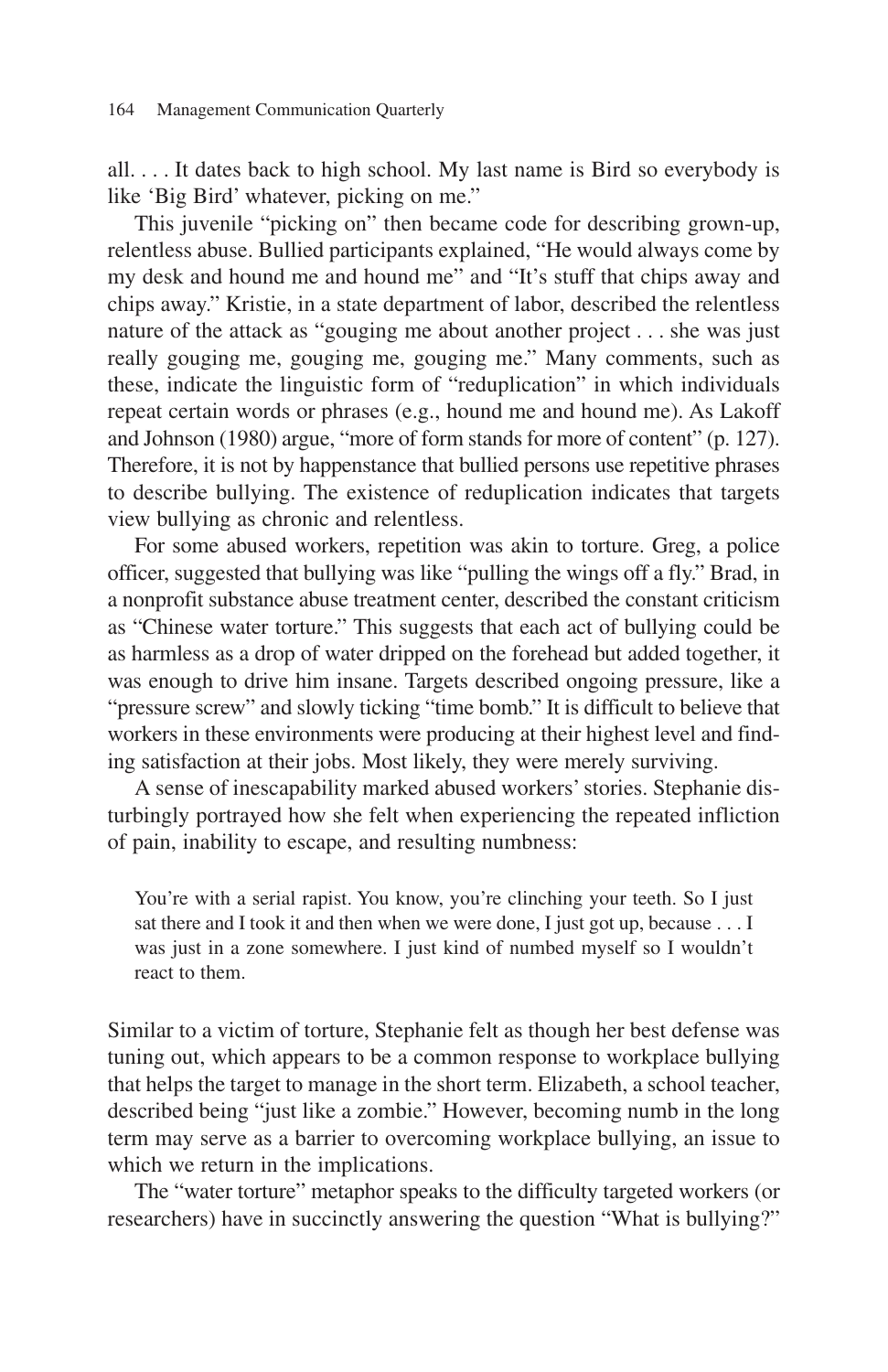Brad explained how he kept notes and said, "When I look over some of the stuff, I'd say to myself, 'that in and of itself isn't that big of a deal.' It's when you start putting all the stuff together that you start saying, 'okay that was kind of crazy.'" Single horrific events are rare; rather, bullying is often perpetrated through many small discursive and nondiscursive acts.

*Noxious substance.* Last, abused employees characterized bullying as a rotten, corrupt substance they were forced to "suck up" at work and "get out" to heal and move forward. This metaphor is orientational and ontological (Lakoff & Johnson, 1980) as it describes bullying as a material, toxic matter that makes its way into or out of the person. As such, the noxious material metaphor highlights how targets feel that bullying can suffocate, smother, foul, or obstruct them. Comments include "Here I have been through 2 years of this shit"; "[The bully] would sit there and feed us a whole line of garbage"; and "It just kind of drips on down, just festers." These images present bullying as a form of excrement that rots with time.

Participant language characterizes bullying as a harmful substance that is forced into them against their will. They spoke of having to "take it," a metaphor that has sexually violent undertones. Participants said, "It's just force feeding, and that's a form of abuse"; "He was being the aggressor, and I'm just kind of sucking it all up like a sponge until finally I can't take it anymore" and "You don't want to dare to let them see you cry, so you're just sitting there holding everything in and you're shaking inside." Holding in the toxicity of workplace bullying, however, did not come without a price. Being fed "shit" and "garbage," understandably not only leaves, as Dale noted, "an awfully bad taste in my mouth," but can lead to myriad emotional and physical illnesses as well (Brodsky, 1976; Djurkovic et al., 2004; Einarsen & Mikkelsen, 2003). A mining equipment operator named Tim compared bullying to a malignancy, suggesting that "organizations should cut [bullies] right out and just get rid of them . . . because some cancers are incurable."

Abused workers describe coping with bullying as a noxious substance by "getting it out." Some reported taking years to heal from and "get over" their bullying experience. However, targets often feel constrained from letting it out until they are outside organizational boundaries; this unfortunately does little to break the escalation of bullying. Participants also spoke of trying to "let it out" through venting with family members. This process can amplify the negative effects of bullying by bringing the "shit" and "trash" to other areas of life. When abused workers can only "empty the garbage" of workplace bullying when they go home, it can and does negatively affect family life (Davenport et al., 2002; Wyatt & Hare, 1997). It was only those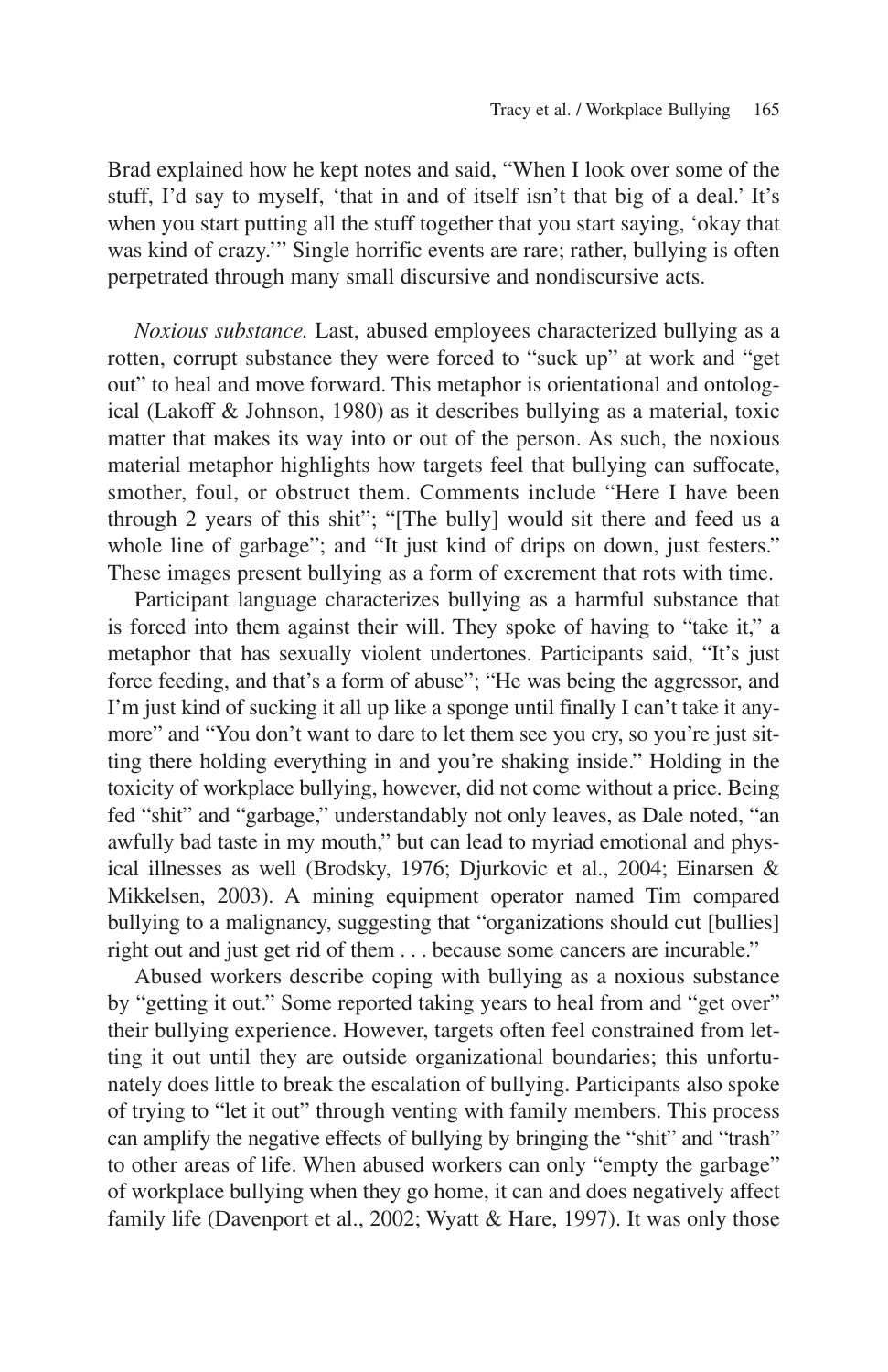who had left the bullying workplace that spoke of trying to "close the door on" and "get over" bullying. Although leaving the organization does not necessarily lead to instant happiness (Alberts et al., 2005), in the long run, exit is often the most efficacious path back to emotional and physical health (Namie & Namie, 2000b; Rayner et al., 2002).

As illustrated, our analysis suggests that bullying can feel like a fight or battle, a nightmare, water torture, and a noxious substance. These metaphors serve to sum up conceptualizations of bullying as an active process apart from specific actors. Nevertheless, they also begin to hint at the most common metaphors used to describe bullies.

### **Metaphors of the Bully**

The three central metaphors that emerged for describing the bully were "narcissistic dictator or royalty" "two-faced actor," and "evil or demon." Together, these represent a continuum that included viewing bullies as selfcentered crowned heads, duplicitous actors, and outright devil figures.

*Narcissistic dictators or royalty.* First, abused workers discussed bullies in terms of privileged crowned heads. They said, for instance, that bullies "lord" over meetings like "knights at the roundtable" and use meetings for "public floggings." Jack drew a picture in which the bully was wearing a crown and giving the thumbs down sign to a small, confused-looking man confined in a straight jacket (Jack). These images suggest that targeted workers perceive bullies as thinking of themselves as better, greater, and more important than others. Those targeted felt undeniably trapped and threatened by bullies who were compared to evil dictators; Ted said, "You literally have a Hitler running around down there who's a mile away from the management who can't see it." As with the Hitler metaphor, it becomes clear that an additional dynamic were bullies' duplicitous performances.

*Two-faced actors.* Targets felt frustrated in their attempts to report bullying because the perpetrators were skilled performers, who were excellent at "acting" nice when doing so would advantage them or impress organizational superiors. Lynn, a senior accountant for a defense contractor, said, "She could be real sweet one time one day and the next day... she was very evil, conniving," whereas others explained that bullies could put on a "good show" for the bosses. For example, Diane described the bully as a manager who screamed at people so close that "her spit would hit you in the face." However, in a meeting with doctors, the bully was "kissing the floor . . . and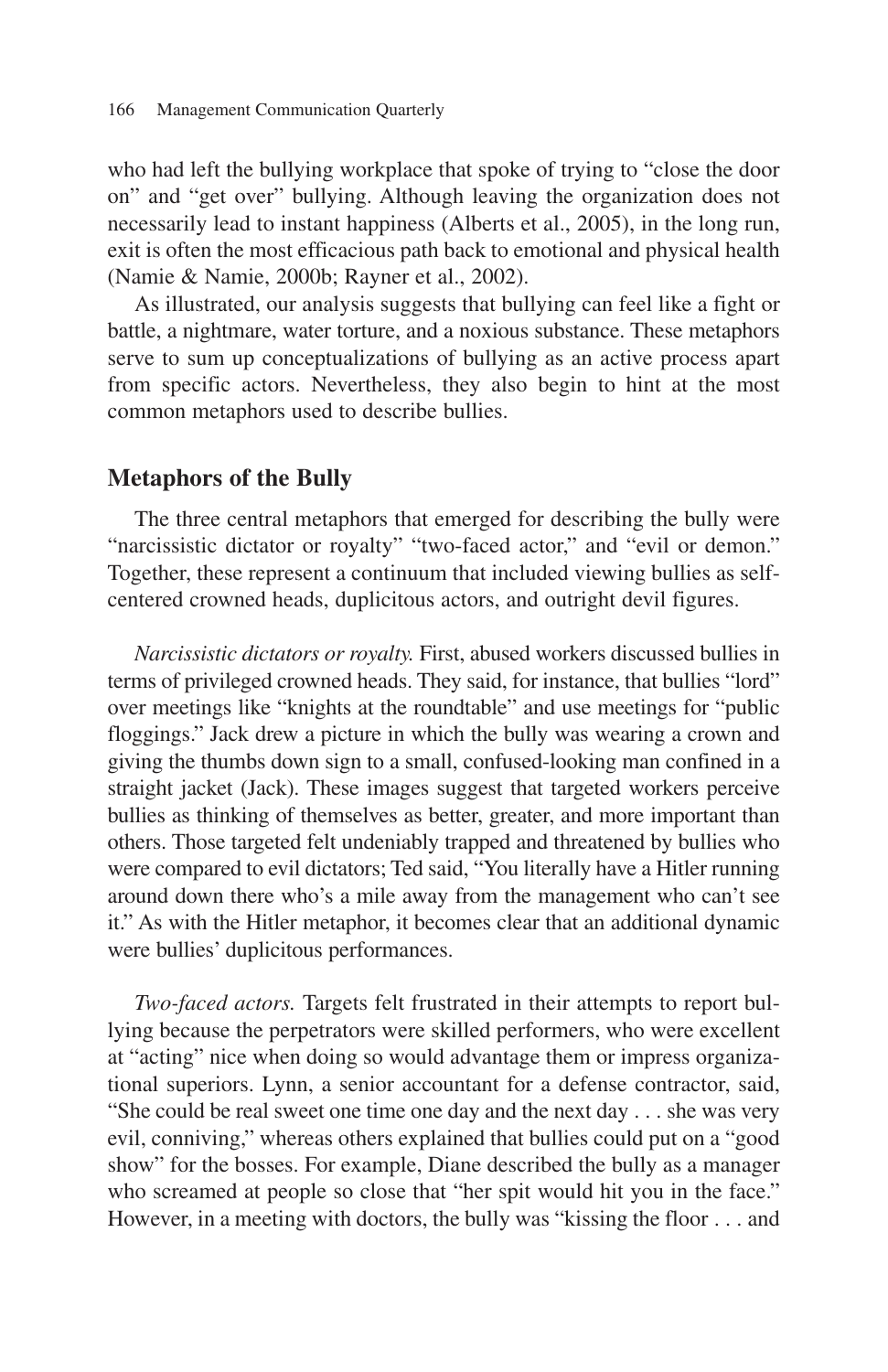kissing the guy's [doctor's] feet. . . . It's like the Emperor has no clothes." Marilyn, a corporate IT manager, drew the bully as "Superman," because, when the bosses were around, he would come in with his cape on "to save the day." These metaphors vividly illustrate the sentiment that abused workers view their oppressors as powerful (if fake), and as such, feel frustrated trying to convince others of their plight or successfully defend themselves.

*Evil demons.* Identifying bullies as evil demons corresponds to the nightmare metaphors used to describe bullying. Participants described perpetrators as "evil," "devils," "witches," and "demons." Bob, the city engineer, even referred to the bully's children as "the devil's spawn; they are just evil, evil children." Marla, a sales administrator for an industrial corporation, drew pictures of the bully with demon horns. Cheryl, a university secretary, drew a devil with a pitchfork and explained, "It felt like the devil was sticking the fork into me." During a particularly volatile incident, a male bully reportedly "threw his chair back and his whole face contorted, his body was contorted. It was like he was going through this epileptic seizure of some sort." Marla recounted an experience when the bully's "eyeballs looked like they were going to bulge out. His face contorted, and he starts screaming at the top of his lungs. . . . I mean he even flung the chair back, and he was like a demon." Characters framed as being from the "dark" side provide clues to targets' difficulty explaining and understanding bully behavior. Wendy likened the bully to a Jekyll and Hyde character who was extremely unpredictable and against whom she had little defense.

Characterizing bullies as deluded narcissists, possessed of evil spirits, and cunning actors suggests that targeted persons frame bullies and their behavior as surreal, shocking, bizarre, and inexplicable. Metaphors of the bully portray aggressors who feel superior to others, possess dark powers, and convincingly shape-shift into whatever façade is necessary given the audience. Such mythic characters are impossible for mere mortals to engage with and emerge triumphant.

# **Metaphors of Targets**

Last, we explored the feelings of being a target of workplace bullying. Our analysis found that abused workers feel like slaves and animals, prisoners, children, and heartbroken lovers.

*Slaves or animals.* At the more extreme end of the dehumanized spectrum, abused workers invoked feeling as though they were "a piece of property,"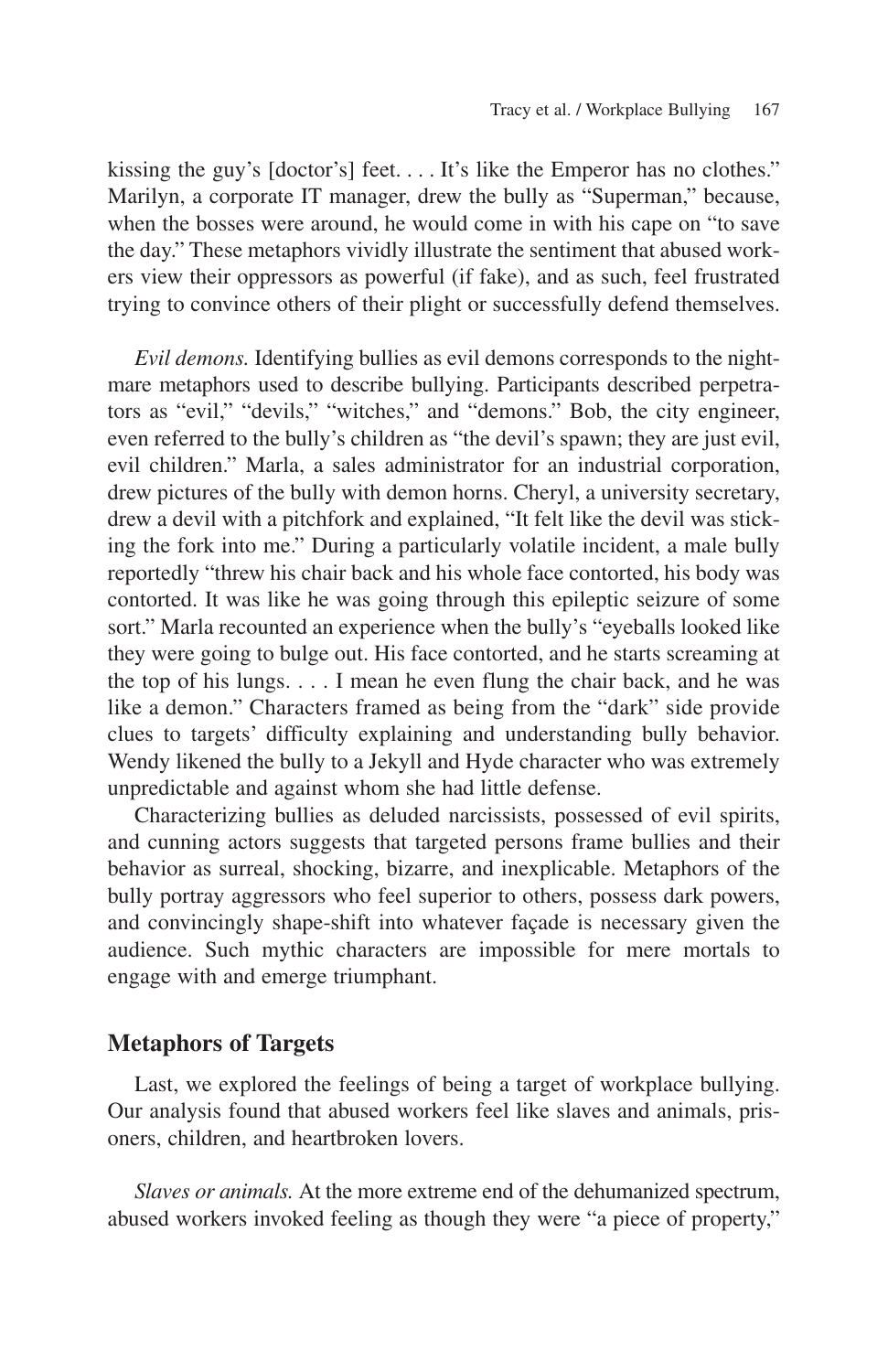"slaves," and "chattel." Participants explained that "He treats you just like slaves"; "She acts like she owns me"; "You're a personal servant to the owner and his will"; and "He considers you his property 24 hours a day, seven days a week." Similarly, participants invoked feeling objectified and degraded as insects, animals, and beasts of burden. As noted, Greg characterized bullying as "pulling the wings off of flies." Lynn explained that the bullying, "kept on and on and I felt like dirt; I felt like a dog." Bob said he felt like "a caged animal" and Dale indicated that the bully "treats us like his personal chattel." As such, Dale was referring to a common American meaning of chattel—a type of slavery defined as the absolute legal ownership of a person (O'Rourke, 2004).

Targets also used mixed animal metaphors describing themselves in relation to the bully. In doing so, they characterized the bullying situation as dehumanizing. Wendy suggested that targeted workers were like llamas that had to protect each other from the wolves. Amy and her coworkers labeled an unfortunately mild-mannered newcomer as the bully's future "chew toy." These comments paint bullies as ruthless animals and targets as defenseless prey in one-down situations—whether as the bully's entertainment (chew toy) or quarry. As such, these metaphors accentuate feelings of vulnerability and degradation.

*Prisoner.* Many participants reported feeling as though they were imprisoned in their jobs and cut off from important networks with friends and family. Abby explained, "I felt disconnected; disconnected from my job, disconnected from my life," whereas Laura summed it up, saying, "I've been blackballed." Respondents invoked the metaphor of "doing time" to describe feeling trapped. Captive metaphors included "I feel like I'm doing time for the next 3 months," "I felt like I had a prison record," and "I was so tied to my job." Indeed, bullying could result in the horror of feeling forever isolated and ensnared. Abused workers said they felt "alone," "black," "empty," and "suffocated." Stephanie explained, "I had a lot of people who supported me, but when things started happening, all of a sudden, they backed away and denied everything."

Isolation can serve as a punishment and further complicate targets' efforts at collective resistance (Lutgen-Sandvik, 2005); however, isolation is also paradoxical. It oppresses targeted workers by disconnecting them from others but simultaneously may shield them from continued abuse. Bob's statement encompasses this paradox: "It's a trap. A caged animal trapped-type feeling. Because a lot of times you just want to hide." Indeed,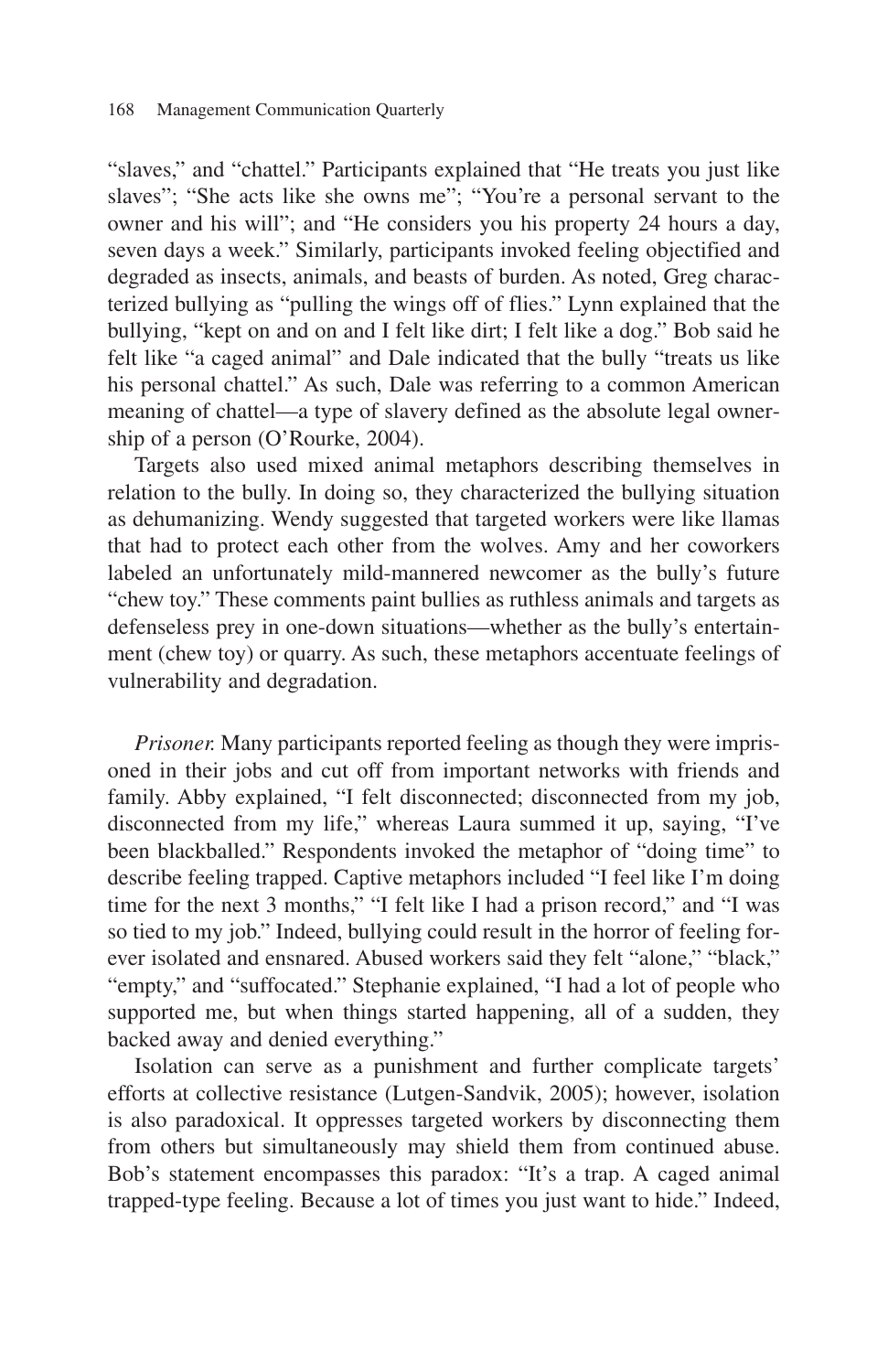targets repeatedly discussed how they would often purposefully isolate themselves to try to avoid negative attention. They spoke of trying "to fly under the radar" and "not to fly too close to the sun." This desire to hide is also vividly illustrated in the next metaphor.

*Child*. Numerous respondents indicated that they felt treated like a child. Several described feeling "scolded," "shrinking," and "small" when bullied. Terry likened her bullying boss to a "baby-sitter." Lynn drew a picture in which she was much smaller than the bully and explained, "I felt like a little girl and [the bully] was up higher, she was working on a stepladder. She was shouting down, 'Now, be sure to do this.'" Being treated like a child reflects the bully's dismissal of targets' adult status and, for some targets, brought back painful childhood memories. Lothar, a flight technician, explained,

When I was kid, my old man was a little hard on me. This guy reminds me so much of my old man, it starts dragging up crap from when I was a kid, and I'm sitting there going, "I've got to feel like 10 years old again."

In response, the abused workers felt righteous anger, as illustrated in Bob's comment, "I'm a 40-year-old man, you don't scold a 40-year-old man. It's just ridiculous!"

Some participants expressed feeling like the unpopular kid at school, being targeted by numbers of "nameless" tormentors and trying to avoid bullying "like when you're a kid on the schoolyard." Abby, trying to hold back her embarrassment, said, "It sounds totally silly but the two people involved would whisper. It sounds like junior high school." Feeling this way led to mistrust and humiliation. Bob said he felt as though someone taped a "kick me" sign to his back.

Others said they felt like a child in an abusive family, saying, "I thought this woman was going to hurt me. The way I felt at the time—it was very it pushed me into a role of being a child." The following comment from Amy vividly captures this sentiment:

Working for Hal is like having an abusive father and all the children—when they're dressed up on Sunday afternoon and guests come visiting to the house—everything is wonderful and perfect, and we have this deep dark secret about the abusive father that nobody will tell about.

Like children in abusive families, bullied workers felt depressed and sad, explaining that they cried, experienced extreme dread, and at times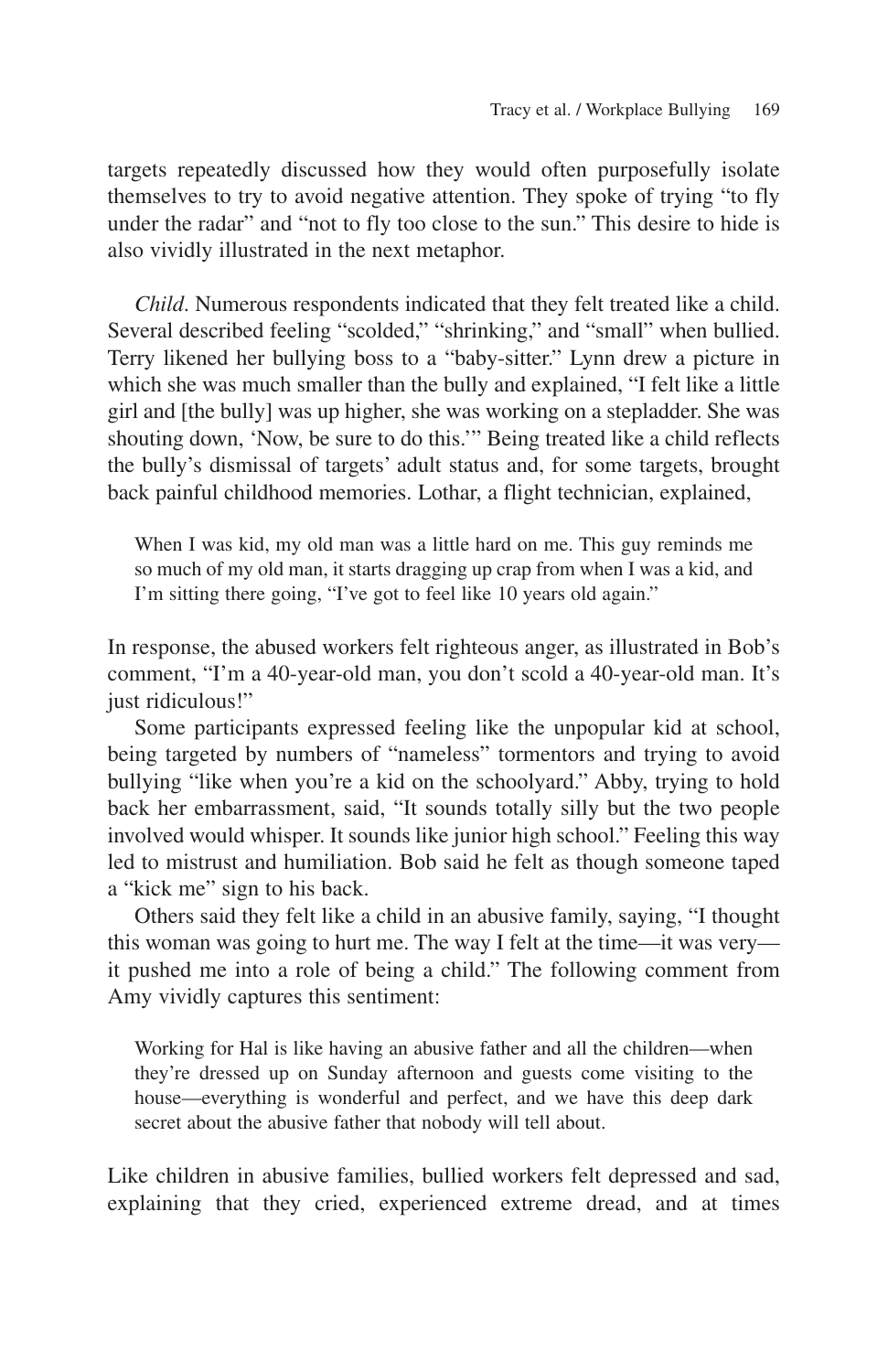screamed and wailed when they considered their situations. They also felt ambivalent emotions; they were angry about being treated as an incompetent and shameful that they allowed bullies to push them into a child role. Furthermore they felt confused—wondering what they had done to bring bullying on themselves. As with abused children, many admitted to a fleeting sense of relief when someone else was targeted. However, relief was coupled with guilt, both for feeling the relief and failing to defend an abused colleague. Some characterized the inevitability of being targeted and thus the pointlessness of intervening on another's behalf. Dale frankly noted that when someone was bullied, "It was just your turn in the barrel." However, most still felt as if they were somehow to blame and that they should have done something different to prevent the abuse. Some targeted workers expressed worry about whether they were bullied because they failed to speak up for themselves soon enough; other abused workers stated concern about whether they were too quick to respond to the abuse and therefore were at fault for further aggravating the bully.

*Heartbroken lover.* Last, a number of our female participants described feeling betrayed and brokenhearted by their experience. The loss of a job they loved was paramount in their stories. Terry poignantly described how much she loved her work before the bully drove her from the job:

What bothered me the most out of all of this, I loved my job. I could not wait to get to work in the morning, and I hated to go home at night. I loved everyday; I loved every minute. It was so enjoyable for me. I liked what I did; it made me feel good; it made me want to get up in the morning. That's really hard to find, and I just keep looking at it, and I keep thinking *why*? *Why* did that happen? *Why*? *Why* did it have to happen? Why was someone so deceitful that she wanted this to come down? I mean, I did nothing but make her look good, so why?

Terry's description is similar to how one might discuss a lost love affair and echoes the vital importance of work both to identity and social relations (Buzzanell & Turner, 2003). Other women noted similar sentiments about their work, stating, "I loved that job," "I loved those people I worked with," "I actually loved the job and everybody else there," "I loved the company; I loved the work," "I enjoyed the people in that company. I enjoyed my job. I loved it." It is not surprising, then that they also connected bullying with broken hearts and betrayal.

Three pictures, each drawn by women, prominently featured their damaged "hearts." Wendy actually ripped her paper, showing the heart torn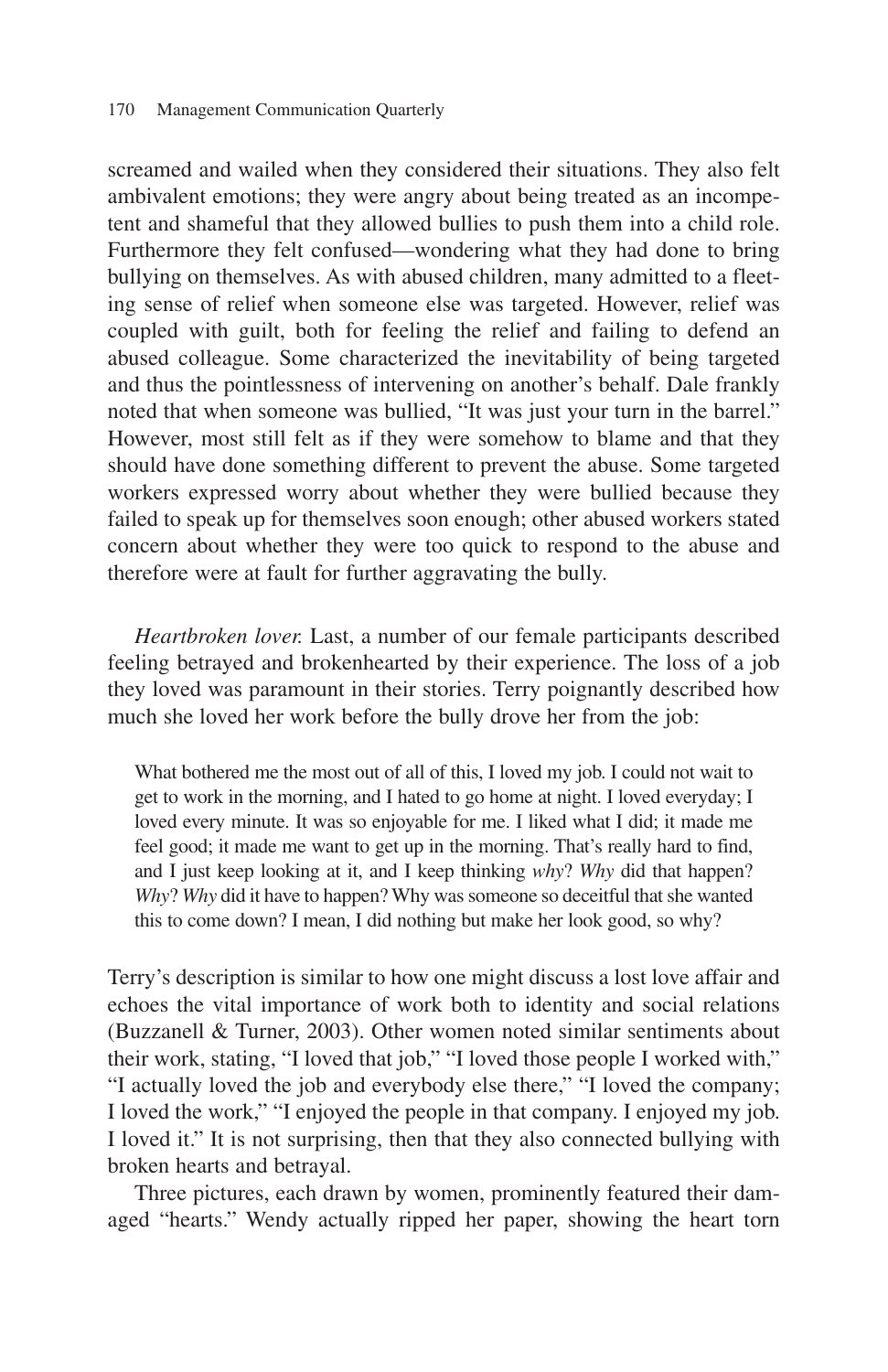apart and explained, "My heart was broken." Laura drew three figures, each progressively more upset and confused, the last with a large "X" scrawled through the red heart. She described her feelings as "sad, confused, exposed, unworthy and broken-hearted." Similarly, Mandy, a school media specialist, drew a series of stick figures, each one smaller than the last, but each with a bigger, blue heart. She said, "I'm a small person with a heavy heart." The heart has long been thought to be the center of emotion. Our heart "skips a beat" when we are excited and in love, and we get a pang in our heart or feel heartbroken when we're sad. This imagery illustrates how abused workers feel the weight, scarring, and betrayal of abuse, and the loss of a beloved job, to their very core.

# **Discussion**

In sum, participants compared bullying to a game or battle, a nightmare, water torture, and a noxious substance. Bullies were framed as narcissistic dictators or royalty, two-faced actors, and evil demons. Targeted workers likened themselves to abused children, slaves, animals, prisoners, and heartbroken lovers. As such, through an analysis of the metaphors used to describe the bullying process, the bully and the target of abuse, the article provides qualitative evidence that helps to answer the questions "What does bullying feel like?" Providing an answer to this question is theoretically and practically significant.

#### **Theoretical Implications**

Metaphorical language provides linguistic shorthand to describe long, difficult-to-articulate, and devastatingly painful feelings associated with workplace bullying. This is an important step for better explicating a phenomenon such as workplace bullying that is in a state of denotative hesitancy (Clair, 1993). Knowing these stories is integral because, as Lawler (2002) notes, "it is through such stories that we make sense of the world, of our relationship to that world, and of the relationship between ourselves and other selves" (p. 249). Understanding what the bullying process feels like serves to contextualize, enrich, and augment the current survey-based research that statistically links bullying and negative outcomes (Djurkovic et al., 2004; Einarsen & Mikkelsen, 2003; Leymann & Gustafsson, 1996).

In highlighting abused workers' metaphors about bullying, this analysis also uncovers the frames within which targets place themselves, providing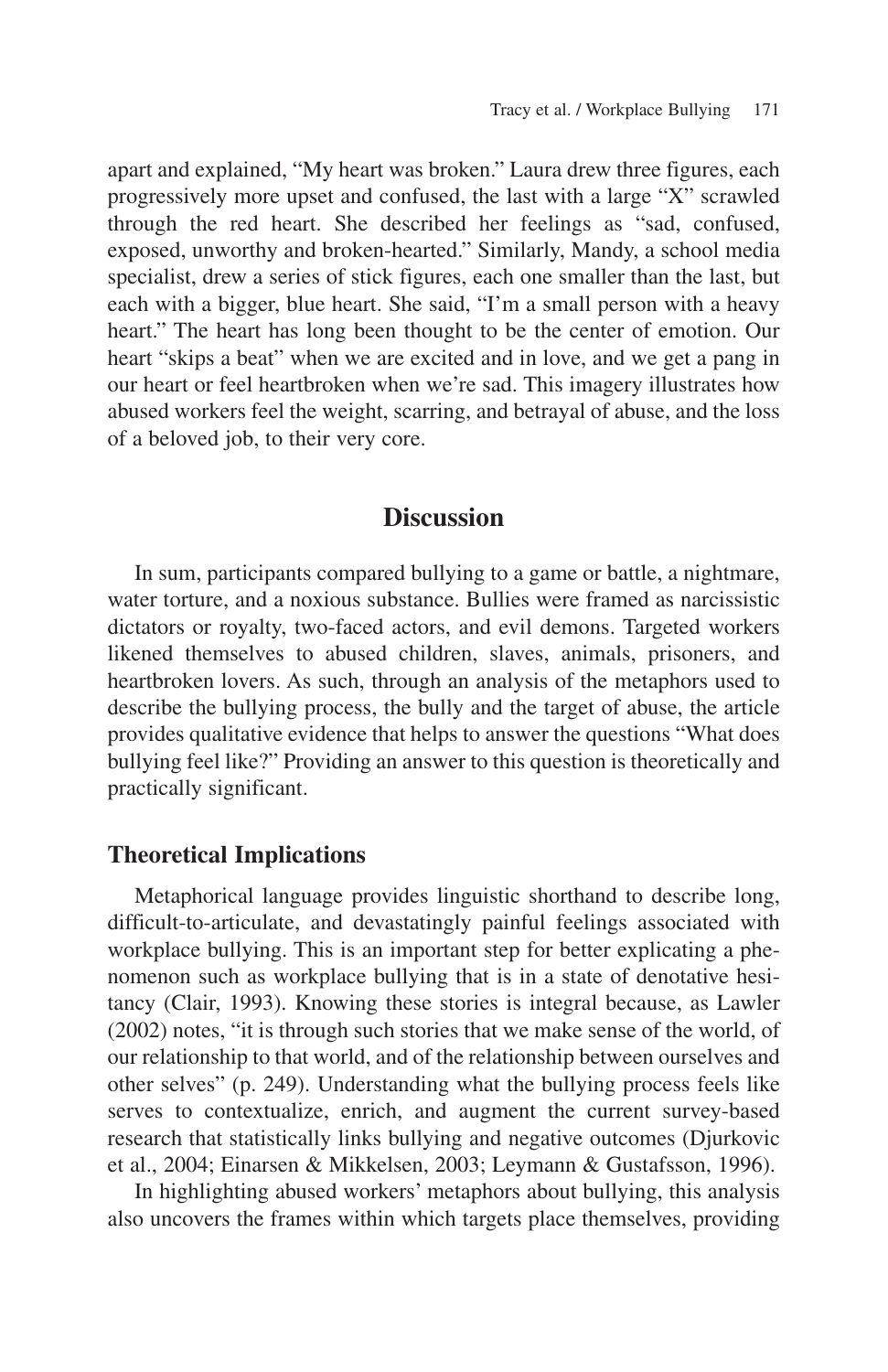insight not only into individuals' communicative construction of their experience but also into their cognitive processes (Fraser, 1993; Hart, 2003). These interpretations play a role in future interaction and point out the range of difficulties targeted workers encounter when trying to name, describe, and manage their situation. In short, the metaphors analyzed graphically suggest why bullying feels so devastating and why targets believe there is little they can do to change their situation. Although these consequences were largely teased out within the previous section, here we review the implications of several metaphors in detail.

First, let us consider the implications of viewing oneself as a child. Children who are abused day after day, by a parent or by mobs of other students, are likely to try to isolate themselves, try to be invisible, and if visible, be ingratiating. Doing so might decrease the abuse, but it is also likely to serve as a stumbling block if targets want to increase their status in organizational settings. Certainly, fleeing a bully may assist small children from being hit. However, if a person consistently escapes interactions with a workplace bully, then the target may decrease his or her own options for organizational advancement. In short, the child metaphor fleshes out a sense of powerlessness in alleviating the maltreatment. Targeted workers can try to be good, try to fit in, but most often avoid abuse by escaping the situation.

Likewise, a tortured prisoner has limited options for changing or feeling better within the circumstances. Someone who is tortured or imprisoned can try to black out or become numb, both of which participants said they felt. This lack of focus, although it may ease the torture, is likely to have problematic ramifications in the workplace. Becoming emotionally numb effectively prevents an important way of knowing the world (Freud, 1926; Weiss & Cropanzano, 1996).

If bullying is viewed as a nightmare, complete with uncontrollable plot lines and perpetrators from the dark side, efforts to control the situation are usually perceived as fruitless. Those who view themselves in a nightmare are likely frightened and, as identified through a number of metaphors, feel as though they have little control over the circumstances or actions of their evil oppressor(s). As such, they may try to focus on the very small parts of the situation that they can control. Or they may become withdrawn and disengaged, feeling as though there is nothing that can be done. Again, this may help the abused worker (having the nightmare) feel better, but ultimately, the most efficacious way to change the situation is probably to wake up and escape the scene.

The most common metaphor, that bullying feels like a game or battle, is perhaps the most liberating, because a fighter has some control over the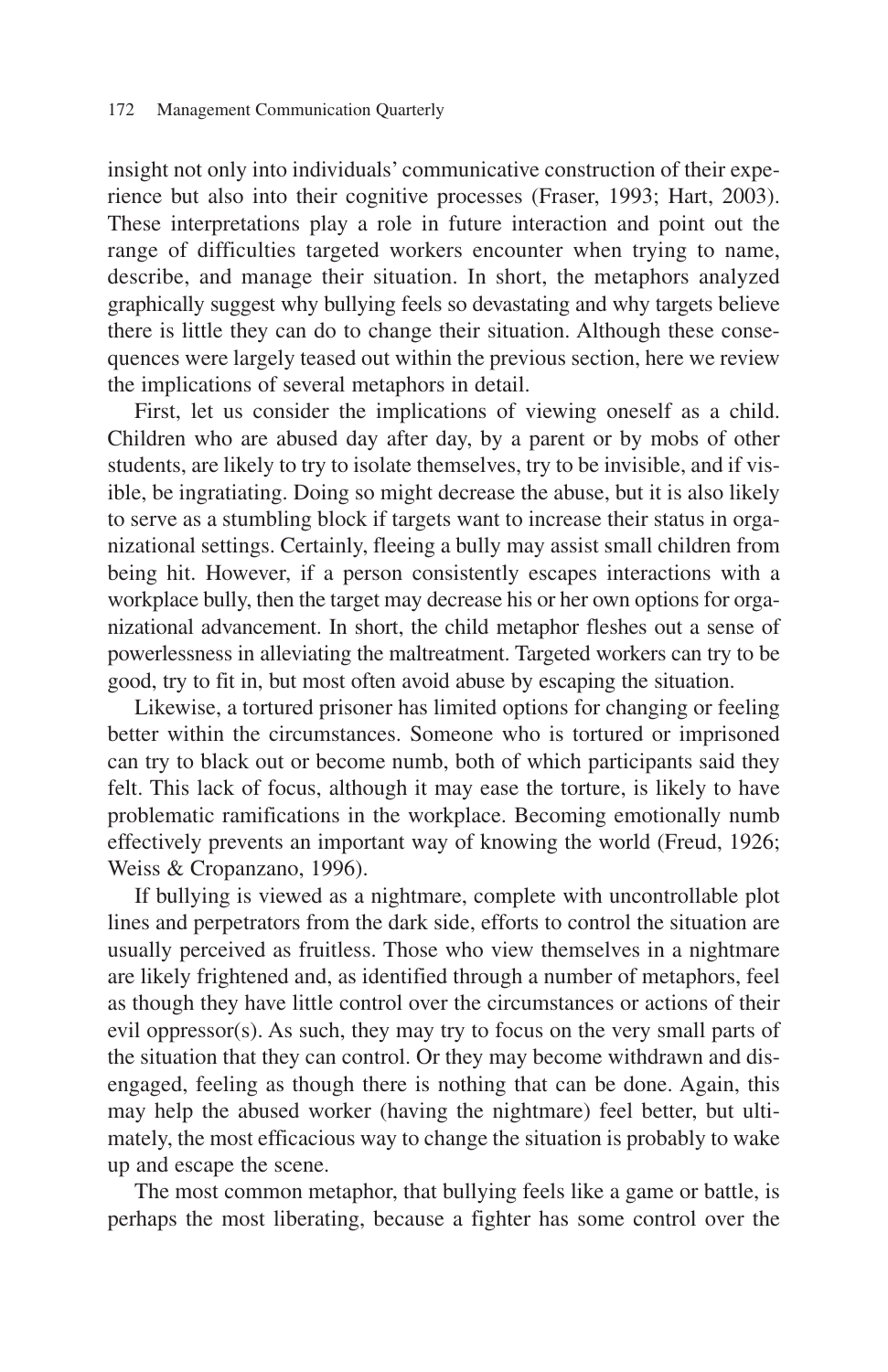outcome of a battle. Soldiers can psyche themselves up to fight hard, do more damage to the bully or enemy than the bully does to them, feign an injury to save themselves from further pain, and at least "go down swinging." Targets often report that the decision to fight back is a turning point at which they begin to feel better (Namie & Namie, 2000a). However, the outcome of fighting back can lead to retribution, and targeted persons can quickly become so damaged that they are no longer good to anyone. Indeed, although many participants talked about fighting back, none said he or she won the fight. Furthermore, the more employees are abused, the more they resist, both constructively and destructively (Tepper, Duffy, & Shaw, 2001). This has foreboding implications. As Waldron (2000) suggests from hundreds of interviews with abused employees, "the resulting desire for revenge and the potential for physical violence . . . is alarming" (p. 79). And of course, in a workplace setting, a subordinate "fighter" is also akin to "problem employee" or "troublemaker" (p. 79).

When we consider these and the other metaphors through which targets frame their experience, it helps flesh out why scholars and practitioners suggest that once workplace bullying has become an entrenched pattern of negative interaction, it can be difficult or impossible to disrupt (Rayner et al., 2002; Zapf & Gross, 2001). A target's best recourse may be quitting the job and moving on. Metaphors also explain why employees feel such significant pain and despair. They feel suffocated by a toxic substance that is difficult to manage, powerless to control nightmarish evil-doers, and "crazy" because of two-faced performances. At the same time, they fear being trapped and feel lonely, isolated, desperate, and broken hearted about their disconnection from important others at work.

Focusing on the subjective experiences of bullied workers spotlights the way targets, themselves, struggle to make sense of their abuse. This is in contrast to the rather large body of bullying literature that has focused on delineating academic definitions over what counts as workplace bullying, aggression, or discrimination (Cowie, Naylor, Rivers, Smith, & Pereira, 2002). As reviewed earlier, the range of terms used to describe workplace injustice is dizzying and difficult to differentiate (see Keashly & Jagatic, 2003). Targeted persons' metaphorical images of bullying notably shift the focus from how researchers label workplace abuse to how those targeted perceive and make sense of abuse and its impacts. We believe the latter to be a fundamentally crucial issue for attention.

In addition, the analysis extends research on the role metaphoric analyses can play in examining employees' experiences at work, especially bullying. Past organizational research has been critiqued for its neglect of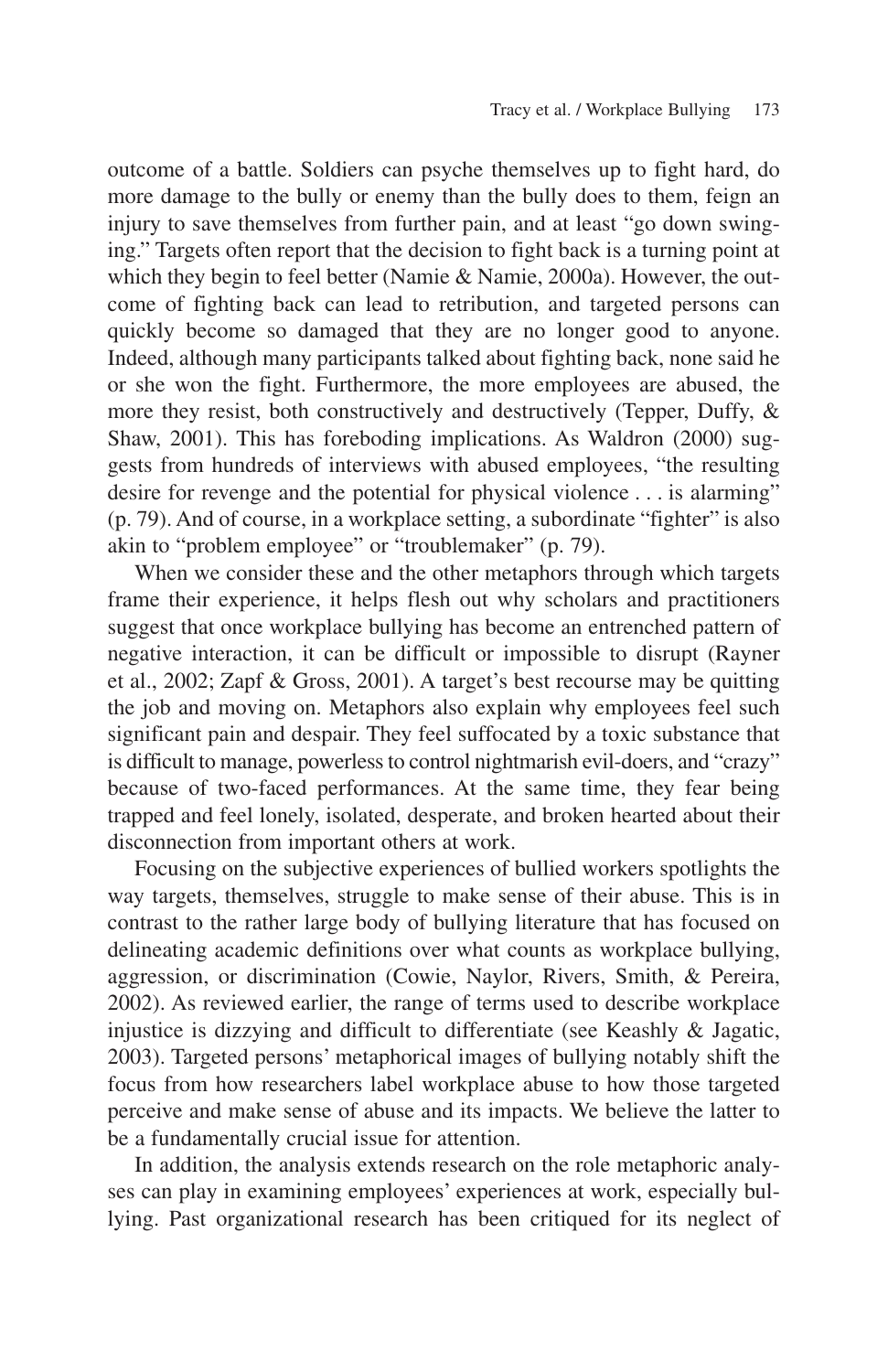analyzing spontaneous emergent metaphors in organizational talk (Grant & Oswick, 1996b)—although communication scholars offer some important exceptions (e.g., Koch & Deetz, 1981; J. M. Morgan, 2003; Smith & Tuner, 1995). Indeed, previous work analyzing bullying targets' metaphors is limited because of a "forced metaphor" approach. Sheenan, Barker, and McCarthy (2004) relied on a method that specifically asked targets to describe their bullying experiences in metaphorical terms. Despite expecting rich metaphorical data, Sheenan et al. found that their respondents were unclear about what metaphors actually were and that their data produced "less valuable information with respect to metaphors than was expected" (p. 30).

In contrast to instructing participants to respond in metaphorical language or to ranking a priori metaphors (Grant & Oswick, 1996b), the current analysis was idiographic and inductive and found a wealth of organically occurring metaphors. As such, the research aligned with some findings from Sheenan et al.'s (2004) forced metaphor approach; their participants also described the bully as insincere and two-faced, characterized their own feelings as trapped and vulnerable, and described the organization as blind to the bullying situation. However, our study provides many more examples of these feelings and additionally uncovered a number of other complex and less obvious metaphors for the bully process (e.g., bullying as noxious substance), some of which grouped together as a range (e.g., from "picking on" to "torture"). As such, this analysis suggests that an inductive approach is especially worthwhile for making sense of messy interactive processes, such as bullying, that have no definite "face." Such an analysis serves to name and make tangible a process that can be invisible.

# **Practical Applications**

Our analysis suggests that abused workers could profit from identifying and reflecting on the metaphors they use to frame the bullying experience. The mere recognition and identification of metaphors in use allows individuals to better understand how they are framing and thus limiting and constraining their viewpoint on a situation (Marshak, 1996). At the same time, metaphors also can have a "generative quality" (Schön, 1993); they create new meaning and, as such, can be liberating—allowing individuals to learn and see the world anew (Grant & Oswick, 1996a). Our grounded analysis uncovered outlying metaphors for making sense of bullying that are more hopeful than the primary ones explored here. For instance, Laura explained that when she thought about leaving, her colleagues said, "No, be our Rosa Parks, please stay here. Things are gonna be better." This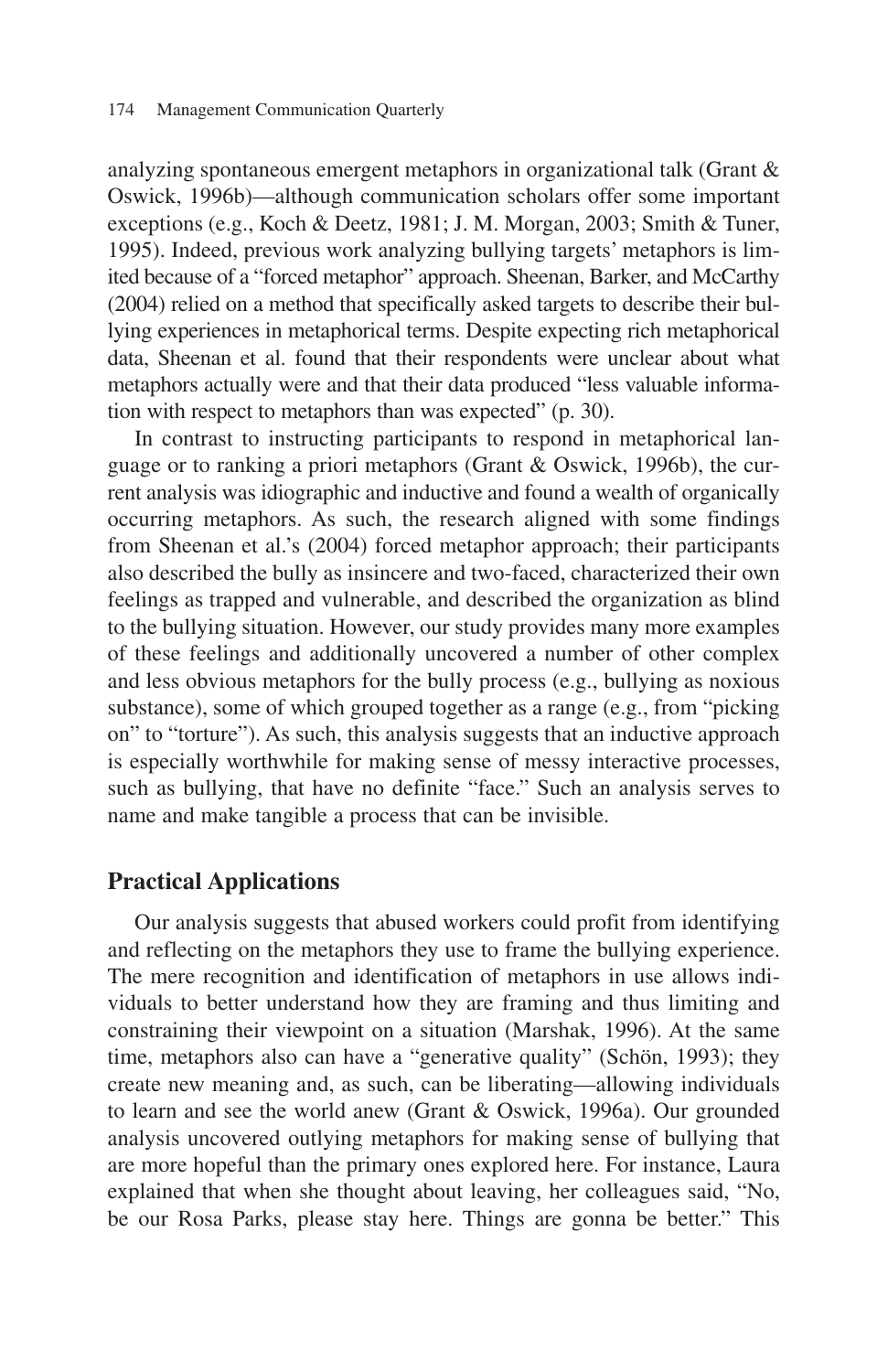metaphor, of target as survivor or hero figure, was not as common in our data. However, it suggests the possibility that targeted workers could choose to frame themselves in different ways—perhaps as survivors of a shipwreck, revolutionaries, war veterans, or "the resistance." Each of these metaphors, albeit in different ways, highlights more promising ways for framing and perhaps transforming the bullying experience.

In differentiation from the self-help thrust of most popular press books about workplace bullying, $3$  our study aims to underscore the emotional experiences of targets so that managers, colleagues, and other laypeople can "feel their pain." As such, various stakeholders may be more inclined to believe abused workers' stories and perhaps be moved to prevention and intervention. Studies that engage emotion are fundamental to motivating ethical change (Aristotle, 1954; Cialdini, 1984). Understanding the emotional pain of workplace bullying can serve as a warning device for managers and potential bullies alike, identifying the onset of problematic interaction and providing a window for early intervention.

As reviewed, adult bullying results in significant employee and organizational costs. One of the key ways to avoid such costs is early intervention before the bullying escalates into an established pattern (Rayner et al., 2002). Unfortunately, as it stands, most workplace bullying interventions are reactive if existent at all. For instance, European health professionals have founded specialized clinics to treat the injuries resulting from bullying at work (Crawford, 2001; Zapf et al., 2003). Although such clinics may be ameliorative, workplace wellness research suggests organizational social health may be most dependent on employees' perceptions of camaraderie and communication with peers, supervisors, and family (Farrell & Geist-Martin, 2005)—all issues that must be proactively maintained and protected through everyday practices.

Of course, a difficulty in early intervention is that most subordinate voice—resistance and complaint in particular—occurs in hidden transcripts away from the view of powerholders (J. C. Scott, 1990). Explicit stories of pain and victimization are particularly likely to happen behind closed doors (Deetz, 1992). Metaphors, though, are more subtle. And because metaphors express issues about which individuals may not be consciously aware (Marshak, 1996), metaphorical language is likely to seep into both the public and private talk of employees. In our ongoing informal participation with bullied employees, we find their talk to be peppered with many of the metaphors noted herein. Although our picture-drawing exercise was designed specifically to get at the emotional pain of workplace bullying, the nondirective questions in our research, such as "tell us about your bullying experience"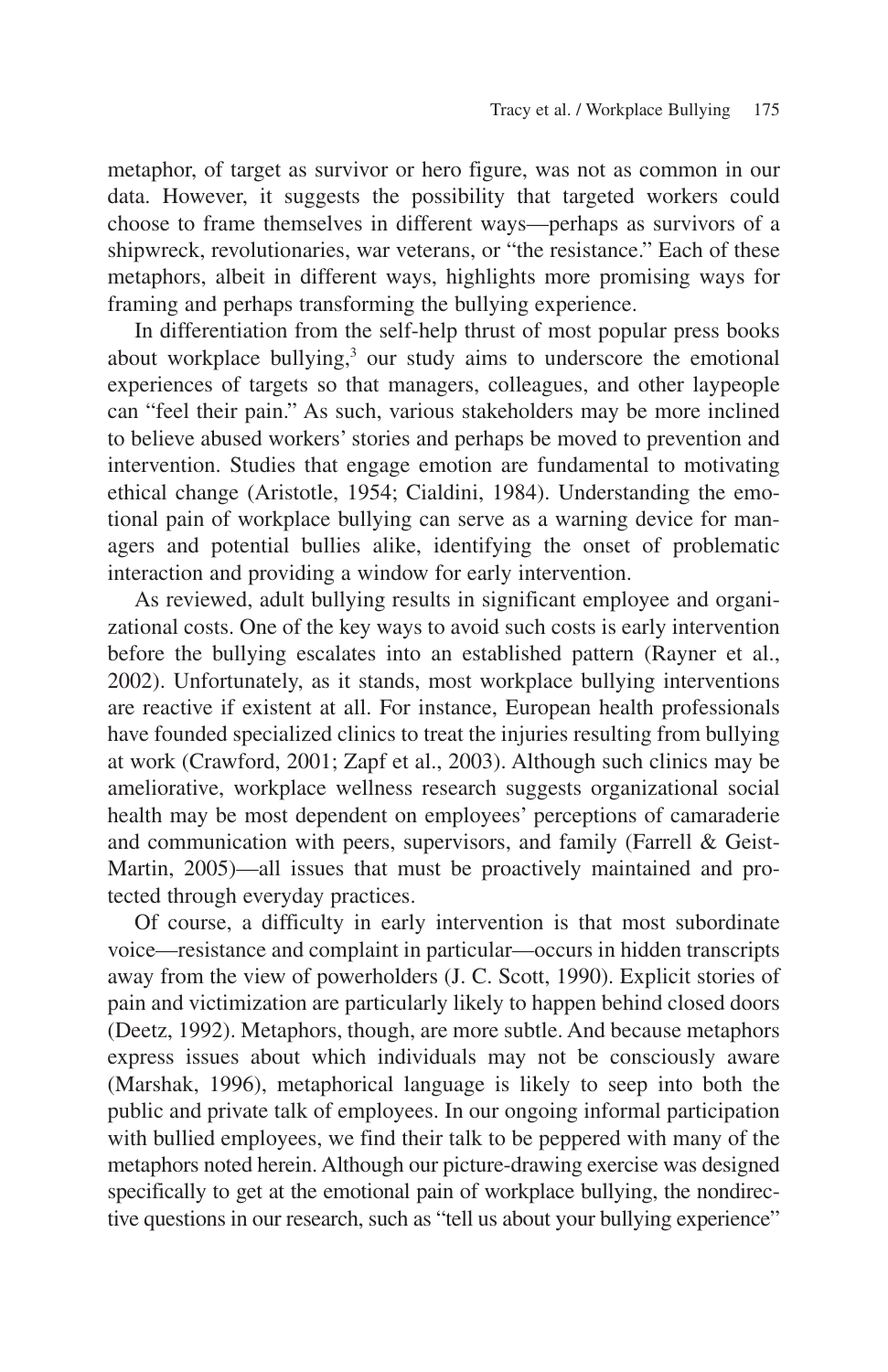are not unlike those that might be posed by HR professionals, colleagues, or family and friends. Employee emotion expressed metaphorically can provide a signal to managers for the need of organizational involvement and change. An audience member who listened to a presentation of this research, for instance, was able to identify her own bullying behavior in light of these metaphors because she remembered how her target looked and behaved like a "frightened child" in their interactions.

Understanding targets' metaphors can also assist organizational policy makers and human relations professionals specifically to identify links between negative social interaction at work and the powerful effects such behavior can have on individuals. These metaphors not only graphically detail the pain that abused workers endure but also point to two specific types of workplace stress and illness as identified by Farrell and Geist-Martin (2005). Namely, these metaphors reveal that targets experience deep psychological pain (they must live in a world that is unstable and crazy making, they experience psychological torture, and they are heartbroken) and a loss of important social networks (they lose beloved friends when they are driven from their jobs, their work feels like a dysfunctional family, and they experience guilt over their inability to defend coworkers).

Abuse, in turn, leads to costly organizational repercussions. Bullying destroys productive networks of communication (Lockhart, 1997) and increases the likelihood of nontargeted coworkers' departure (Vartia, 1996). Even less tangible negative effects are "opportunity costs of lowered employee commitment, such as lack of discretionary effort, commitments outside the job, time spent talking about the problem rather than working, and loss of creativity" (Bassman, 1992, p. 137). Finally, although there is scant evidence in the bullying literature (or our data) regarding the potential for bullied workers to respond with violence, workplace aggression research suggests active revenge could be a very real possibility. Perceptions and reports of unfair treatment are common precursors of workplace aggression, violence, and sabotage (Analoui, 1995; Hoad, 1993; Neuman & Baron, 2003). Certainly, if feeling like the unpopular kid at school is one factor leading to bloodshed among children (Garbarino & deLara, 2002), it is not unthinkable that a worker who feels continually abused, tortured, and isolated in an organization might respond with aggression.

#### **Limitations, Future Directions, and Conclusions**

We as researchers noted that participants appeared to have difficulty narrowing down and articulating their experience succinctly in the focus group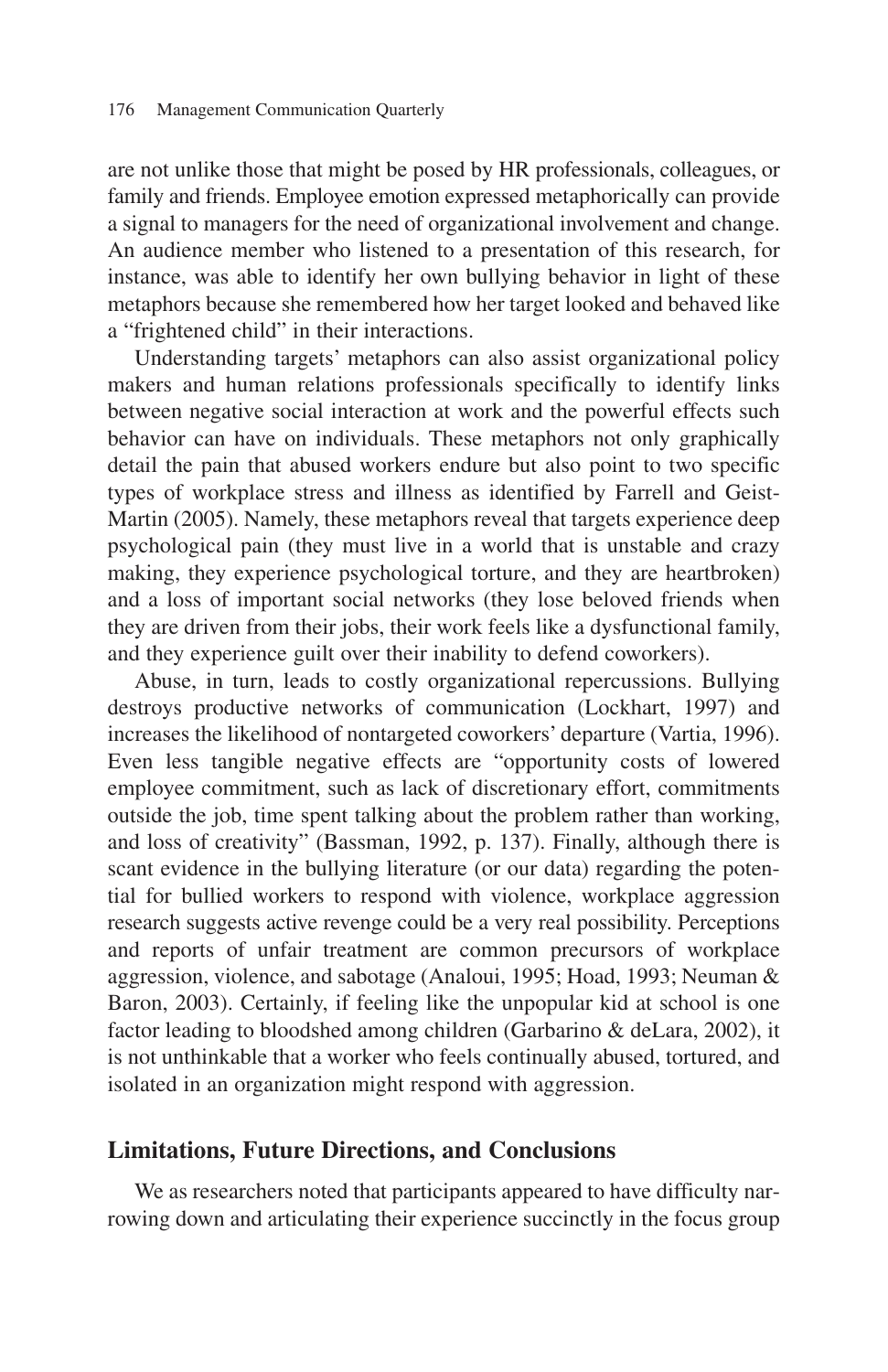format. We therefore complemented focus group data with more openended interviews in which participants controlled the pace and development of their story. Although focus groups may have curbed narrative development to some extent, we wonder whether the data produced through them were telling of some of the prohibitive structures that employees likely also encounter when voicing problems in the workplace setting. Specifically, in both focus group and organizational venues, employees have voice only among a cacophony of other voices, competing demands, and within short windows of time. Therefore, future research that combines focus group and participant observation data might examine how much the focus group structure provides a unique view into the difficulty employees have in articulating their story to organizational superiors, coworkers, or HR personnel.

Given the difficulty bullied workers illustrate in succinctly translating their experiences into words, future research would also do well to conduct a close narrative analysis of various target stories—both coherent narratives and those marked by hypertext—nonlinear discourse made up of pieces or fragments of information (Nelson, 1983). Such an analysis could examine the ways targeted persons frame themselves, their bullies, and witnessing coworkers, and the ways they define personal identities through the emplotment of their experience (Lawler, 2002). Furthermore, a close discourse analysis could compare stories told by those who are currently experiencing bullying and contrast them with stories told by those who have moved on. Doing so might serve to pinpoint junctures in which articulation of the experience is especially trying and difficult for targets and provide recommendations for the most effective ways to communicate complaints of workplace abuse.

Third, alternative representation practices could further develop the emotions associated with workplace bullying. Although metaphorical imagery is a powerful tool for analyzing the emotion of work life, the vividness of understanding emotion is limited by the printed page. During focus groups and interviews, we witnessed nonverbal facial expressions, changes in pitch, shortness of breath, and spontaneous weeping that intensely illustrated participants' depth of pain. To get at this feeling, future analyses should entertain various representational options, including performance and creative writing (Richardson, 2000; Tracy, 2004).

Last, we believe that future research should analyze the interweavings of race, gender, and age with workplace bullying. The similarities among workers' emotional experiences in this study are notable, despite differences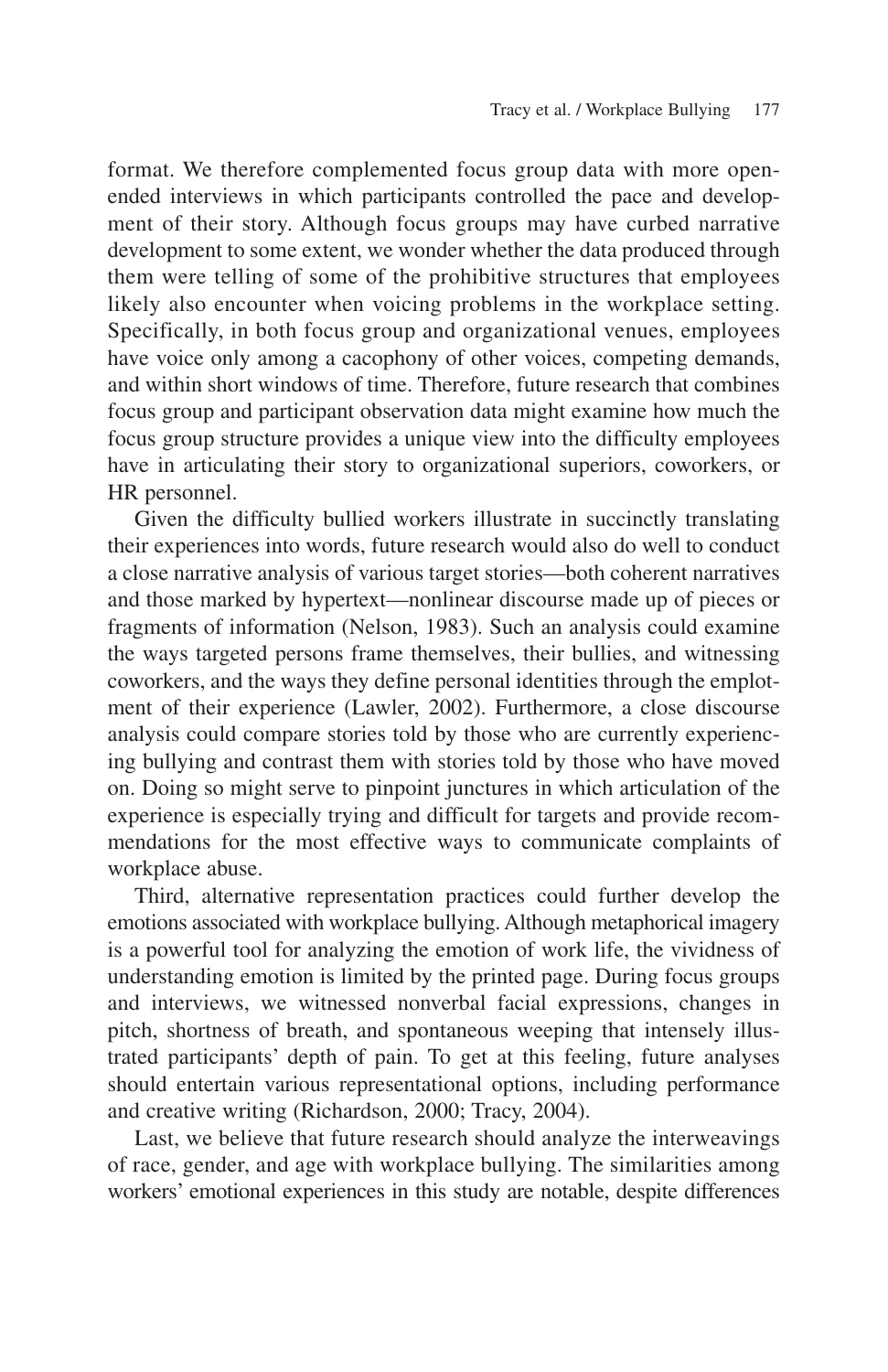that we often believe "make a difference." Participants ranged from a 26-year-old male to a woman in her 70s. Education ranged from a high school diploma to graduate degrees. Industries included service and sales persons, educators, engineers, and government workers. Both men and women participated. Even with this wide range of participants, group interactions were marked by multiple signs of agreement such as head nodding, murmured concurrence, and cascading stories in which one person's experience evoked, "yes, that's what happened to me." This suggests that the emotional experience of workplace bullying can be similar across workgroups, age, and sex. However, our sample, like that of most workplace-bullying research, was racially homogenous, and so future research should do more to analyze the ways that bullying and racial discrimination may be connected. Furthermore, although demographic differences did not emerge as salient factors in our study, past critical organizational communication research would certainly suggest that workplace mistreatment is affected by larger discourses of gender and race (Allen, 2001).

In conclusion, this study provides an important step in understanding the emotion and pain associated with workplace bullying. Whether empowering or disempowering, the metaphors pinpointed through this analysis provide targets with words to explain their situation to others an important move considering that one of the main problems targeted employees face is that their plight is largely invisible. Similar to how the term *sexual harassment* allowed recipients of the behavior to better make sense of their situation (Kramarae, 1981), we learned that our respondents appreciated the terms *bully* and *target* in helping them to make sense of a situation for which many had previously found no words to adequately describe. People understand their lives through the language available to them (Kay & Kempton, 1984). Therefore, it is important for researchers to provide venues in which abused workers can make meaning of their experience and engage in analysis practices that articulate the devastating effects of bullying. Indeed, "people make sense of their lives through the stories that are available to them and they attempt to fit their lives into the available stories" (Richardson, 1995, p. 213). Metaphors act as mini stories and thus "act as a compass, which serves to orient us" (Hart, 2003, p. 1). Attending to the metaphors of abused workers serves not only to lay bare the feelings associated with workplace bullying but also to diagnose current interpretations and provide cues for potential intervention and change.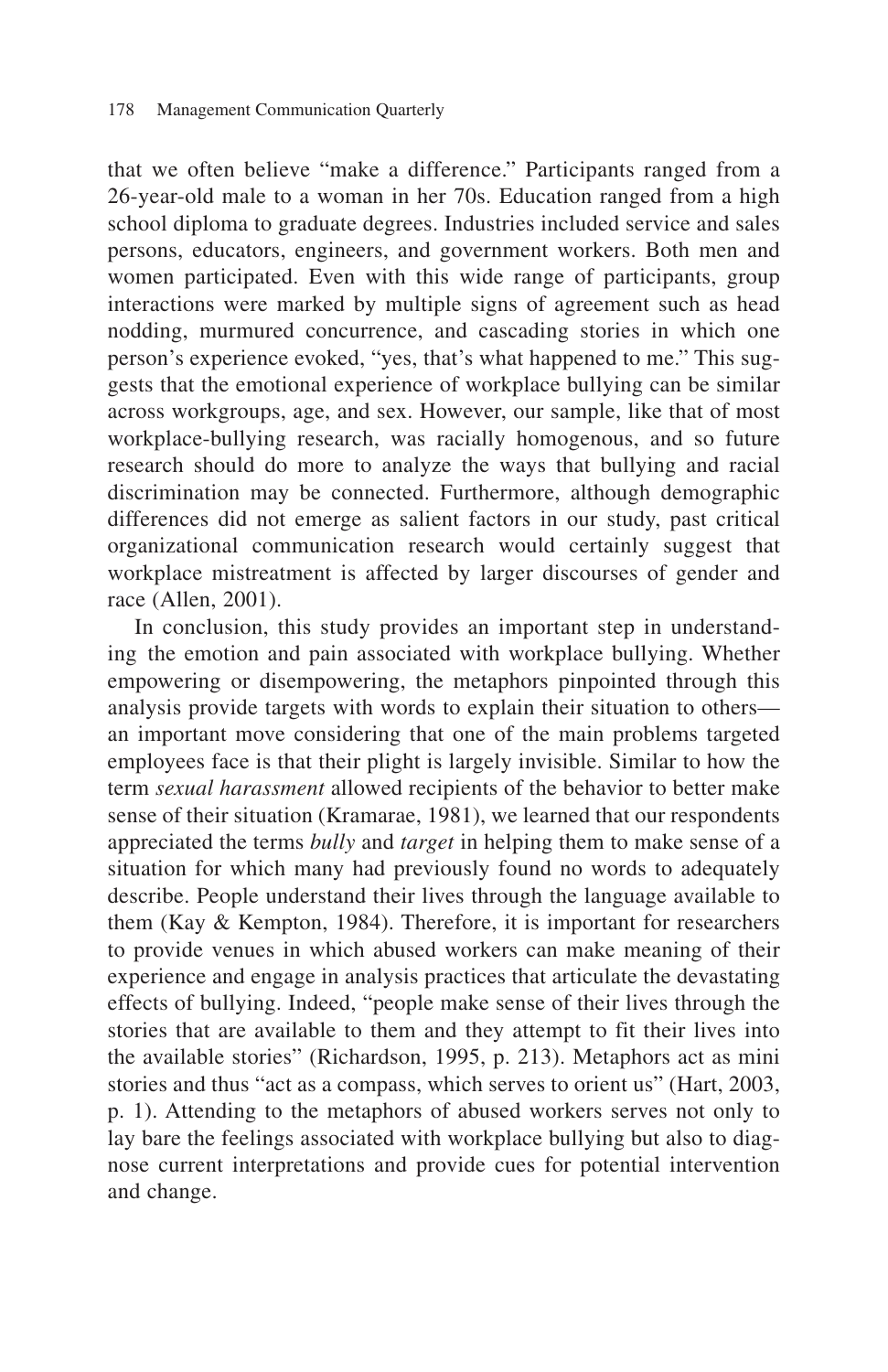# **Notes**

1. Names used throughout the article are pseudonyms, and several identifying details of participants have been modified.

2. Within 5 months of beginning the data gathering for this project, we had been contacted by more than 15 journalists and included in 12 media stories on the topic. Furthermore, within 2 weeks of placing an advertisement calling for persons bullied at work, we received 20 telephone calls and more than 200 e-mails.

3. Self-help books include *The Bully at Work* (Namie & Namie, 2000a); *Brutal Bosses* (Hornstein, 1996); *Mobbing: Emotional Abuse in the American Workplace* (Davenport, Schwartz, & Elliott, 2002); *Work Abuse: How to Recognize It and Survive It* (Wyatt & Hare, 1997); *Stalking the Soul* (Hirigoyen, 1998); *Bullying in Adulthood* (Randall, 2001), and *You Don't Have to Take It: A Woman's Guide to Confronting Emotional Abuse at Work* (NiCarthy, Gottlieb, & Coffman, 1993).

# **References**

- Adams, A., & Crawford, N. (1992). *Bullying at work: How to confront and overcome it*. London: Virago.
- Alberts, J. K., Lutgen-Sandvik, P., & Tracy, S. J. (2005, May). *Workplace bullying: A case of escalated incivility.* Paper presented at the International Communication Association, New York.
- Allen, B. J. (2001). Gender, race, and communication in professional environments. In L. P. Arliss & D. Borisoff (Eds.), *Women and men communicating: Challenges and changes* (pp. 212-231). Prospect Heights, IL: Waveland.
- Analoui, F. (1995). Workplace sabotage: Its styles, motives, and management. *Journal of Management Development*, *14*, 64-86*.*
- Andersson, L. M., & Pearson, C. (1999). Tit for tat? The spiraling effect of incivility in the workplace. *Academy of Management Review*, *24*, 454-471.
- Aristotle. (1954). *Rhetoric* (W. R. Roberts, Trans.; compiled by Lee Honeycutt). Retrieved May 12, 2005, from http://www.public.iastate.edu/~honeyl/Rhetoric/
- Baron, R. A., & Neuman, J. H. (1998). Workplace aggression—The iceberg beneath the tip of workplace violence: Evidence on its forms, frequency and targets. *Public Administration Quarterly*, *21*, 446-464.
- Bassman, E. S. (1992). *Abuse in the workplace: Management remedies and bottom line impact*. Westport, CT: Quorum Books.
- Björkqvist, K., Osterman, K., & Hjelt-Back, M. (1994). Aggression among university employees. *Aggressive Behavior*, *20*, 173-184.
- Brodsky, C. (1976). *The harassed worker*. Lexington, MA: D.C. Heath.
- Buzzanell, P. M., & Burrell, N. A. (1997). Family and workplace conflict: Examining metaphorical conflict schemas and expressions across context and sex. *Human Communication Research*, *24*, 109-146.
- Buzzanell, P. M., & Turner, L. H. (2003). Emotion work revealed by job loss discourse: Backgrounding-foregrounding of feelings, construction of normalcy, and (re)instituting of traditional male masculinities. *Journal Applied Communication Research*, *31*, 27-57.
- Carey, J. W. (1994). The group effect in focus groups: Planning, implementing, and interpreting focus group research. In J. Morse (Ed.), *Critical issues in qualitative research methods* (pp. 225-241). Thousand Oaks, CA: Sage.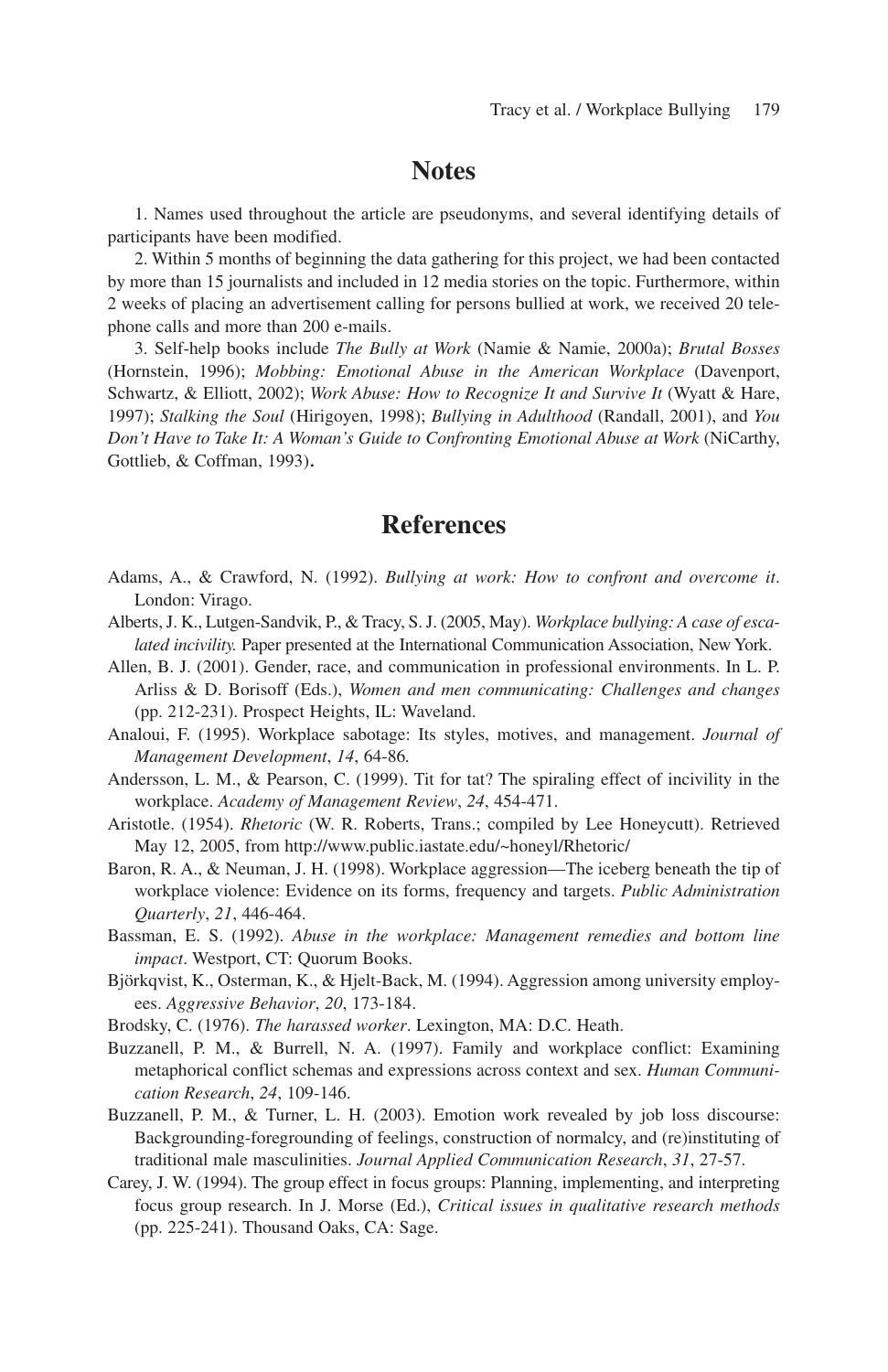- Charmaz, K. (2001). Grounded theory. In R. M. Emerson (Ed.), *Contemporary field research* (pp. 335-352). Prospect Heights, IL: Waveland.
- Cialdini, R. B. (1984). *How and why people agree to things*. New York: Morrow.
- Clair, R. P. (1993). The use of framing devices to sequester organizational narratives: Hegemony and harassment. *Communication Monographs*, *60*, 113-136.
- Cooper, C. L., Dewe, P. J., & O'Driscoll, M. P. (2001). *Organizational stress: A review and critique of theory, research, and applications*. Thousand Oaks, CA: Sage.
- Cowie, H., Naylor, P., Rivers, I., Smith, P. K., & Pereira, B. (2002). Measuring workplace bullying. *Aggression and Violent Behavior: A Review Journal*, *7*, 33-51.
- Crawford, N. (2001). Organisational responses to workplace bullying. In N. Tehrani (Ed.), *Building a culture of respect: Managing bullying at work* (pp. 21-31). London: Taylor & Francis.
- Davenport, N., Schwartz, R. D., & Elliott, G. P. (2002). *Mobbing: Emotional abuse in the American workplace* (2nd ed.). Ames, IA: Civil Society Publishing.
- Deetz, S. A. (1984). Metaphor analysis. *International and Intercultural Annual*, *8*, 215-228.
- Deetz, S. A. (1992). *Democracy in an age of corporate colonization: Developments in communication and the politics of everyday life*. Albany: State University of New York Press.
- Djurkovic, N., McCormack, D., & Casimir, G. (2004). The physical and psychological effects of workplace bullying and their relationship to intention to leave: A test of the psychosomatic and disability hypothesis. *International Journal of Organizational Theory and Behavior*, *7*, 469-497.
- Duffy, M. K., Ganster, D. C., & Pagon, M. (2002). Social undermining in the workplace. *Academy of Management Journal*, *45*, 331-351.
- Einarsen, S. (1999). The nature and causes of bullying at work. *International Journal of Manpower*, *20*, 16-27.
- Einarsen, S., Hoel, H., Zapf, D., & Cooper, C. L. (Eds.). (2003a). *Bullying and emotional abuse in the workplace: International perspectives in research and practice*. London: Taylor & Francis.
- Einarsen, S., Hoel, H., Zapf, D., & Cooper, C L. (2003b). The concept of bullying at work. In S. Einersen, H. Hoel, D. Zapf, & C. L. Cooper (Eds.), *Bullying and emotional abuse in the workplace: International perspectives in research and practice* (pp. 3-30). London: Taylor & Francis.
- Einarsen, S., & Mikkelsen, E. G. (2003). Individual effects of exposure to bullying at work. In S. Einarsen, H. Hoel, D. Zapf, & C. L. Cooper (Eds.), *Bullying and emotional abuse in the workplace: International perspectives in research and practice* (pp. 127-144). London: Taylor & Francis.
- Einarsen, S., & Raknes, B. I. (1997). Harassment at work and the victimization of men. *Violence and Victims*, *12*, 247-263.
- Einarsen, S., Raknes, B. I., & Mattheisen, S. B. (1994). Bullying and harassment at work and their relationships to work environment quality: An exploratory study. *European Work and Organizational Psychologist*, *4*, 381-401.
- Farrell, A., & Geist-Martin, P. (2005). Communicating health: Perceptions of wellness at work. *Management Communication Quarterly*, *18*, 543-592.
- Ferraro, K. J. (1996). The dance of dependency: A genealogy of domestic violence discourse. *Hypatta*, *11*, 77-91.
- Field, T. (1996). *Bully in sight: How to predict, resist, challenge and combat workplace bullying*. Oxfordshire, UK: Success Unlimited.
- Fineman, S. (1996). Emotion and organizing. In S. K. Clegg, C. Hardy, & W. K. Nord (Eds.), *Handbook of organization studies* (pp. 543-564). London: Sage.
- Fraser, B. (1993). The interpretation of novel metaphors. In A. Ortony (Ed.), *Metaphor and thought* (2nd ed., pp. 329-341). Cambridge, UK: Cambridge University Press.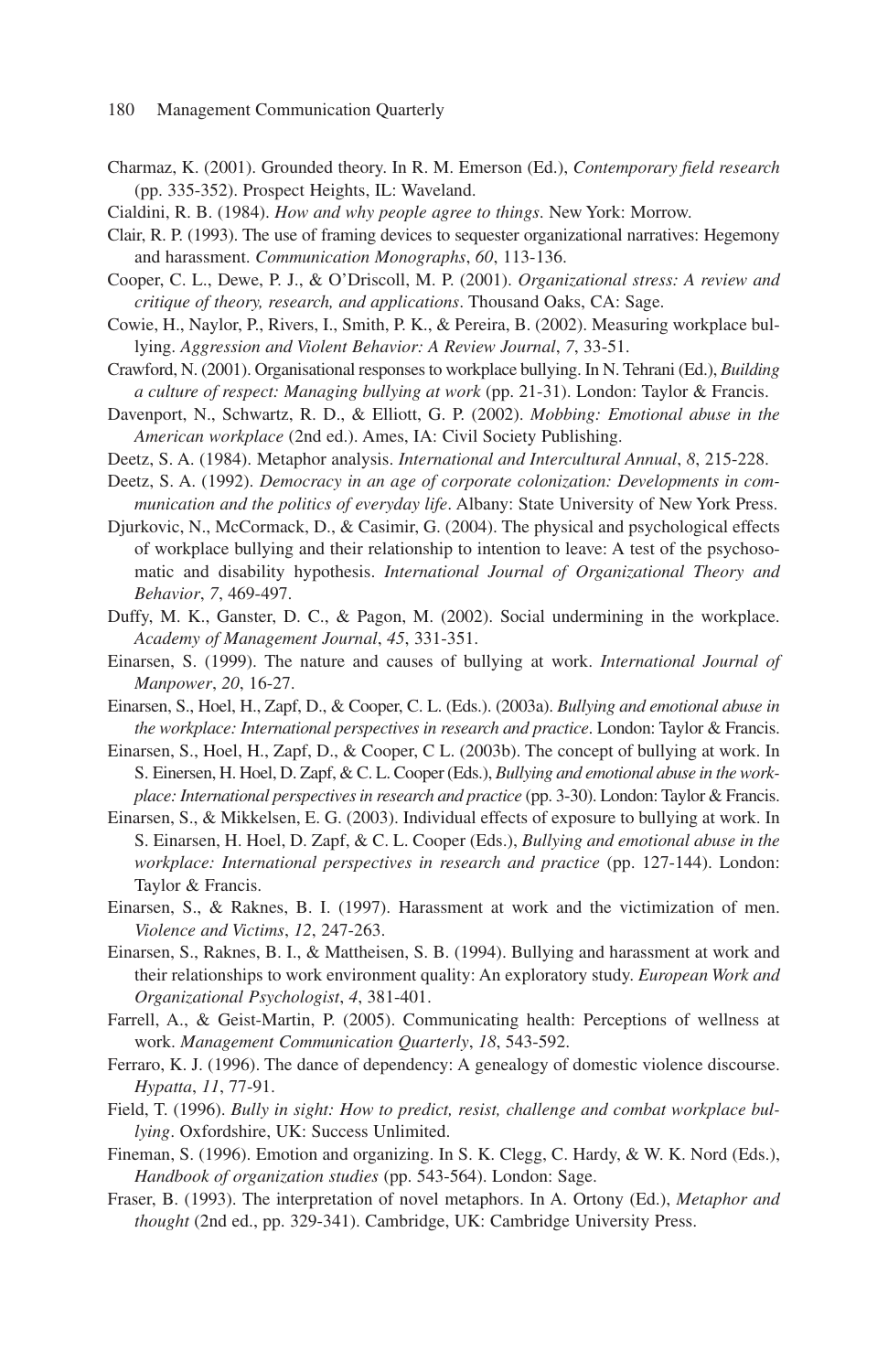- Freud, S. (1926). Inhibitions, symptoms, and anxiety. In J. Strachey (Ed.), *Standard edition* (Vol. 20, pp. 70-176). London: Hogarth.
- Garbarino, J., & deLara, E. (2002). *And words can hurt forever: How to protect adolescents from bullying, harassment, and emotional violence*. New York: Free Press.
- Glaser, B. G., & Strauss, A. L. (1967). *The discovery of grounded theory: Strategies for qualitative research*. Hawthorne, NY: Aldine.
- Grant, D., & Oswick, C. (1996a). Introduction: Getting the measure of metaphors. In D. G. C. Oswick (Ed.), *Metaphor and organizations* (pp. 1-20). London: Sage.
- Grant, D., & Oswick, C. (1996b). The organization of metaphors and the metaphors of organization: Where are we and where do we go from here? In D. Grant & C. Oswick (Eds.), *Metaphor and organizations* (pp. 213-226). London: Sage.
- Harlos, K. P., & Pinder, C. (2000). Emotion and injustice in the workplace. In S. Fineman (Ed.), *Emotions in organizations* (pp. 255-276). Thousand Oaks, CA: Sage.
- Hart, J. (2003). Organizational orienteering: Charting the terrain. *American Communication Journal*, *6*(2), 1-9.
- Hirigoyen, M. F. (1998). *Stalking the soul: Emotion abuse and the erosion of identity*. New York: Helen Marx Books.
- Hoad, C. D. (1993). Violence at work: Perspectives from research among 20 British employers. *Security Journal*, *4*, 64-86.
- Hochschild, A. R. (1983). *The managed heart: Commercialization of human feeling*. Berkeley: University of California Press.
- Hoel, H., & Cooper, C. L. (2001). Origins of bullying: Theoretical frameworks for explaining workplace bullying. In N. Tehrani (Ed.), *Building a culture of respect: Managing bullying at work* (pp. 1-20). London: Taylor & Francis.
- Hoel, H., Einarsen, S., & Cooper, C. L. (2003). Organisational effects of bullying. In S. Einarsen, H. Hoel, D. Zapf, & C. L. Cooper (Eds.), *Bullying and emotional abuse in the workplace* (pp. 145-162). London: Taylor & Francis.
- Hornstein, H. A. (1996). *Brutal bosses and their prey: How to identify and overcome abuse in the workplace*. New York: Riverhead Books.
- Innes, B. (1998). *The history of torture*. New York: St. Martin's.
- Janus-Bulman, R. (1992). *Shattered assumptions: Toward a new psychology of trauma*. New York: Free Press.
- Kay, P., & Kempton, W. (1984). What is the Sapir-Whorf hypothesis? *American Anthropologist*, *86*, 65-79.
- Keashly, L. (1998). Emotional abuse in the workplace: Conceptual and empirical issues. *Journal of Emotional Abuse*, *1*(1), 85-117.
- Keashly, L. (2001). Interpersonal and systemic aspects of emotional abuse at work: The target's perspective. *Violence and Victims*, *16*, 233-268.
- Keashly, L., & Jagatic, K. (2003). By any other name: American perspectives on workplace bullying. In S. Einarsen, H. Hoel, D. Zapf, & C. L. Cooper (Eds.), *Bullying and emotional abuse in the workplace: International perspectives in research and practice* (pp. 31-91). London: Taylor & Francis.
- Keashly, L., & Neuman, J. H. (2005). Bullying in the workplace: Its impact and management. *Employee Rights and Employment Policy Journal*, *8*, 335-373.
- Keashly, L., & Nowell, B. L. (2003). Conflict, conflict resolution and bullying. In S. Einarsen, H. Hoel, D. Zapf, & C. L. Cooper (Eds.), *Bullying and emotional abuse in the workplace: International perspectives in research and practice* (pp. 339-358). London: Taylor & Francis.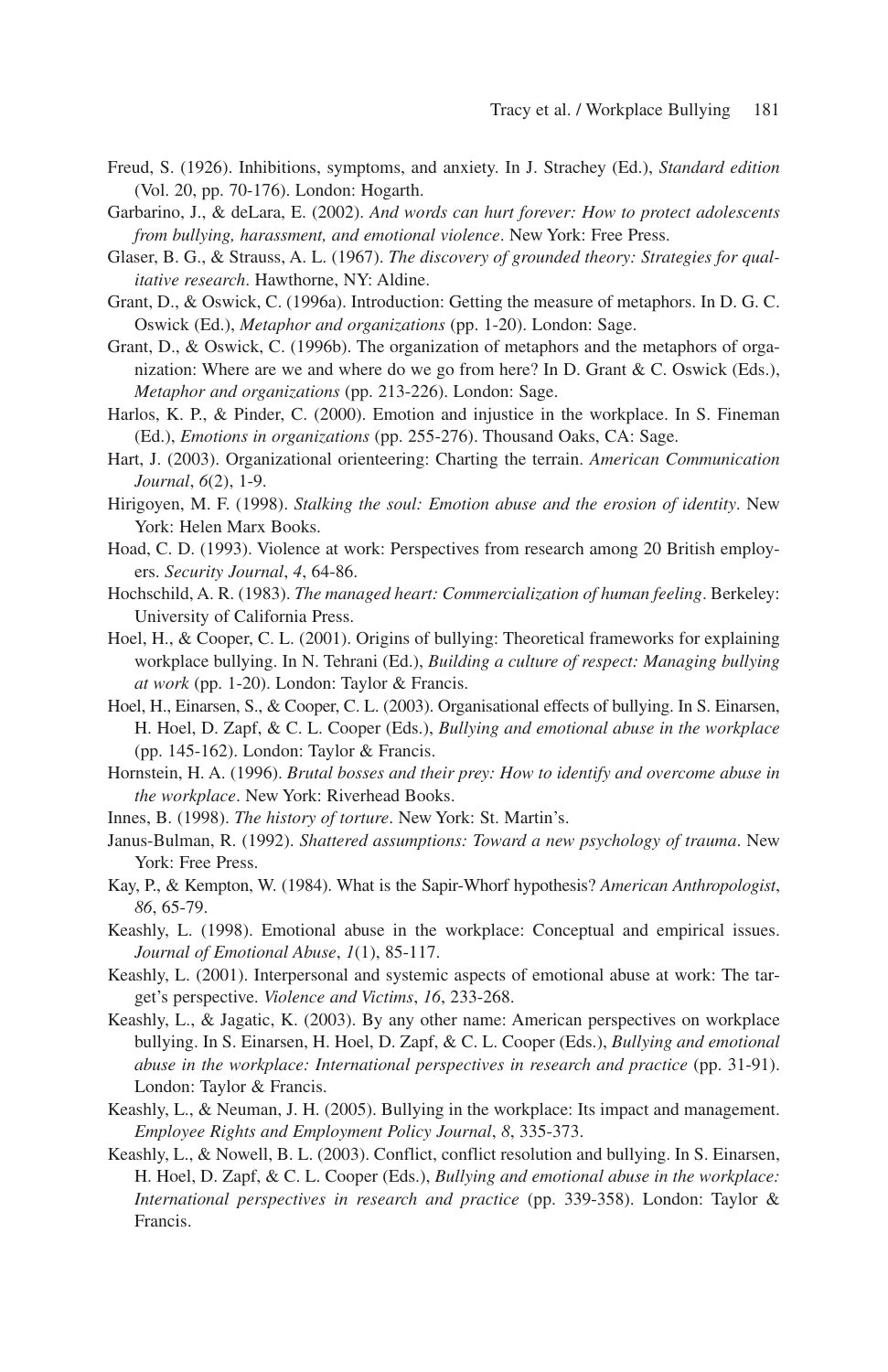- Kirby, E. L., & Harter, L. M. (2003). Speaking the language of the bottom-line: The metaphor of "managing diversity." *Journal of Business Communication*, *40*, 28-54.
- Koch, S., & Deetz, S. A. (1981). Metaphor analysis of social reality in organizations. *Journal of Applied Communication Research*, *9*, 1-15.
- Kramarae, C. (1981). *Women and men speaking*. Rowley, MS: Newbury House.
- Lakoff, G., & Johnson, M. (1980). *Metaphors to live by*. Chicago: University of Chicago Press.
- Lawler, S. (2002). Narrative in social research. In T. May (Ed.), *Qualitative research in action* (pp. 242-258). London: Sage.
- Lee, D. (2002). Gendered workplace bullying in the restructured UK Civil Service. *Personnel Review*, *31*, 205-227.
- Lewis, D. (1999). Workplace bullying—Interim findings of a study in further and higher education in Wales. *International Journal of Manpower*, *20*, 106-118.
- Lewis, S. E., & Orford, J. (2005). Women's experiences of workplace bullying: Changes in social relations. *Journal of Community and Applied Social Psychology*, *15*, 29-47.
- Leymann, H. (1990). Mobbing and psychological terror at workplaces. *Violence and Victims*, *5*, 119-126.
- Leymann, H. (1996). The content and development of mobbing at work. *European Journal of Work and Organizational Psychology*, *10*, 165-184.
- Leymann, H., & Gustafsson, A. (1996). Mobbing at work and the development of post-traumatic stress disorders. *European Journal of Work and Organizational Psychology*, *5*, 251-275.
- Liebermann, M. (1991). *Art therapy for groups: A handbook of themes, games and exercises*. London: Routledge.
- Lindlof, T. R., & Taylor, B. C. (2002). *Qualitative communication research methods* (2nd ed.). Thousand Oaks, CA: Sage.
- Lockhart, K. (1997). Experience from a staff support service. *Journal of Community and Applied Social Psychology*, *7*, 193-198.
- Lutgen-Sandvik, P. (2003). The communicative cycle of employee emotional abuse: Generation and regeneration of workplace mistreatment. *Management Communication Quarterly*, *16*, 471-501.
- Lutgen-Sandvik, P. (2005). Water smoothing stones: Subordinate resistance to workplace bullying (Doctoral dissertation, Arizona State University, 2005). *Dissertation Abstracts International*, 66/04, 1214.
- Lutgen-Sandvik, P., Tracy, S. J., & Alberts, J. K. (2005, February). *Burned by bullying in the American workplace: A first time study of U.S. prevalence and delineation of bullying "degree."* Paper presented at the Annual Conference, Western States Communication Association, San Francisco.
- Marshak, R. J. (1996). Metaphors, metaphoric fields and organizational change. In D. Grant & C. Oswick (Eds.), *Metaphor and organizations* (pp. 147-165). London: Sage.
- Matusewitch, E. (1996). Constructive discharge: When a resignation is really a termination. *Employment Discrimination Report*, *6*(7), 1-5.
- Meares, M. M., Oetzel, J. G., Derkacs, D., & Ginossar, T. (2004). Employee mistreatment and muted voices in the culturally diverse workforce. *Journal of Applied Communication Research*, *32*, 4-27.
- Meyer, A. (1991). Visual data in organizational research. *Organization Science*, *2*, 218-236.
- Miles, M. B., & Huberman, A. M. (1994). *Qualitative data analysis*. Thousand Oaks, CA: Sage.
- Mischler, E. (1986). *Research interviewing: Context and narrative*. Cambridge, MA: Harvard University Press.
- Morgan, G. (1997). *Images of organizations*. Thousand Oaks, CA: Sage.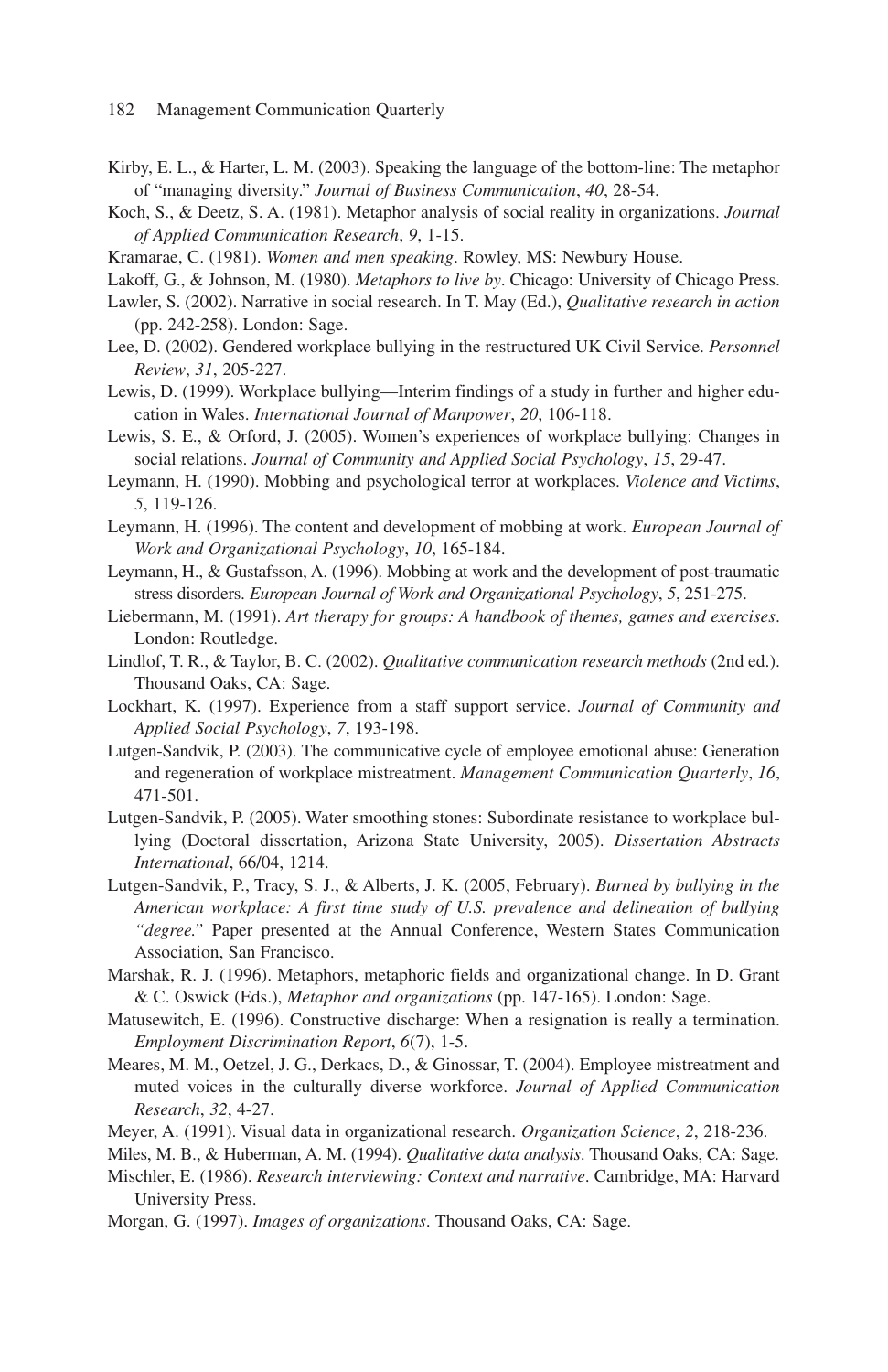- Morgan, J. M. (2003). Moldy bagels and new toasters: Images of emotion in workplace relationships. *Iowa Journal of Communication*, *35*, 207-232.
- Namie, G. (2003). Workplace bullying: Escalated incivility. *Ivey Business Journal*, *68*(2), 1-6.
- Namie, G., & Namie, R. (2000a). *The bully at work: What you can do to stop the hurt and reclaim your dignity on the job*. Naperville, IL: Sourcebooks.
- Namie, G., & Namie, R. (2000b). Workplace bullying: The silent epidemic. *Employee Rights Quarterly*, *1*(2), 1-12.
- Nelson, T. (1983). *Literary machines*. Swathmore, PA: Author.
- Neuman, J. H. (2004). The role of the workplace in workplace bullying. *Perspectives on Work*, *40*, 7-32.
- Neuman, J. H., & Baron, R. A. (2003). *Social antecedents of bullying: A social interactionist perspective*. London: Taylor & Francis.
- NiCarthy, G., Gottlieb, N., & Coffman, S. (1993). *You don't have to take it: A woman's guide to confronting emotional abuse at work*. Seattle, WA: Seal.
- O'Rourke, D. K. (2004). *How America's first settlers invented chattel slavery: Dehumanizing Native Americans and Africans with language, laws, guns, and religion*. New York: Peter Lang.
- Ortony, A. (1975). Why metaphors are necessary and not just nice. *Educational Theory*, *25*, 45-53.
- Planalp, S. (1993). Communication, cognition, and emotion. *Communication Monographs*, *60*, 3-9.
- Randall, P. (2001). *Bullying in adulthood: Assessing the bullies and their victims*. New York: Brunner-Routledge.
- Rayner, C., & Cooper, C. L. (1997). Workplace bullying: Myth or reality—Can we afford to ignore it? *Leadership and Organization Development Journal*, *18*, 211-214.
- Rayner, C., & Hoel, H. (1997). A summary review of literature relating to workplace bullying. *Journal of Community and Applied Social Psychology*, *7*, 181-191.
- Rayner, C., Hoel, H., & Cooper, C. L. (2002). *Workplace bullying: What we know, who is to blame, and what can we do?* London: Taylor & Francis.
- Reason, P. (1994). Three approaches to participative inquiry. In N. K. Denzin & Y. S. Lincoln (Eds.), *Handbook of qualitative research* (pp. 324-339). Thousand Oaks, CA: Sage.
- Richardson, L. (1995). Narrative and sociology. In J. V. Maanen (Ed.), *Representation in ethnography* (pp. 198-221). Thousand Oaks, CA: Sage.
- Richardson, L. (2000). Writing: A method of inquiry. In N. K. Denzin & Y. S. Lincoln (Eds.), *Handbook of qualitative research* (2nd ed., pp. 923-948). Thousand Oaks, CA: Sage.
- Richman, J. A., Rospenda, K. M., Flaherty, J. A., & Freels, S. (2001). Workplace harassment, active coping, and alcohol-related outcomes. *Journal of Substance Abuse*, *13*, 347-366.
- Salin, D. (2001). Prevalence and forms of bullying among business professionals: A comparison of two different strategies for measuring bullying. *European Journal of Work and Organizational Psychology*, *10*, 425-441.
- Sarri, R. C., & Sarri, C. M. (1992). Organizational and community change through participatory action research. *Administration in Social Work*, *16*, 99-122.
- Schneider, K. T., Hitlan, R. T., & Radhakrishnan, P. (2000). An examination of the nature and correlates of ethnic harassment experiences in multiple contexts. *Journal of Applied Psychology*, *85*, 3-12.
- Schön, D. A. (1993). Generative metaphor: A perspective on problem-solving in social policy. In A. Ortony (Ed.), *Metaphor and thought* (pp. 254-283). New York: Cambridge University Press.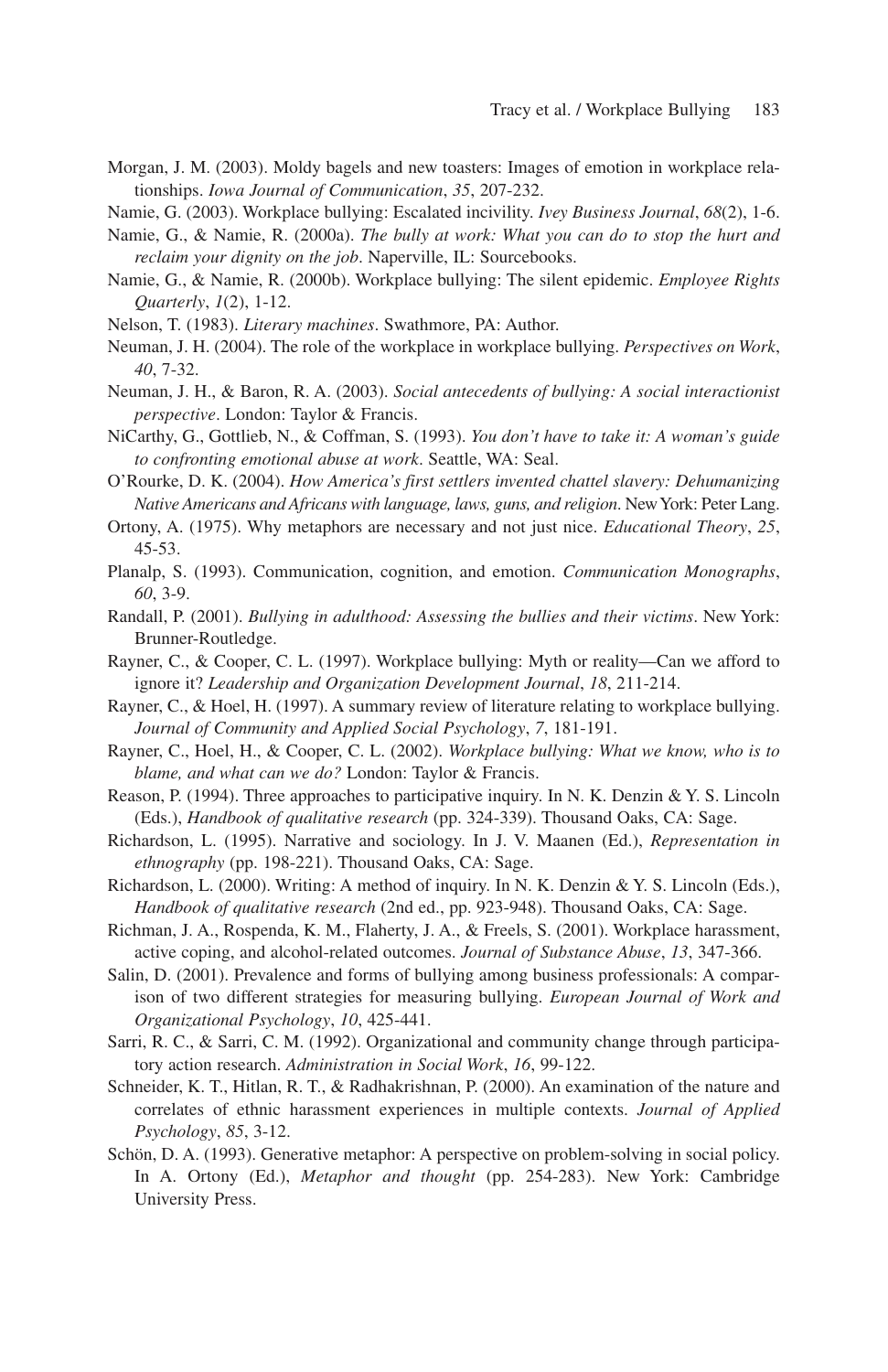- Scott, J. C. (1990). *Domination and the arts of resistance*. New Haven, CT: Yale University Press.
- Scott, M. J., & Stradling, S. G. (2001). Trauma, duress and stress. In N. Tehrani (Ed.), *Building a culture of respect: Managing bullying at work* (pp. 33-42). London: Taylor & Francis.
- Sheenan, K. H., Barker, M., & McCarthy, P. (2004). Analysing metaphors used by victims of workplace bullying. *International Journal of Management and Decision Making*, *5*, 21-31.
- Smith, R. C., & Tuner, P. K. (1995). A social constructionist reconfiguration of metaphor analysis: An application of "SCMA" to organizational socialization theory. *Communication Monographs*, *62*, 152-181.
- Spradley, J. P. (1979). *The ethnographic interview*. New York: Holt, Rinehart and Winston.
- Tattersall, A. J., & Farmer, E. W. (1995). The regulation of work demands and strain. In S. L. Sauter & L. R. Murphy (Eds.), *Organizational risk factors for job stress* (pp. 139-156). Washington DC: American Psychological Association.
- Tepper, B. J., Duffy, M. K., & Shaw, J. D. (2001). Personality moderators of the relationship between abusive supervision and subordinates' resistance. *Journal of Applied Psychology*, *86*, 974-983.
- Tracy, S. J. (2004). The construction of correctional officers: Layers of emotionality behind bars. *Qualitative Inquiry*, *10*, 509-533.
- Vartia, M. (1996). The sources of bullying: Psychological work environment and organizational climate. *European Journal of Work and Organizational Psychology*, *5*, 203-214.
- Vince, R., & Broussine, M. (1996). Paradox, defense and attachment: Accessing and working with emotions and relations underlying organizational change. *Organization Studies*, *17*(1), 1-21.
- Waldron, V. R. (2000). Relational experiences and emotions at work. In S. Fineman (Ed.), *Emotion in organizations* (pp. 64-82). Thousand Oaks, CA: Sage.
- Weiss, H. M., & Cropanzano, R. (1996). Affective events theory: A theoretical discussion of the structure, causes and consequences of affective experiences at work. *Research in Organizational Behavior*, *17*, 1-74.
- Williams, K. D., & Sommer, K. L. (1997). Social ostracism by co-workers: Does rejection lead to loafing or compensation? *Personality and Social Psychology Bulletin*, *27*, 693-706.
- Wyatt, J., & Hare, C. (1997). *Work abuse: How to recognize it and survive it*. Rochester, VT: Schenkman Books.
- Yamada, D. (2000). The phenomenon of "workplace bullying" and the need for status-blind hostile work environment protection. *Georgetown Law Journal*, *88*, 475-536.
- Yamada, D. (2005). Crafting a legislative response to workplace bullying. *Employee Rights and Employment Policy Journal*, *8*, 476-517.
- Zapf, D., Einarsen, S., Hoel, H., & Vartia, M. (2003). Empirical findings on bullying in the workplace. In S. Einarsen, H. Hoel, D. Zapf, & C. L. Cooper (Eds.), *Bullying and emotional abuse in the workplace: International perspectives in research and practice* (pp. 103-126). London: Taylor & Francis.
- Zapf, D., & Gross, C. (2001). Conflict escalation and coping with workplace bullying: A replication and extension. *European Journal of Work and Organizational Psychology*, *10*, 497-522.
- Zapf, D., Knorz, C., & Kulla, M. (1996). On the relationship between mobbing factors, and job content, social work environment and health outcomes. *European Journal of Work and Organizational Psychology*, *5*, 212-237.
- Zuboff, S. (1988). *The age of the smart machine. The future of work and power*. New York: Basic Books.